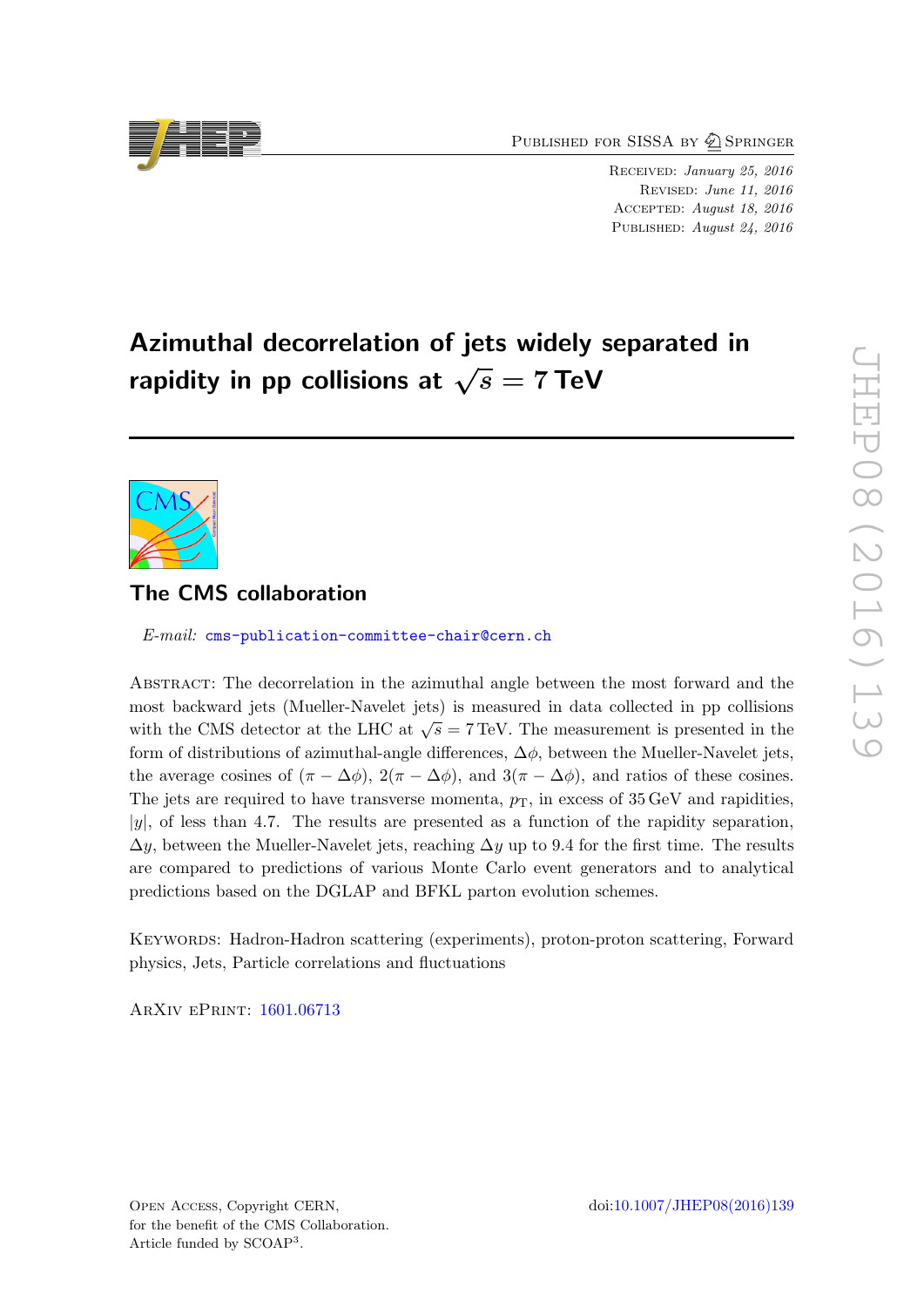### Contents

|                       | 1 Introduction                                        | $\mathbf 1$             |
|-----------------------|-------------------------------------------------------|-------------------------|
|                       | 2 Physics motivation and Monte Carlo event generators | $\bf{2}$                |
|                       | 3 The CMS detector                                    | $\overline{\mathbf{4}}$ |
|                       | 4 Event selection                                     | $\overline{\mathbf{4}}$ |
|                       | 5 Corrections for detector effects                    | $\bf{5}$                |
|                       | 6 Experimental uncertainties                          | $\bf{6}$                |
|                       | 7 Results                                             | $\overline{\mathbf{7}}$ |
|                       | 8 Conclusions                                         | 14                      |
| The CMS collaboration |                                                       |                         |

## <span id="page-1-0"></span>1 Introduction

Quantum chromodynamics (QCD), the theory of strong interactions, has been successfully tested in hard processes in high-energy particle collisions. Perturbative QCD calculations performed within the framework of collinear factorisation using the Dokshitzer-Gribov-Lipatov-Altarelli-Parisi (DGLAP) parton evolution scheme [\[1](#page-16-0)[–5\]](#page-16-1) have been found to describe many measurements well.

An appropriate tool for QCD studies are hadronic jets — collimated bunches of hadrons, which are the visible manifestations of the energetic partons emerging from the underlying processes. At leading order in the strong coupling  $\alpha_S$ , QCD predicts the production of two partons back-to-back in the azimuthal plane and consequently — even after parton showering and hadronisation — the appearance of two jets with a strong correlation in their azimuthal angle. A deviation from the back-to-back configuration and a weakening of the correlation, namely a decorrelation, occurs if higher-order processes are considered and more partons appear in the final state.

At high centre-of-mass energies,  $\sqrt{s} \to \infty$ , a kinematical domain can be reached where semi-hard parton interactions with transverse momenta  $p_T \ll \sqrt{s}/2$  play a substantial role. This asymptotic domain is more appropriately described by the Balitsky-Fadin-Kuraev-Lipatov (BFKL) evolution equation  $[6-8]$  $[6-8]$  than by the DGLAP approach. In pp collisions, such a regime can be experimentally approached by requiring two low- $p<sub>T</sub>$  jets that are widely separated in rapidity,  $y$  [\[9\]](#page-16-4)—a scenario for which BFKL, in contrast to DGLAP,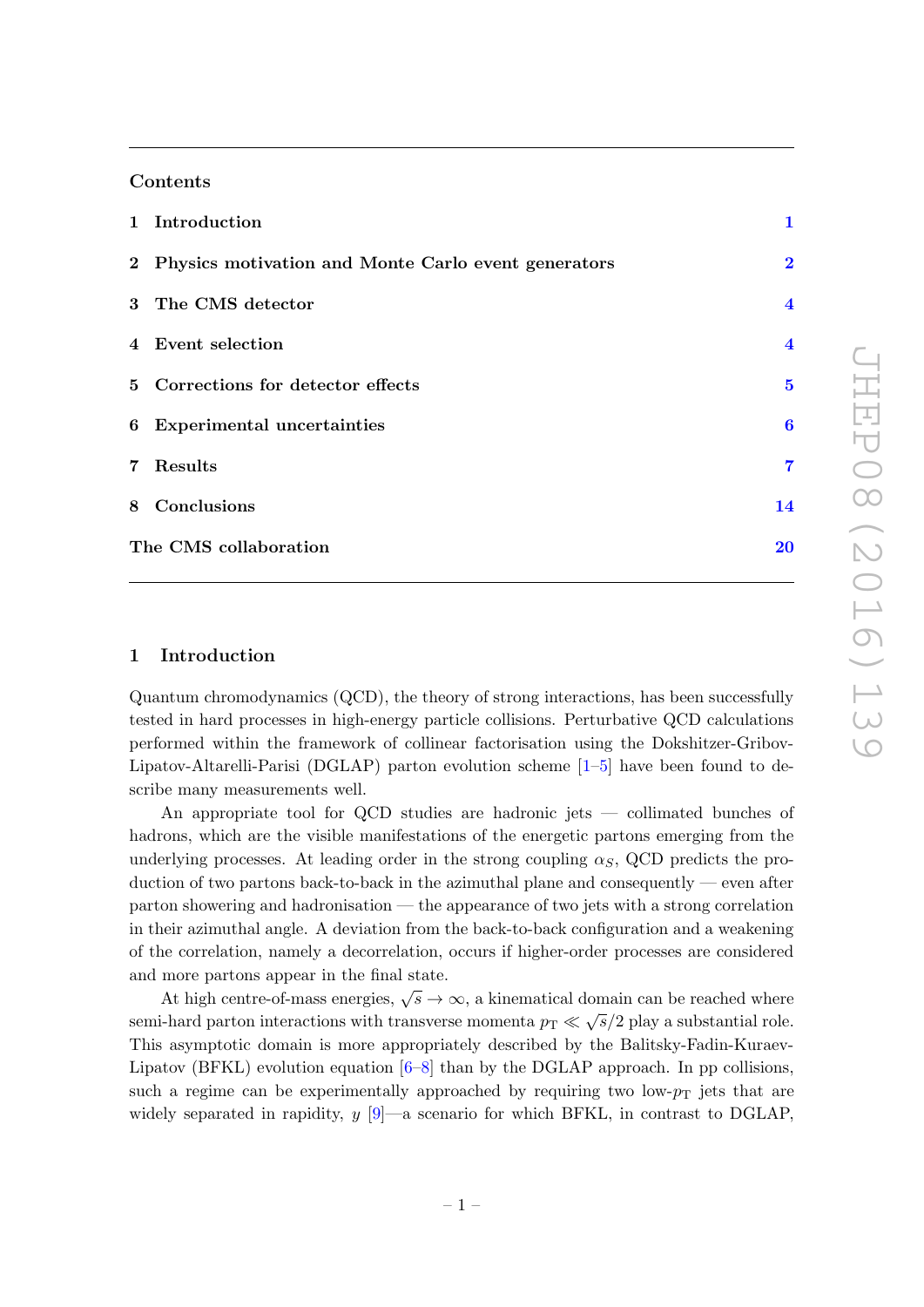predicts a strong rise of the inclusive dijet cross section with increasing rapidity separation. In a kinematic region where semi-hard parton interactions are important, the azimuthal decorrelation will increase with increasing  $\Delta y = |y_1 - y_2|$  between the jets [\[10,](#page-16-5) [11\]](#page-16-6), where  $y_1$  and  $y_2$  are rapidities of the most forward and the most backward jets (Mueller-Navelet jets, MN) [\[9\]](#page-16-4). The large LHC centre-of-mass energy, and the large pseudorapidity coverage of the detectors, allows multijet production to be explored in a region of  $\Delta y$  that was previously kinematically inaccessible. The BFKL approach was derived in the infiniteenergy limit using the leading-logarithm (LL) approximation. At finite energy, the BFKL approach can be significantly improved using the next-to-leading-logarithm (NLL) approximation [\[12–](#page-16-7)[15\]](#page-17-0), which incorporates further elements like energy-momentum conservation and correlations at small rapidities.

Earlier searches for BFKL signatures in hadron-hadron collisions using events with jets widely separated in rapidity were made at the Tevatron by D0 [\[16,](#page-17-1) [17\]](#page-17-2). The D0 measurements of azimuthal decorrelation were restricted to a pseudorapidity separation  $\Delta \eta < 6$ , where  $\eta = -\log[\tan(\theta/2)]$  and  $\theta$  is the polar angle relative to the beam direction. No significant indications of BFKL effects were found [\[16\]](#page-17-1). Studies [\[17\]](#page-17-2) have revealed a strong dependence of the dijet production cross section at large rapidity separation on the collision energy. At the LHC, such measurements can be performed at much higher collision energies and with larger rapidity separation between the jets, thus enhancing the possibility to observe BFKL signatures in the data.

Both ATLAS [\[18\]](#page-17-3) and CMS [\[19\]](#page-17-4) have published measurements of dijet production in pp collisions at 7 TeV as a function of the rapidity separation between the two jets, and these measurements do not show evidence for BFKL signatures in events with jets with  $p_T > 35$  GeV.

Although theoretical arguments support the idea that azimuthal decorrelation observables have greater sensitivity to BFKL effects [\[20\]](#page-17-5), an earlier ATLAS measurement [\[21\]](#page-17-6) between leading and subleading jets with  $p_T > 60$  GeV and  $p_T > 50$  GeV and  $\Delta y < 8$ did not indicate any deviation from DGLAP predictions. However, the analysis of MN dijets with  $p_T > 35$  GeV and  $\Delta y < 9.4$  presented in this paper should be more sensitive to BFKL effects, given the lower jet  $p<sub>T</sub>$  thresholds and the wider dijet rapidity separation considered. Studies of jets with large rapidity separation require data collected at low instantaneous luminosity to avoid contamination from jets produced in different overlapping pp collisions [\[19\]](#page-17-4). In this paper, observables connected to the azimuthal decorrelation of MN dijets are presented that use a data sample corresponding to an integrated luminosity of  $\approx$ 41 pb<sup>-1</sup> collected during proton-proton running at  $\sqrt{s}$  = 7 TeV in the year 2010.

#### <span id="page-2-0"></span>2 Physics motivation and Monte Carlo event generators

The normalised cross section as a function of the azimuthal-angle difference  $(\Delta \phi)$  between MN jets with  $p_T > p_{Tmin}$  can be written as a Fourier series [\[10,](#page-16-5) [11\]](#page-16-6):

$$
\frac{1}{\sigma} \frac{d\sigma}{d(\Delta\phi)} (\Delta y, p_{\text{Tmin}}) = \frac{1}{2\pi} \left[ 1 + 2 \sum_{n=1}^{\infty} C_n(\Delta y, p_{\text{Tmin}}) \cos(n(\pi - \Delta\phi)) \right].
$$
 (2.1)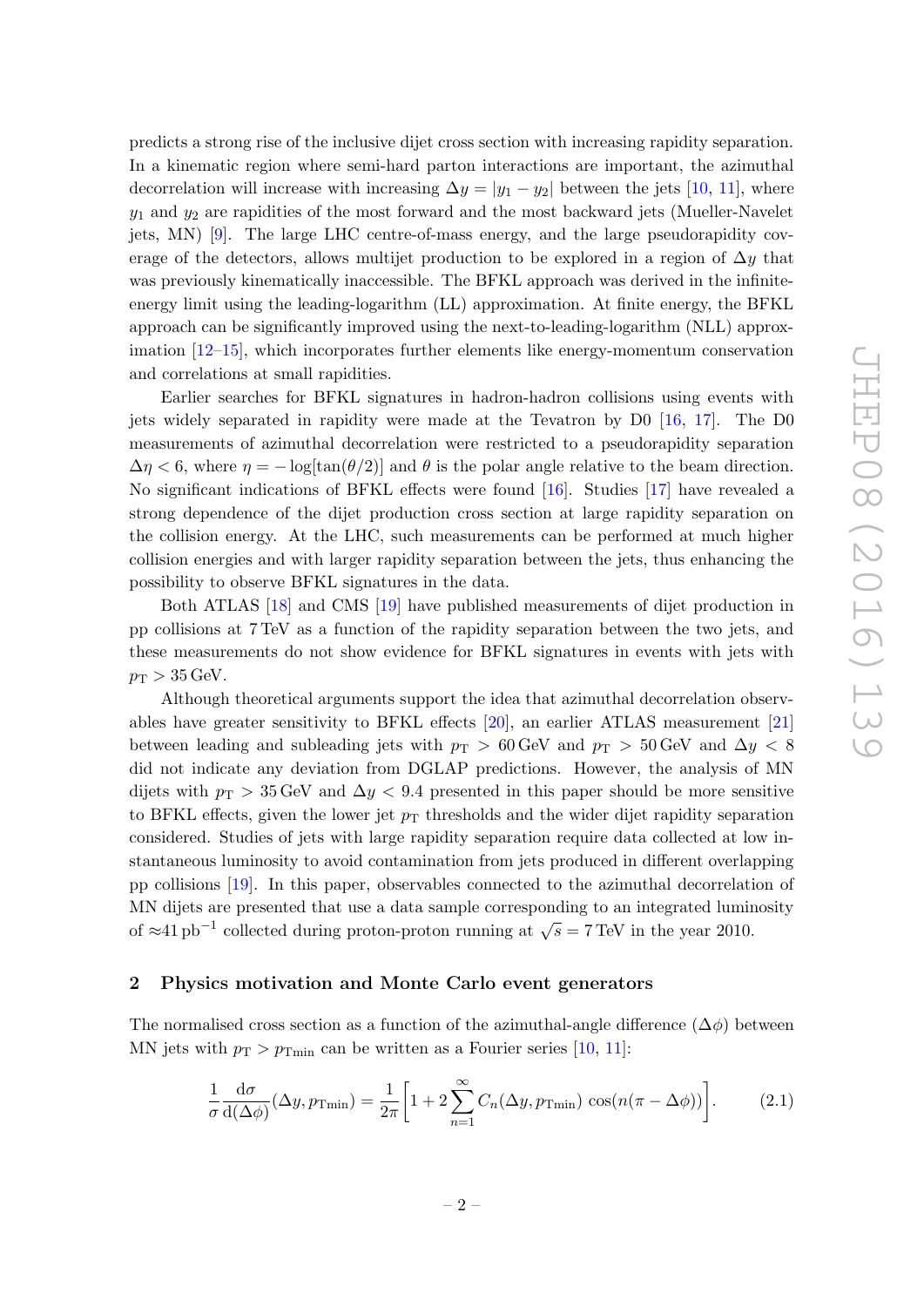The Fourier coefficients  $C_n$  are equal to the average cosines of the decorrelation angle,  $(\pi - \Delta \phi): C_n(\Delta y, p_{\text{Tmin}}) = \langle \cos(n(\pi - \Delta \phi)) \rangle$ , where  $\Delta \phi = \phi_1 - \phi_2$  is the difference between the azimuthal angles  $\phi_1$  and  $\phi_2$  of the MN jets.

If there are only two jets in the final state, they have to be approximately back-to-back in the azimuthal plane ( $\Delta \phi = \pi$ ) and the average cosines equal unity:  $\langle \cos(n(\pi-\Delta \phi)) \rangle = 1$ . Due to parton radiation, the  $(\pi-\Delta\phi)$  distribution has a non-zero width that is determined by Fourier harmonics involving  $\langle \cos(n(\pi - \Delta \phi)) \rangle$ . In the BFKL approach, an increasing rapidity interval between the MN jets leads to an increased number of emitted partons and thus to an increased azimuthal decorrelation:  $\langle \cos(n(\pi - \Delta \phi)) \rangle$  < 1. In the DGLAP picture within the LL approximation, in contrast, the partons emitted between the MN jets have much lower  $p<sub>T</sub>$  than the latter, and their emission does not depend on their rapidity separation. Hence, parton emissions from the parton cascade can change the azimuth of the parent partons to a much lesser extent than in the BFKL approach where the  $p_T$  of mother and daughter partons can be very similar. However, when the MN jets are not the jets with the highest  $p_T$ , then even in the DGLAP picture a significant decorrelation might be observed.

In this paper the average cosines of the azimuthal angle between MN jets,  $(\pi - \Delta \phi)$ ,  $2(\pi - \Delta \phi)$ , and  $3(\pi - \Delta \phi)$  (i.e.  $C_1$ ,  $C_2$ , and  $C_3$ ) are measured as functions of the rapidity separation,  $\Delta y$ , as suggested in refs. [\[10,](#page-16-5) [11,](#page-16-6) [20,](#page-17-5) [22](#page-17-7)[–25\]](#page-17-8). In addition, the ratios of the average cosines  $C_2/C_1$  and  $C_3/C_2$  are measured, as proposed in refs. [\[20,](#page-17-5) [23–](#page-17-9)[25\]](#page-17-8). To cover all available  $\Delta y$  space,  $\Delta \phi$  distributions are measured in three bins of rapidity separation:  $\Delta y < 3.0$ ,  $3.0 < \Delta y < 6.0$ , and  $6.0 < \Delta y < 9.4$ . The average cosines may be expressed explicitly using conformal symmetries of the BFKL evolution equation [\[14\]](#page-17-10), which are absent in the DGLAP evolution equation. Moreover, since one expects a suppression of DGLAP contributions in the two ratios [\[23\]](#page-17-9), they are particularly sensitive to manifestations of BFKL effects. In addition, uncertainties related to the factorisation and renormalisation scales are reduced in the ratios [\[26\]](#page-17-11).

The measurements are performed with the CMS detector, using proton-proton collision data recorded at  $\sqrt{s} = 7$  TeV for jets with  $p_T > 35$  GeV and  $|y| < 4.7$ , allowing a rapidity separation between the MN jets of up to  $\Delta y = 9.4$ . The jets are reconstructed with the anti- $k_T$  algorithm [\[27,](#page-17-12) [28\]](#page-17-13) with a distance parameter  $R = 0.5$ .

The measured jet observables, corrected to the stable-particle level (lifetime  $c\tau > 1$  cm), are compared to predictions from various Monte Carlo (MC) event generators which extend the DGLAP approach by including LL soft and collinear radiation in their parton-shower modelling: PYTHIA 6 (version 6.422) [\[29\]](#page-17-14) tune Z2 [\[30\]](#page-18-0), HERWIG++ (version 2.5.1) tune UE-7000-EE-3  $[31]$ , and PYTHIA 8 (version 8.145)  $[32]$  tune 4C  $[33]$ . In the mentioned generators, different models are used for the simulation of multiparton interactions and hadronisation. The parameters of multiparton interactions in these tunes are adjusted to best describe LHC data. The MC generator POWHEG  $[34–36]$  $[34–36]$ —using the CTEQ6M parton distribution function [\[37\]](#page-18-6), and interfaced with PYTHIA 6 and  $8$  — is used to investigate the sensitivity of the measured jet observables to the contribution of next-to-leading-order (NLO) terms. The measurements are also compared to the DGLAP-based MC generator SHERPA 1.4 [\[38\]](#page-18-7), which uses tree-level matrix elements for  $2 \rightarrow 2 + n$ -jets (with  $n = 0, 1$ ,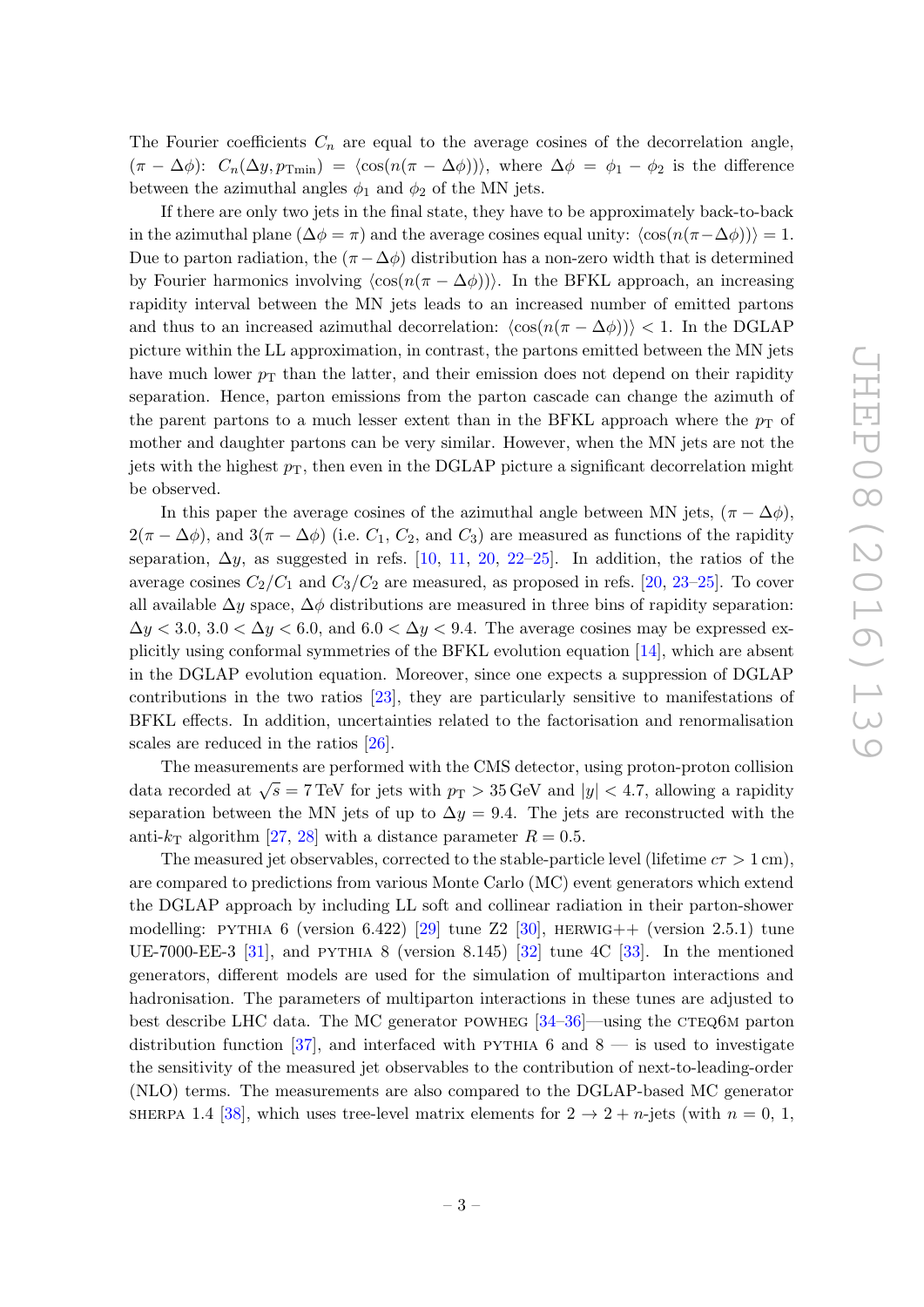2 in this work) matched to LL parton showers. Finally, data-theory comparisons are also performed using the analytical NLL BFKL predictions as obtained in ref. [\[39\]](#page-18-8) at parton level, as well as with predictions obtained from the HEJ+ARIADNE generator package (ver-sion 0.99b) [\[40\]](#page-18-9). The latter consists of HEJ version 1.3.2 [\[41\]](#page-18-10), which is based on LL BFKL matrix elements, and the hadronisation and parton-shower package of ARIADNE  $4.12$  [\[42\]](#page-18-11).

### <span id="page-4-0"></span>3 The CMS detector

The most relevant component of the CMS detector [\[43\]](#page-18-12) for this analysis is the calorimeter system, which covers the pseudorapidity range  $|\eta| < 5.2$ . The crystal electromagnetic calorimeter (ECAL) and the brass/scintillator hadron calorimeter (HCAL) extend to  $|\eta| = 3.0$ . The HCAL cells map to an array of ECAL crystals to form calorimeter towers projecting radially outwards from the nominal interaction point. The pseudorapidity region  $3.0 < |\eta| < 5.2$  is covered by the hadronic forward (HF) calorimeter, which consists of steel absorber wedges with embedded radiation-hard quartz fibres, oriented parallel to the beam direction. The calorimeter towers in the barrel region have a segmentation of  $\Delta \eta \times \Delta \phi = 0.087 \times 0.087$ , becoming progressively larger in the endcap and forward regions  $(\Delta \eta \times \Delta \phi = 0.175 \times 0.175$  at  $\eta \approx 4.5$ ).

The silicon tracker measures charged particles within the pseudorapidity range  $|\eta|$ 2.5. It consists of 1440 silicon pixel and 15 148 silicon strip detector modules and is, like ECAL and HCAL, located in the 3.8 T field of the superconducting solenoid. It provides an impact parameter resolution of  $50-175 \mu m$  [\[44\]](#page-18-13), and thus, precise interaction vertex reconstruction using charged particle tracks within its acceptance.

The CMS trigger system consists of a hardware level-1 trigger and a software high-level trigger. Jets formed online by the trigger system use ECAL, HCAL, and HF inputs for energy clustering and are not corrected for the jet energy response.

## <span id="page-4-1"></span>4 Event selection

Dijet events with a large rapidity separation are rare. Therefore, in addition to the standard single-jet trigger that selects events containing at least one jet with raw  $p_T > 15$  GeV, a dedicated trigger for forward-backward dijets was implemented that selects events with two jets in opposite hemispheres, each with  $|\eta| > 3.0$  and jet raw  $p_T > 15$  GeV. In order to keep the rate of the single-jet trigger within the allocated bandwidth, a prescale factor of  $\approx$ 10<sup>3</sup> was used, and an effective integrated luminosity of  $\approx$ 33 nb<sup>-1</sup> is recorded with it. The forward-backward trigger was operated with a moderate prescale factor of  $\approx 8$ , recording an effective integrated luminosity of  $\approx 5 \text{ pb}^{-1}$ , resulting in the collection of a sample of large  $\Delta y$  dijet events ( $\Delta y > 6$ ), 100 times larger than that collected with the single-jet trigger alone.

The single-jet trigger efficiency is measured by means of a control sample selected with the minimum-bias trigger, which maximises the data collection efficiency while maintaining a low background level  $\left[45\right]$ . The single-jet trigger is measured to be 99.5% efficient for events containing dijets with  $p_T > 35$  GeV and is used for the determination of the efficiency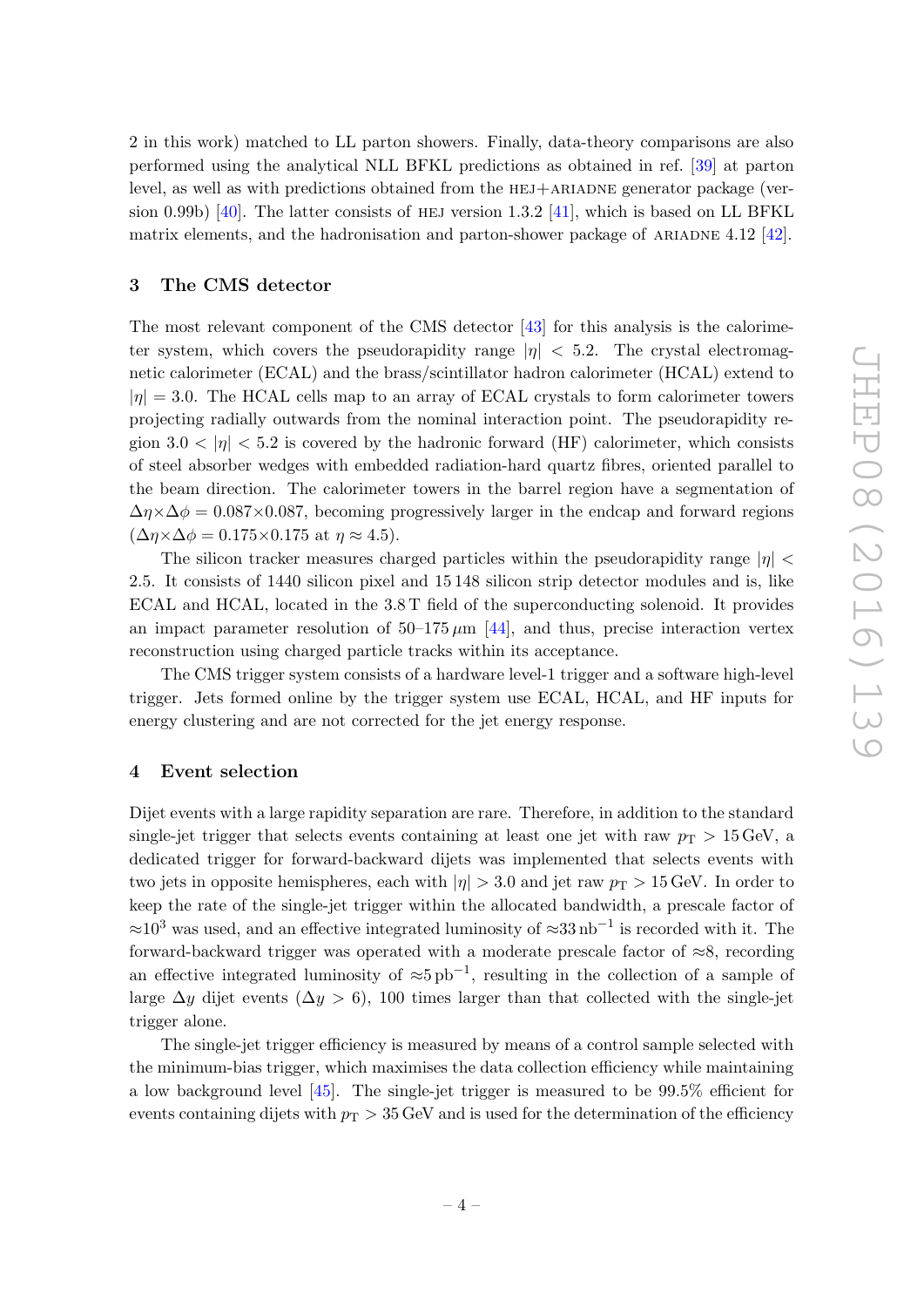of the forward-backward dijet trigger. The latter is measured to be 100% efficient for dijets with  $p_T > 35$  GeV.

Jets are reconstructed offline using the energy depositions in the calorimeter towers. In the reconstruction process, the contribution from each tower is assigned a momentum. The magnitude and the direction of the momentum are given by the energy measured in the tower and the coordinates of the tower, respectively. The raw jet energy is obtained from the sum of the tower energies, while the raw jet momentum is calculated from the vectorial sum of the tower momenta. The raw jet energies are then corrected to establish a uniform relative response of the calorimeter in  $\eta$  and a calibrated absolute response in  $p_T$  [\[46\]](#page-18-15). The jet energy resolution (JER) for calorimeter jets with  $p_T \approx 35 \,\text{GeV}$  is about 22% for  $|\eta| < 0.5$  and about 10% for  $4 < |\eta| < 4.5$  [\[47\]](#page-18-16). The uncertainty on the jet energy calibration for jets with  $p_T \approx 35$  GeV depends on  $\eta$  and is  $\approx 7-8\%$  [\[46\]](#page-18-15).

In order to reduce the sensitivity to overlapping pp collisions within a single bunch crossing (so-called "pileup" events), only events with exactly one reconstructed pp primary vertex within the luminous region are used for the measurement. This selection leads to about 30% events lost, whereas without this selection the average number of pileup interactions over analysed data was  $\approx 2.2$  [\[48\]](#page-18-17). The primary vertex is required to be reconstructed within  $\pm 24 \,\mathrm{cm}$  of the nominal interaction point along the beamline [\[49\]](#page-19-0).

Loose jet quality requirements [\[50\]](#page-19-1) are applied to suppress the effect of calorimeter noise. Events with at least two jets with  $p_T > 35$  GeV and  $|y| < 4.7$  are selected, and only jets satisfying these criteria are used for the analysis.

Mueller-Navelet jet pairs are constructed from jets passing the above criteria. The azimuthal-angle difference  $\Delta\phi$  between the two jets is measured in the range  $0 < \Delta\phi < \pi$ for three bins of rapidity separation between the MN jets:  $\Delta y < 3.0, 3.0 < \Delta y < 6.0$ , and  $6.0 < \Delta y < 9.4$ , normalised to unity integral. The average cosines  $C_1, C_2$ , and  $C_3$  are measured in bins of  $\Delta y$  up to 9.4. The cosine ratios  $C_3/C_2$  and  $C_2/C_1$  are calculated as ratios of average cosines for each bin in  $\Delta y$ .

#### <span id="page-5-0"></span>5 Corrections for detector effects

The finite jet  $p_T$  resolution results in jet  $p_T$  values at the detector level that deviate from those at stable-particle level. Due to the steep slope of the  $p<sub>T</sub>$  spectrum, jets with smaller  $p_{\text{T}}$  may migrate to higher  $p_{\text{T}}$  and thus increase the number of jets in distributions at the detector level. The finite jet  $\eta$  resolution and measurement offset lead to a finite  $\Delta y$ resolution and offset, such that dijets may migrate from one  $\Delta y$  bin to another. Similarly, distributions in  $\Delta \phi$  are affected by the finite  $\phi$  resolution.

These effects are mitigated using corrections derived with a hybrid method. This method comprises both a multiplicative correction designed to compensate migrations in the jet  $p_T$  space and a full unfolding in the  $(\Delta y, \Delta \phi)$  space. The migration of jets into and out of the analysed phase space leads to the selection of different dijets at detector and stable-particle level, which is accounted for as a non-negligible background and a limited detection efficiency. Bin-wise multiplicative corrections for background and efficiency are derived from MC simulation and applied to the distributions before and after correction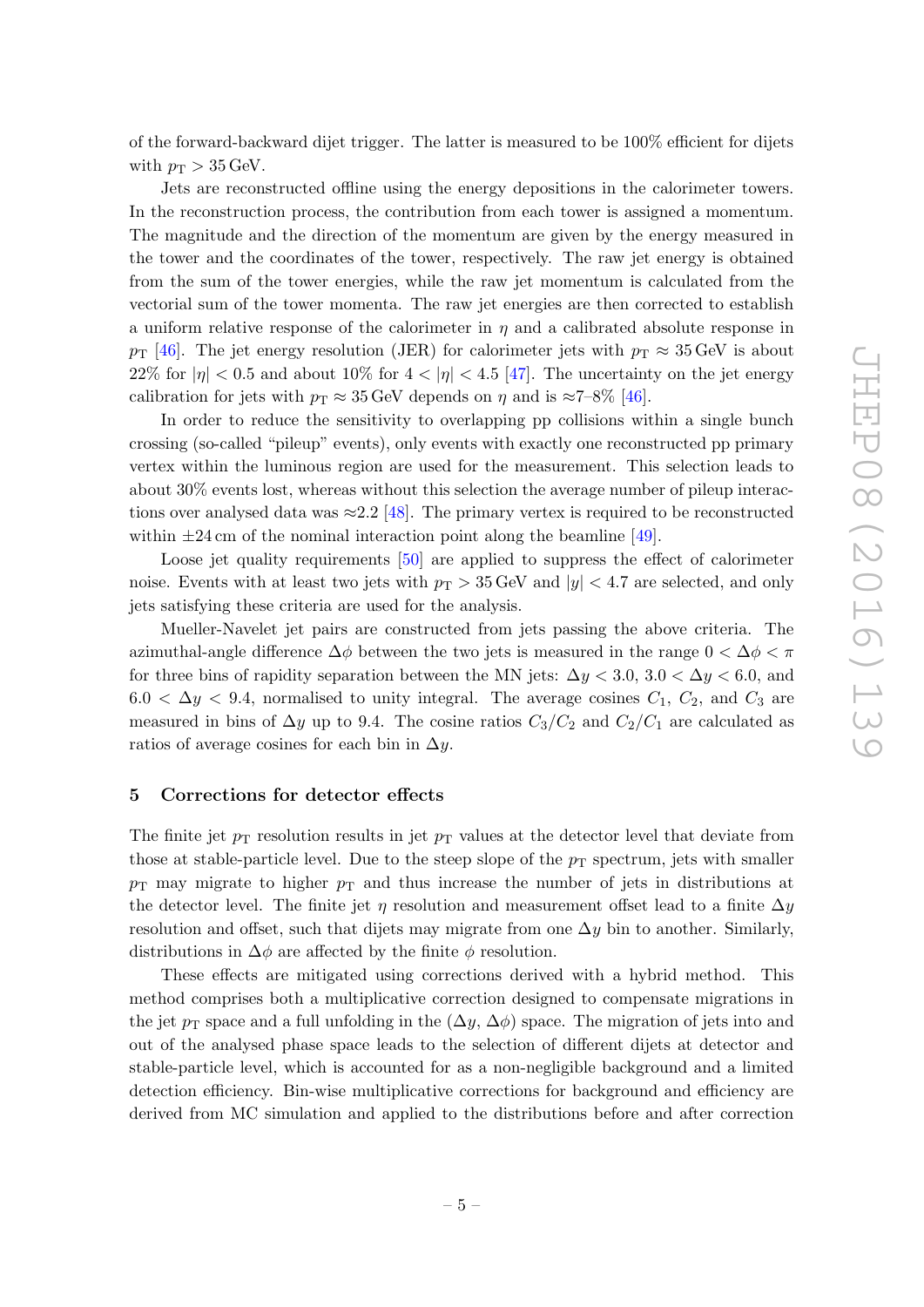for inter-bin migrations, respectively. The associated purity is always larger than 91%. To account for inter-bin migrations, the  $\Delta\phi$  distributions are unfolded with an iterative procedure [\[51\]](#page-19-2) in each of the three analysed  $\Delta y$  bins. Probabilities for inter-bin migration were calculated for all  $\Delta\phi$  bins in all three  $\Delta y$  ranges, and they were found to always be less than 20%. The same unfolding procedure is applied to the 2-dimensional  $(\Delta y, \Delta z)$  $\Delta\phi$ ) distributions for the calculation of  $\langle \cos(n(\pi - \Delta\phi)) \rangle$  at the stable-particle level. The correction factors associated with the hybrid method were found to be 0.6–1.1 for the  $\Delta\phi$ distributions and 0.9–1.05 for  $\langle \cos(n(\pi - \Delta \phi)) \rangle$ .

The corrections are calculated from the simulated events generated with PYTHIA 6 (version 6.422,  $Z2$  tune) and  $HERWIG++$  (version 2.4.1, default tune). These events are passed through the full CMS detector simulation based on Geant4 [\[52\]](#page-19-3). The averages of the corrected values obtained using PYTHIA 6 and  $HERWIG++$  are taken as the final, corrected values of the observables. The hybrid unfolding procedure is tested by comparing the MC prediction at the stable-particle level with the distribution corrected from detector level to stable-particle level. Closure tests, where distributions generated with PYTHIA 6 (HERWIG++) are unfolded with a response matrix obtained from PYTHIA 6 (HERWIG++), show differences of less than  $1\%$ . Cross-closure tests, i.e. unfolding PYTHIA 6 distributions with a response matrix from  $HERWIG++$  and vice versa, show differences of less than 7%, which is much smaller than the differences between the stable-particle distributions predicted by both models.

In ref. [\[46\]](#page-18-15) it was shown that the jet energy resolution (JER) for calorimeter jets in the simulation is 6.5–14.9% better than the one found in data. To correct for this discrepancy, an additional smearing was applied to detector-level jets in the MC simulation.

#### <span id="page-6-0"></span>6 Experimental uncertainties

The systematic uncertainties of the measurement are evaluated in the following way:

- To calculate the effect of the jet energy scale (JES) uncertainty, the  $p_T$  values of the jets are varied by  $p_T$ -dependent and  $\eta$ -dependent values [\[46\]](#page-18-15). Observables were then recalculated twice — with the  $p<sub>T</sub>$  values varied up and down — and the difference between the results defines the uncertainty of the observable associated with JES.
- The JER obtained in MC simulations differs from that observed in data [\[46\]](#page-18-15) (as discussed at the end of section [5\)](#page-5-0), while the uncertainty of the discrepancy varies between 7.6% and 23.7%, depending on  $\eta$ . The impact of this uncertainty is assessed by varying, in the MC simulation, the amount of  $p<sub>T</sub>$  smearing on detector-level jets. The difference between the results again defines the uncertainty.
- The sensitivity of the measurement to pileup is investigated using collision data. In the analysis the number of primary vertices per event is required to be equal to 1. However, as the primary vertex reconstruction is not 100% efficient, a residual dependence of observables on pileup may be present. The available data are divided into two sets corresponding to different instantaneous bunch luminosities. In one set,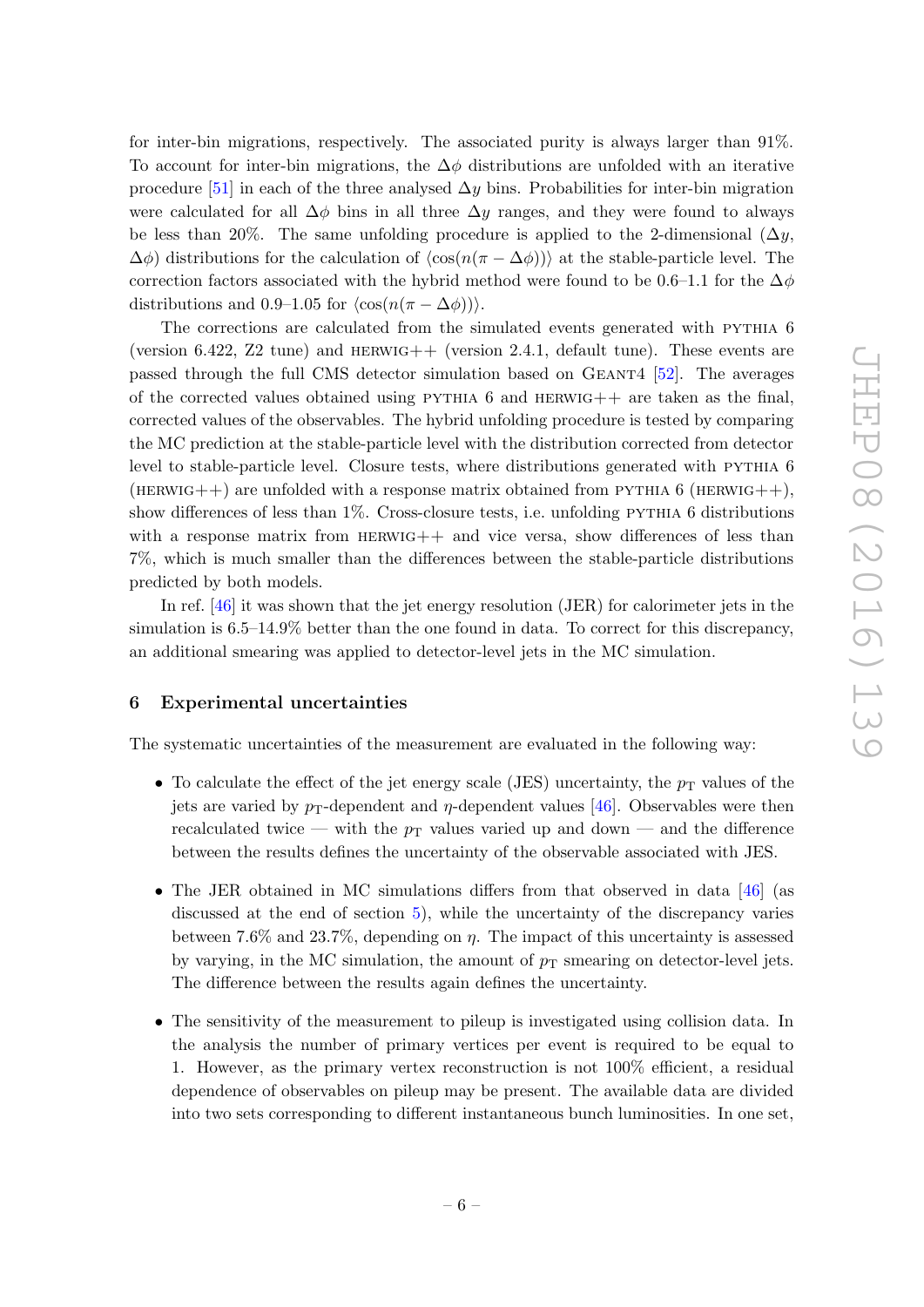| Observable                           | <b>JES</b>                     | <b>JER</b>                      | Corrections  | Total systematic Statistical   |              |
|--------------------------------------|--------------------------------|---------------------------------|--------------|--------------------------------|--------------|
| $\Delta\phi( \Delta y  < 3.0)$       | $+(2.3-13.7)$<br>$-(3.0-10.2)$ | $+(0.1-10.6)$<br>$-(0.4-7.6)$   | $0.1 - 2.0$  | $+(2.3-17.4)$<br>$-(3.0-12.7)$ | $0.3 - 5.1$  |
| $\Delta\phi(3.0< \Delta y <6.0)$     | $+(2.5-16.4)$<br>$-(2.9-10.8)$ | $+(0.7-6.2)$<br>$-(0.8-3.4)$    | $0.4 - 2.3$  | $+(3.0-17.5)$<br>$-(3.1-11.3)$ | $0.9 - 6.2$  |
| $\Delta\phi(6.0 <  \Delta y  < 9.4)$ | $+(2.1-31.5)$<br>$-(1.9-17.3)$ | $+(5.8-17.4)$<br>$-(2.1 - 9.7)$ | $0.4 - 4.5$  | $+(6.8-32.6)$<br>$-(3.6-19.5)$ | $5.3 - 22.0$ |
| $C_1$                                | $1.0 - 5.5$                    | $0.6 - 4.6$                     | $0.1 - 3.2$  | $1.1 - 6.5$                    | $0.2 - 9.7$  |
| C <sub>2</sub>                       | $1.8 - 16.9$                   | $1.0 - 4.0$                     | $0.1 - 4.9$  | $2.3 - 17.4$                   | $0.5 - 17.7$ |
| $C_3$                                | $2.7 - 23.8$                   | $1.5 - 15.1$                    | $0.1 - 6.4$  | $3.2 - 24.6$                   | $0.7 - 23.7$ |
| $C_2/C_1$                            | $0.8 - 12.5$                   | $0.4 - 5.6$                     | $0.1 - 2.6$  | $1.0 - 13.1$                   | $0.5 - 19.7$ |
| $C_3/C_2$                            | $0.7 - 7.1$                    | $0.2 - 7.0$                     | $0.03 - 4.3$ | $0.7 - 10.6$                   | $0.8 - 28.1$ |

Table 1. Systematic and statistical uncertainties (%) of the observables measured in this work.

<span id="page-7-1"></span>the average number of pp interactions was restricted to be less than two, while in the other set more than two pp interactions in average were required. The observables obtained from each set are compared, and no dependence on the instantaneous bunch luminosity is found.

- The uncertainty of data correction to the stable-particle level (see section [5\)](#page-5-0) is determined from PYTHIA  $6$  and HERWIG++. The difference between the corrections obtained with the two different MC generators is taken as the systematic uncertainty for the model dependence, and it never exceeds 6.4% together with the uncertainty due to limited MC statistics being added in quadrature.
- In order to estimate the impact of the imprecise modelling of the angular resolution for jets in the MC simulation, an extra smearing is applied to the difference between the jets' azimuthal separation at the detector level and at the stable-particle level. This difference is varied by  $\pm 10\%$  [\[47\]](#page-18-16), which is a conservative estimation of the real smearing, and the same procedure is performed for the  $\eta$  difference. The resulting change in the measurements turns out to be negligible and is not included in the systematic uncertainty.

The total systematic uncertainty of the measurement is obtained by quadratically summing the individual experimental uncertainties listed above. The individual contributions to the total uncertainty are summarised in table [1,](#page-7-1) together with the statistical uncertainties. The ranges correspond to the variation of the uncertainty with  $\Delta \phi$  or with  $\Delta y$ , and for asymmetric uncertainties the upper and lower limits are shown.

## <span id="page-7-0"></span>7 Results

The  $\Delta \phi$  distributions for MN dijets measured in the three rapidity intervals  $\Delta y < 3.0$ ,  $3.0 < \Delta y < 6.0$ , and  $6.0 < \Delta y < 9.4$  are shown in the left panes of figure [1.](#page-10-0) On the right-hand side of figure [1,](#page-10-0) the predictions are shown normalised to the data.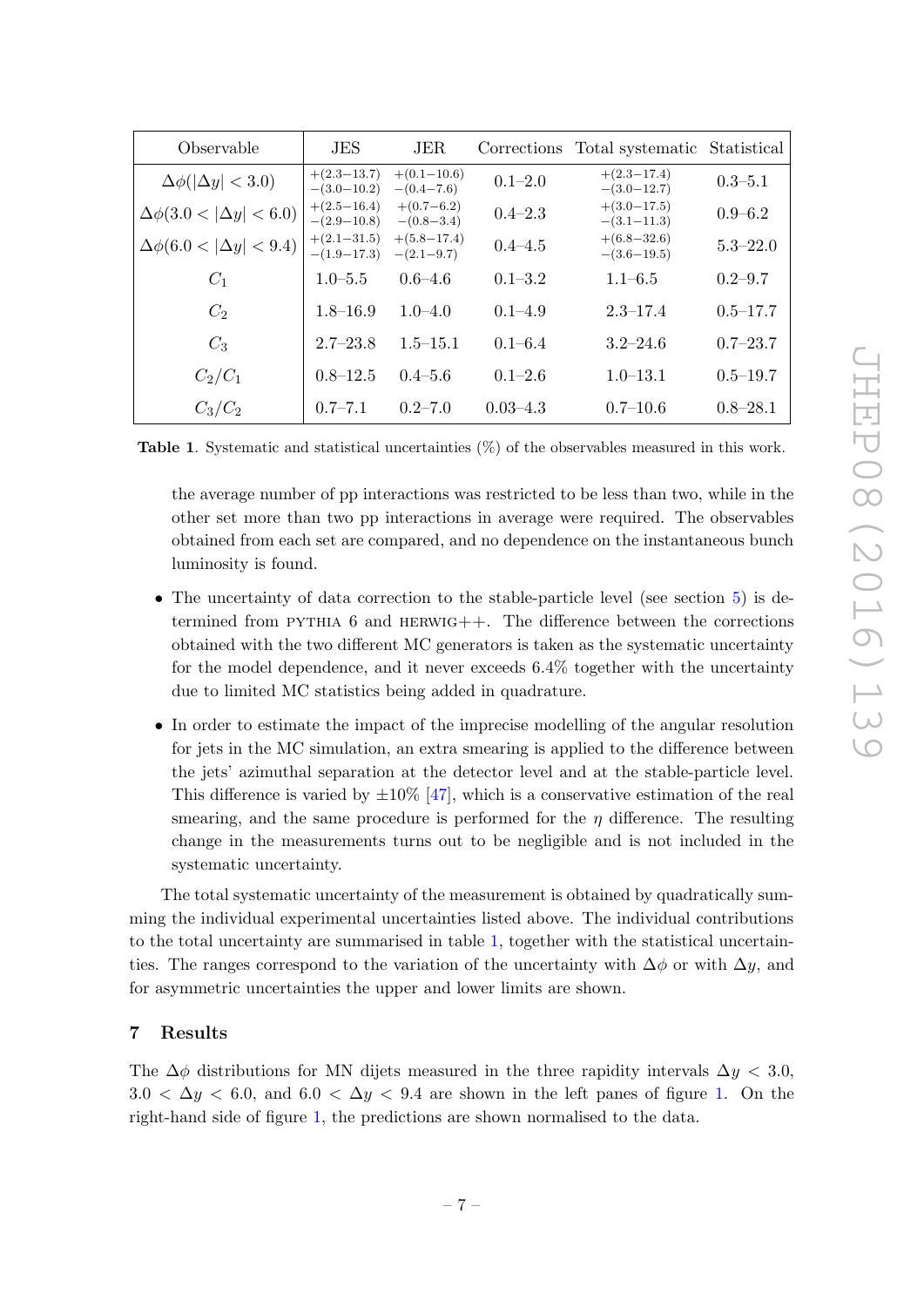The systematic uncertainties are shown as a band around the data points. The measurement shows a high level of back-to-back correlation in the  $\Delta y < 3.0$  bin (figure [1,](#page-10-0) top row), while the  $\Delta \phi$  distributions become less peaked at  $\Delta \phi \approx \pi$  when going to larger  $\Delta y$  separation (figure [1,](#page-10-0) centre and bottom rows). This demonstrates that higher-order corrections at larger  $\Delta y$  manifest themselves through additional hard-parton radiation.

In the central rapidity interval  $\Delta y < 3.0$  (figure [1,](#page-10-0) top row), the LL DGLAP-based MC generators PYTHIA  $6$  and HERWIG++ describe the data well, showing some deviation only at low  $\Delta\phi$  values. The LL DGLAP-based MC generators PYTHIA 8 and SHERPA, with parton matrix elements matched to LL DGLAP parton showers, exhibit significant deviations from the data beyond the experimental uncertainties at intermediate and large  $\Delta \phi$ . At intermediate  $(3.0 < \Delta y < 6.0)$  and large  $(6.0 < \Delta y < 9.4)$  rapidity separation, PYTHIA 6 and 8 show a significant deviation at small  $\Delta\phi$  while the measurements are reasonably well described in the region  $\Delta \phi > 1.5$ . On the contrary, HERWIG++ and SHERPA show deviations to the measurements in the medium  $\Delta\phi$  region, but are close to the data at very small  $\Delta\phi$ . The HEJ+ARIADNE package overestimates the azimuthal decorrelation at small  $\Delta\phi$  at all  $\Delta y$ , though there are a lack of MC data for 6.0 <  $\Delta y$  < 9.4. In figure [1](#page-10-0) (bottom row) the  $\Delta\phi$  distributions are also compared to analytical NLL BFKL calculations at the parton level [\[39\]](#page-18-8), and this comparison is summarised at the end of section [7,](#page-7-0) together with the discussion of the other measured observables.

The measured average cosines,  $\langle \cos(n(\pi - \Delta \phi)) \rangle$ , are less than unity at  $\Delta y = 0$ , due to the emission of jets with  $p_T < 35$  GeV. They decrease with increasing  $\Delta y$ , as shown in figure [2,](#page-11-0) indicating that the decorrelation of jets increases as the phase space opens up for emission of additional jets with  $p_T > 35$  GeV. At large values of the rapidity separation ( $\Delta y \gtrsim 8$ ), additional emissions are becoming kinematically suppressed due to energy-momentum conservation near the phase space boundary ( $\Delta y \approx 10$ ), resulting in an increase of the average cosines towards unity. In the bin  $6 < \Delta y < 7$ , a flattening of the average cosines is observed. Despite various checks, no systematic effect could be shown to be responsible for this flattening.

In figure [2](#page-11-0) (left) the measured average cosines are compared to the predictions obtained from the LL parton shower MC generators PYTHIA  $6$ , HERWIG++, and PYTHIA  $8$ . Also shown are the predictions from the NLO powheg generator interfaced with the LL DGLAP generators PYTHIA 6 and PYTHIA 8. In figure [2](#page-11-0) (right) the measurements are compared to the MC generator sherpa, to the hej+ariadne package, and to analytical NLL BFKL calculations at the parton level [\[39\]](#page-18-8). The comparisons (figure [2\)](#page-11-0) with the various MC predictions can be summarised as follows: PYTHIA 6 and PYTHIA 8 show a slightly stronger decorrelation for the average cosine at large  $\Delta y$  than observed in the data. For  $\langle \cos(2(\pi - \Delta \phi)) \rangle$  and  $\langle \cos(3(\pi - \Delta \phi)) \rangle$  pythia 6 and pythia 8 show a fair agreement with the data.  $HERWIG++$  shows a satisfactory agreement with the data on the average cosine. For  $\langle \cos(2(\pi - \Delta \phi)) \rangle$  and  $\langle \cos(3(\pi - \Delta \phi)) \rangle$  herwig++ begins to show a stronger decorrelation at large  $\Delta y$  than observed in the data. The NLO generator POWHEG interfaced with the two LL DGLAP generators pythia 6 and pythia 8 does not improve the agreement with the data obtained with the standalone LL DGLAP generators, while SHERPA underestimates the azimuthal decorrelation at large  $\Delta y$  for the measured average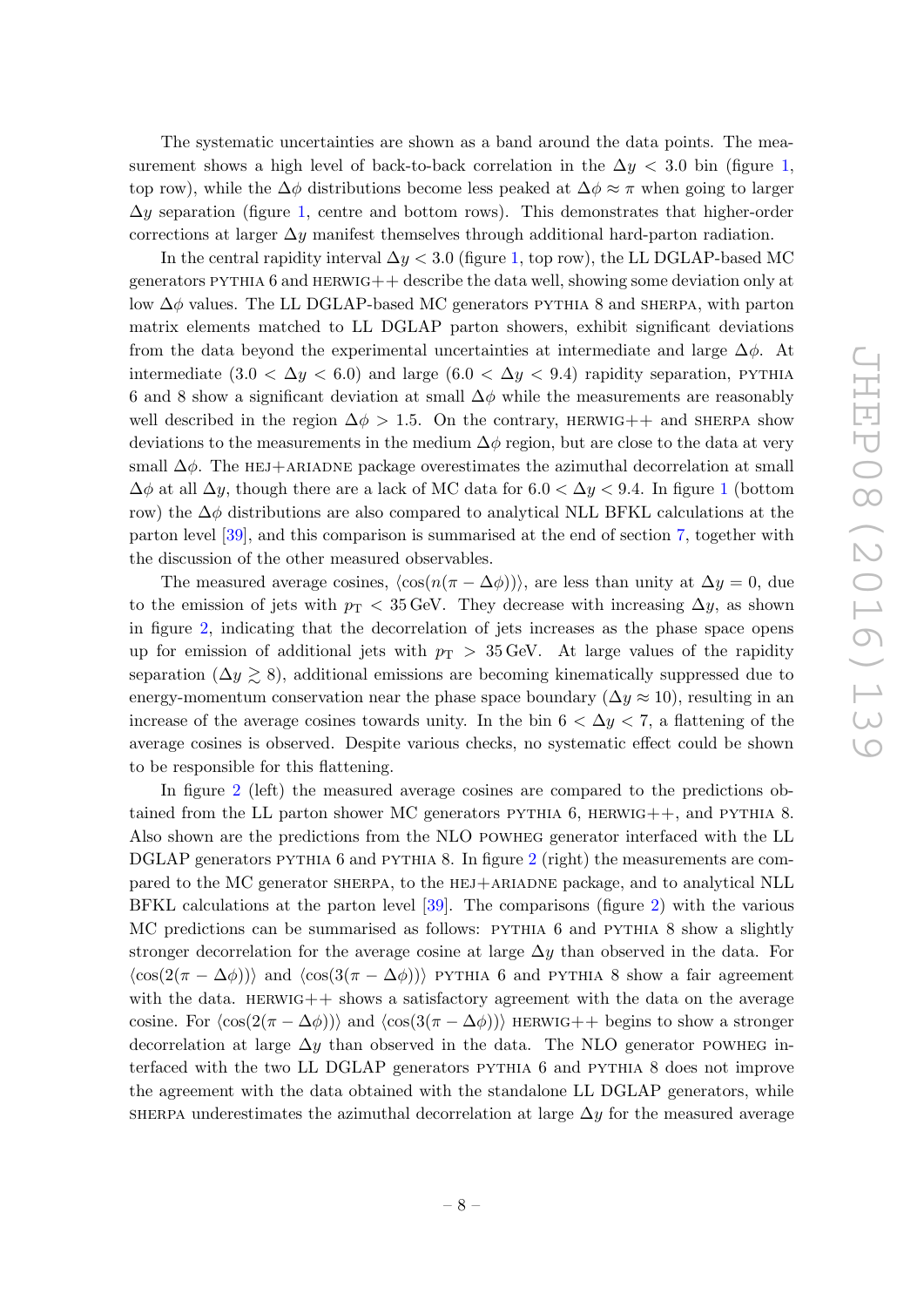cosines. The HEJ+ARIADNE package overestimates the azimuthal decorrelation at large  $\Delta y$ for the measured average cosines.

As mentioned in section [2,](#page-2-0) the ratios of cosines are theoretically expected to be more sensitive to BFKL effects than the average cosines and  $\Delta\phi$  distributions because of a cancellation of "pure" DGLAP contributions [\[23\]](#page-17-9) (although the ratios are still sensitive to the detailed implementation of initial and final state parton radiation, parton showering, and colour coherence effects in each of the MCs). The measured ratios  $C_2/C_1$  and  $C_3/C_2$ as a function of  $\Delta y$  are shown in figure [3.](#page-12-0) PYTHIA 6 and PYTHIA 8 underestimate the azimuthal decorrelation for the average cosine ratio  $C_2/C_1$  at large  $\Delta y$  but are consistent with the data for  $C_3/C_2$  within the rather large experimental uncertainties. HERWIG++ overestimates the azimuthal decorrelation for the average cosine ratios  $C_2/C_1$  and  $C_3/C_2$  at large  $\Delta y$ . SHERPA underestimates the azimuthal decorrelation at large  $\Delta y$  for the average cosine ratio  $C_2/C_1$  but is consistent with the data for  $C_3/C_2$  within the experimental uncertainties. The HEJ+ARIADNE package overestimates the azimuthal decorrelation at large  $\Delta y$  for the average cosine ratios  $C_2/C_1$  and  $C_3/C_2$ .

The analytical NLL BFKL calculations performed at the parton level [\[39\]](#page-18-8) agree well with the data for all measured observables within the experimental and theoretical uncertainties. The predictions are based on a full NLL BFKL calculation [\[26,](#page-17-11) [53\]](#page-19-4), which is improved by a generalised optimal choice of the renormalisation scale  $[14, 54]$  $[14, 54]$  $[14, 54]$ , and available for the  $\Delta y$  range from 4.0 to 9.4.

The uncertainties on the NLL BFKL predictions in figure [1](#page-10-0) (bottom row) and figure [2](#page-11-0) (right) are obtained by variation of the parameters of the NLL BFKL approximation (renormalisation and factorisation scales). Thus, theoretical uncertainties on the NLL BFKL predictions in figure [3](#page-12-0) (right) consist just of those due to missing higher-order corrections. The NLL BFKL calculation performed by a different group of authors showed worse agreement with these data [\[55\]](#page-19-6).

The measured data are also compared to predictions of the LL BFKL-motivated MC generator CASCADE 2 [\[56\]](#page-19-7) (not shown), which is based on the CCFM evolution equation [\[57\]](#page-19-8), and which shows an even stronger decorrelation than that predicted by the hej+ariadne package.

Multiparton interactions (MPI) are an additional source of azimuthal decorrelation since they can produce additional jets not correlated with those from the primary interaction. By default, MPI effects are included in the MC generators pythia 6, pythia 8,  $HERWIG++$ , and  $SHERPA$ . In order to study the influence of the MPI on the azimuthal decorrelation, the corresponding options in the MC generators are used to disable the MPI modelling. The measurements are then compared with the PYTHIA  $8$  and HERWIG++ predictions with and without MPI in figures [4](#page-13-0) and [5,](#page-13-1) where it can be seen that the average cosines are not sensitive to the details of MPI modelling in PYTHIA 8 and HERWIG $++$ . Other generators show an even smaller spread of predictions with and without MPI.

Another potential source of azimuthal decorrelation is the hadronisation of the produced partons, which can potentially smear out their azimuthal angle. The size of this non-perturbative effect is estimated by a comparison of observables at the parton and stable-particle levels, as obtained with pythia 6. The observed variations in the measured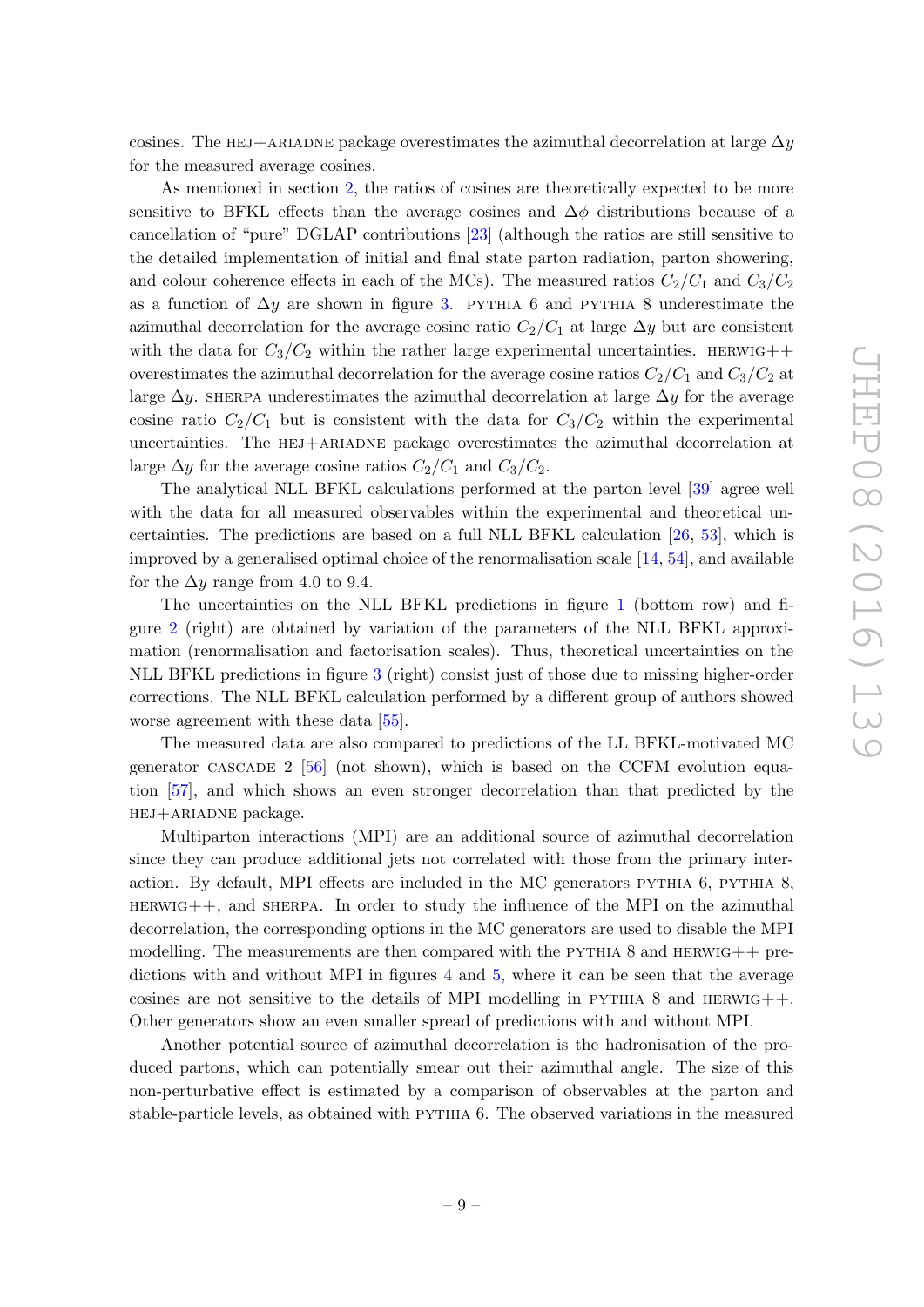



<span id="page-10-0"></span>**Figure 1.** Left: distributions of the azimuthal-angle difference,  $\Delta\phi$ , between MN jets in the rapidity intervals  $\Delta y < 3.0$  (top row),  $3.0 < \Delta y < 6.0$  (centre row), and  $6.0 < \Delta y < 9.4$  (bottom row). Right: ratios of predictions to the data in the corresponding rapidity intervals. The data (points) are plotted with experimental statistical (systematic) uncertainties indicated by the error bars (the shaded band), and compared to predictions from the LL DGLAP-based MC generators pythia 6, PYTHIA 8, HERWIG $++$ , and SHERPA, and to the LL BFKL-motivated MC generator HEJ with hadronisation performed with ARIADNE (solid line).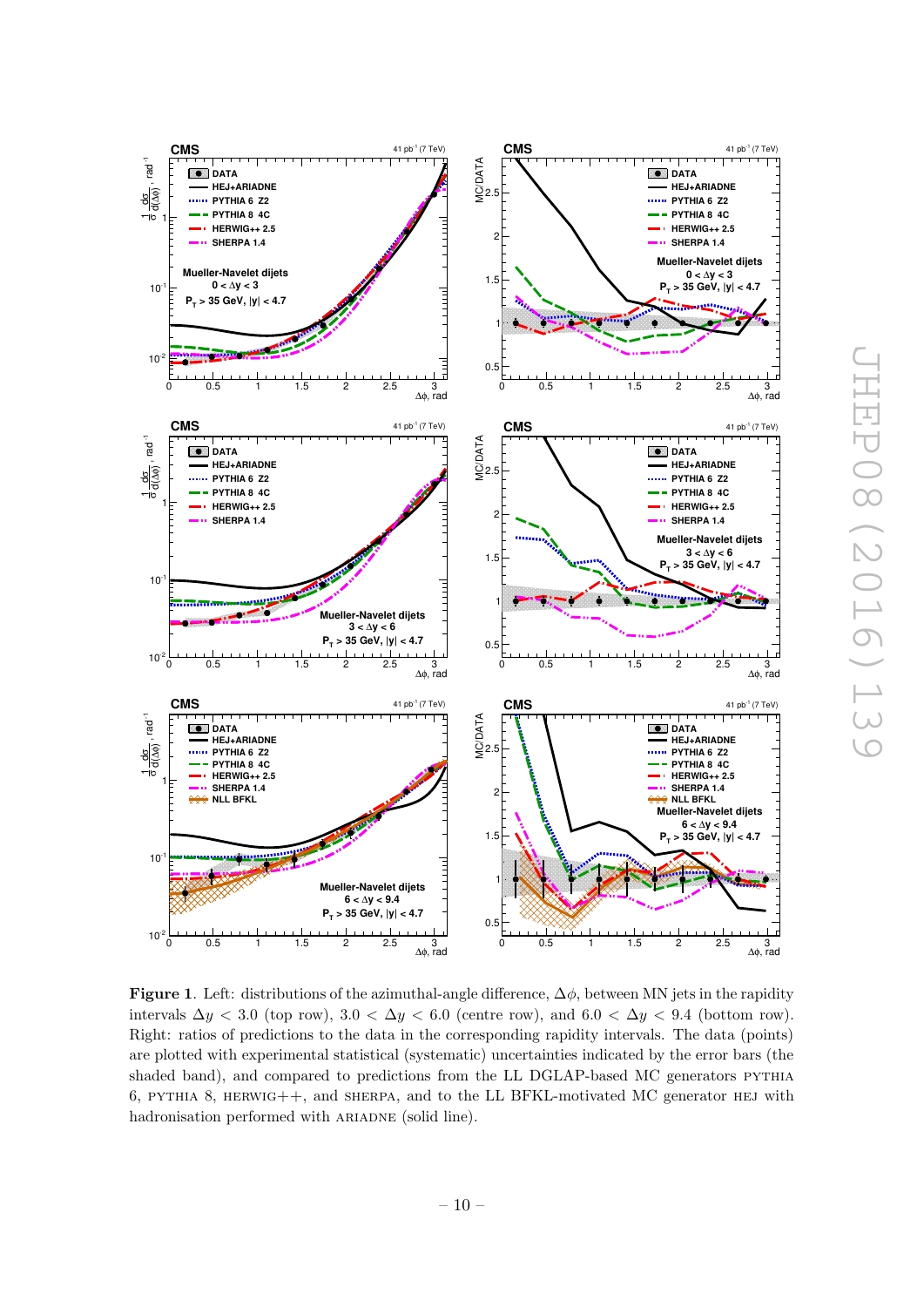

<span id="page-11-0"></span>**Figure 2.** Left: average  $\langle \cos(n(\pi - \Delta\phi)) \rangle$  $(n = 1, 2, 3)$  as a function of  $\Delta y$  compared to LL DGLAP MC generators. In addition, the predictions of the NLO generator powheg interfaced with the LL DGLAP generators pythia 6 and pythia 8 are shown. Right: comparison of the data to the MC generator sherpa with parton matrix elements matched to a LL DGLAP parton shower, to the LL BFKL inspired generator hej with hadronisation by ariadne, and to analytical NLL BFKL calculations at the parton level  $(4.0 < \Delta y < 9.4)$ .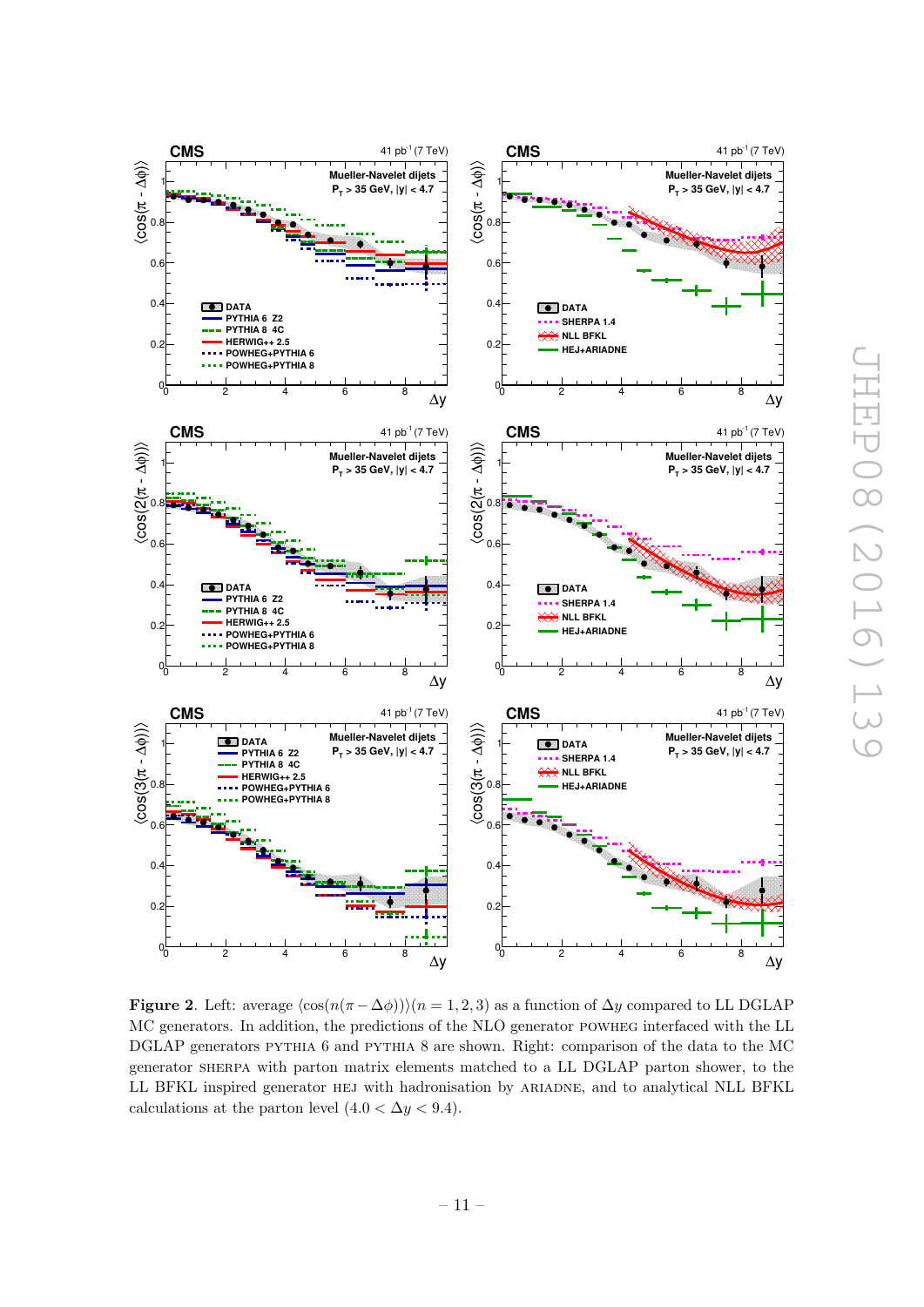

<span id="page-12-0"></span>**Figure 3.** Left: the measured ratios  $C_2/C_1$  (top row) and  $C_3/C_2$  (bottom row) as a function of rapidity difference  $\Delta y$  are compared to LL DGLAP parton shower generators and to the NLO generator powheg interfaced with pythia 6 and pythia 8. Right: comparison of the ratios to the MC generator sherpa with parton matrix element matched to a LL DGLAP parton shower, to the LL BFKL-inspired generator hej with hadronisation by ariadne, and to analytical NLL BFKL calculations at the parton level.

observables do not exceed 10%. It is found that, in general, the size of hadronisation and MPI effects does not significantly exceed the experimental uncertainties, justifying a direct comparison of the analytical NLL BFKL calculations [\[39\]](#page-18-8) performed at the parton level with the measured observables.

It should be noted that all DGLAP MC generators used in this work incorporate colourcoherence effects (colour dipoles, polar-angle ordering, etc.), which are rapidity-dependent parton radiation effects that complement the DGLAP evolution. Taking these effects into account at small  $\Delta y$ , where  $(\alpha_S \Delta y)^n$  terms are small (i.e. in the DGLAP domain), leads to an improvement of data description, while at large  $\Delta y$  they yield a worse description of the data. As a matter of fact, different implementations of colour-coherence effects in the DGLAP MC generators result in similar effects at small  $\Delta y$ , but in quite different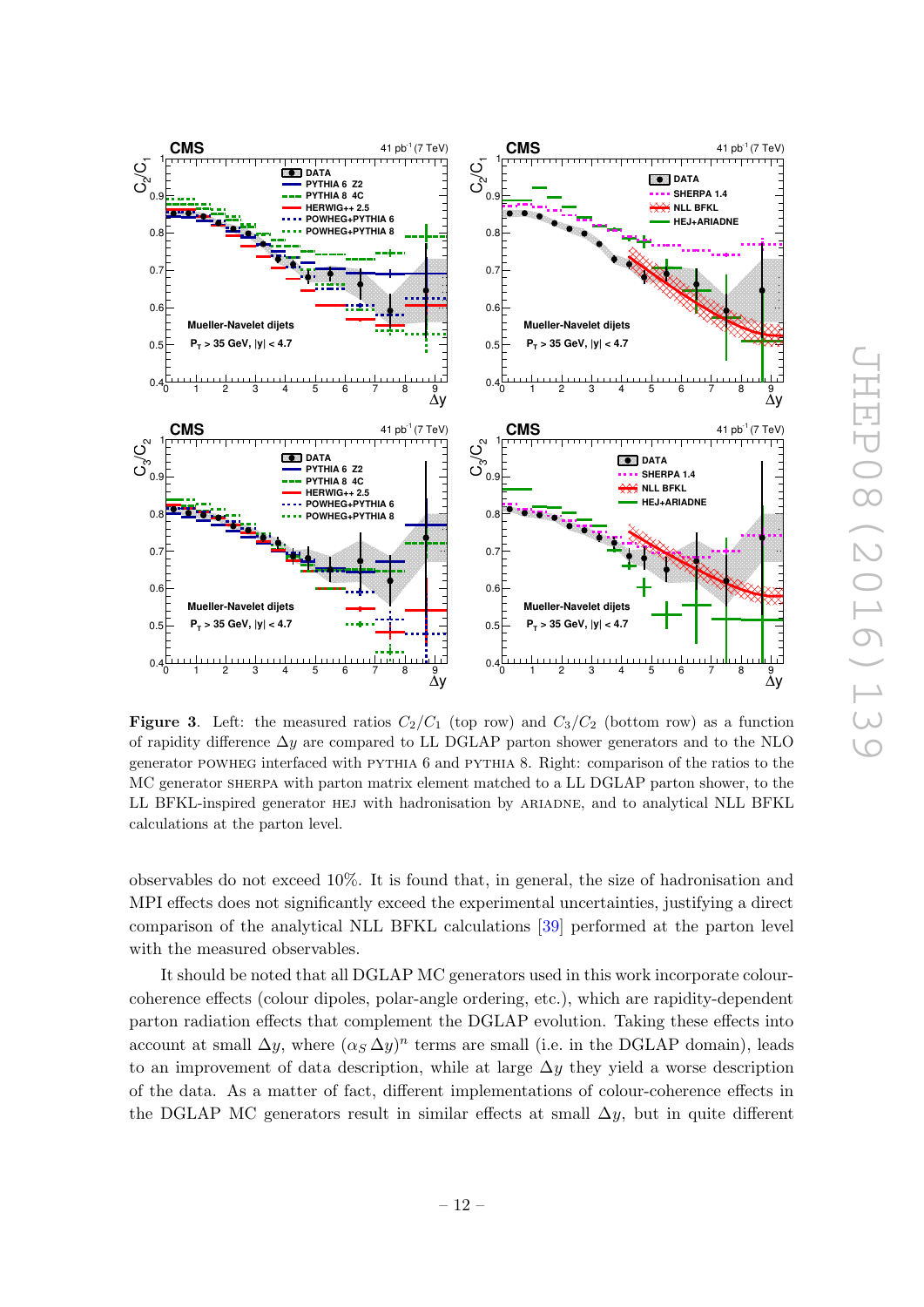

<span id="page-13-0"></span>Figure 4. Average  $\langle \cos (\pi - \Delta \phi) \rangle$ ,  $\langle \cos 2(\pi - \Delta \phi) \rangle$  and  $\langle \cos 3(\pi - \Delta \phi) \rangle$  compared to PYTHIA 6 with and without MPI.



<span id="page-13-1"></span>Figure 5. Measured ratios  $C_2/C_1$  (left) and  $C_3/C_2$  (right) compared to PYTHIA 8 with and without MPI.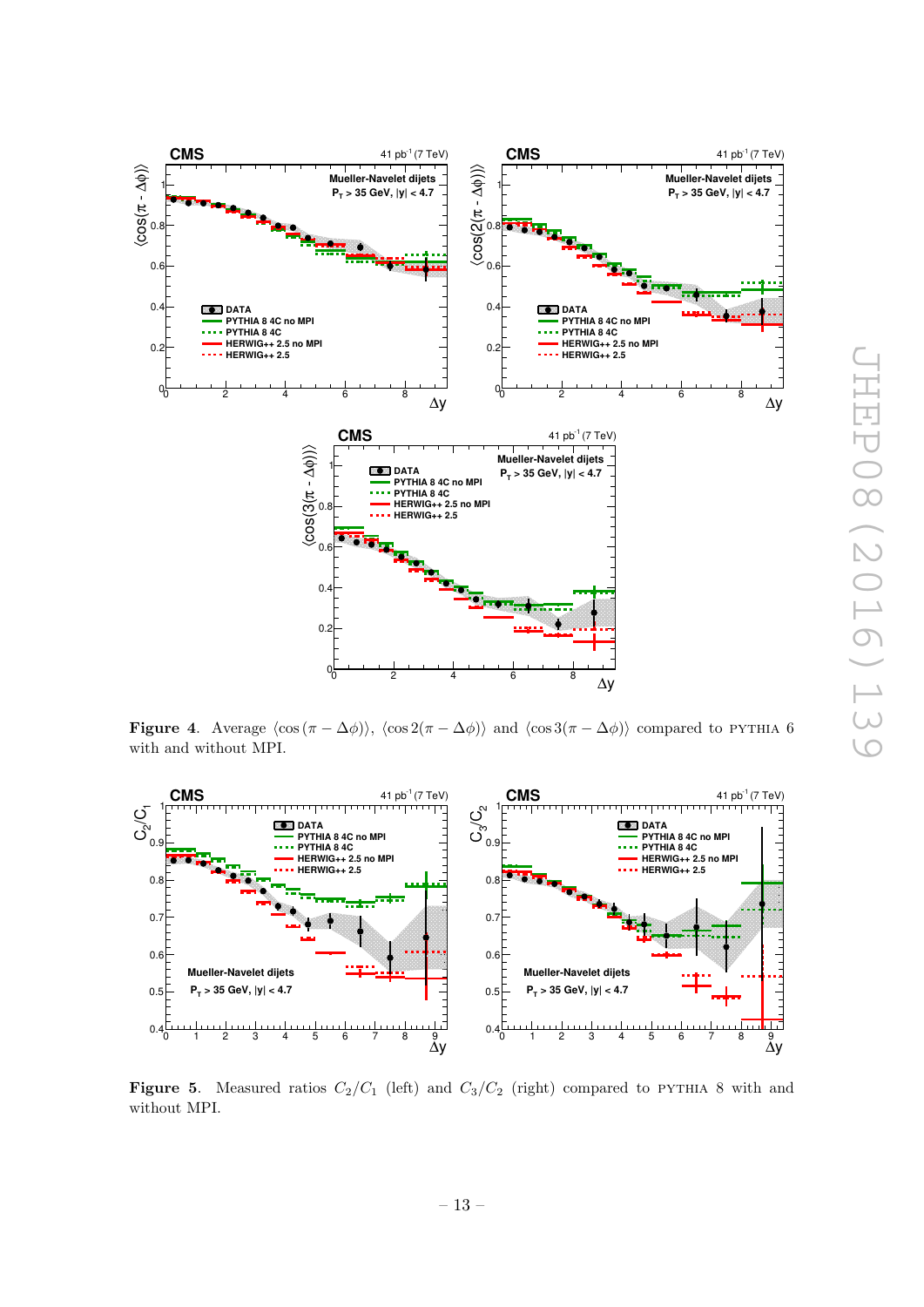predictions for the large  $\Delta y$  region for dijet ratios [\[19\]](#page-17-4) and for the azimuthal decorrelation observables presented here. A better theoretical prediction might be obtained if these  $\Delta y$ dependent contributions are replaced by the complete BFKL calculation at large  $\Delta y$ , where  $(\alpha_S \Delta y)^n$  terms are large and the BFKL approach is expected to be more reliable.

### <span id="page-14-0"></span>8 Conclusions

The first measurement of the azimuthal decorrelation of the most-forward and backward jets in the event (called Mueller-Navelet dijets), with rapidity separations up to  $\Delta y = 9.4$ , is presented for proton-proton collisions at  $\sqrt{s} = 7$  TeV. The measured observables include azimuthal-angle distributions, moments of the average cosines of the decorrelation angle,  $\langle \cos(n(\pi - \Delta\phi)) \rangle$  for  $n = 1, 2, 3$ , as well as ratios of the average cosines, as a function of the rapidity separation  $\Delta y$  between the MN jets.

The predictions of the DGLAP-based MC generator  $HERWIG++ 2.5$ , improved with leading-log (LL) parton showers and colour-coherence effects, exhibit satisfactory agreement with the data for all measured observables. Other MC generators of this type, such as pythia 6 Z2, pythia 8 4C, and sherpa 1.4, provide a less accurate description of all measurements.

The MC generator powheg, with NLO matrix elements interfaced with the LL parton shower of PYTHIA 6 and PYTHIA 8, does not improve the overall agreement with the data compared to the description provided by PYTHIA 6 and 8 alone.

The MC generator HEJ, based on LL BFKL matrix elements combined with ARIADNE for parton shower and hadronisation, predicts a stronger decorrelation than observed in the data.

An analytical BFKL calculation at next-to-leading logarithmic (NLL) accuracy with an optimised renormalisation scheme and scale, provides a satisfactory description of the data for the measured jet observables at  $\Delta y > 4$ .

The observed sensitivity to the implementation of the colour-coherence effects in the DGLAP MC generators and the reasonable data-theory agreement shown by the NLL BFKL analytical calculations at large  $\Delta y$ , may be considered as indications that the kinematical domain of the present study lies in between the regions described by the DGLAP and BFKL approaches. Possible manifestations of BFKL signatures are expected to be more pronounced at increasing collision energies.

### Acknowledgments

We would like to thank Bertrand Ducloué, Lech Szymanowski, and Samuel Wallon for providing the full NLL BFKL analytical predictions. We also thank Lev Lipatov for useful discussions.

We congratulate our colleagues in the CERN accelerator departments for the excellent performance of the LHC and thank the technical and administrative staffs at CERN and at other CMS institutes for their contributions to the success of the CMS effort. In addition, we gratefully acknowledge the computing centres and personnel of the Worldwide LHC Computing Grid for delivering so effectively the computing infrastructure essential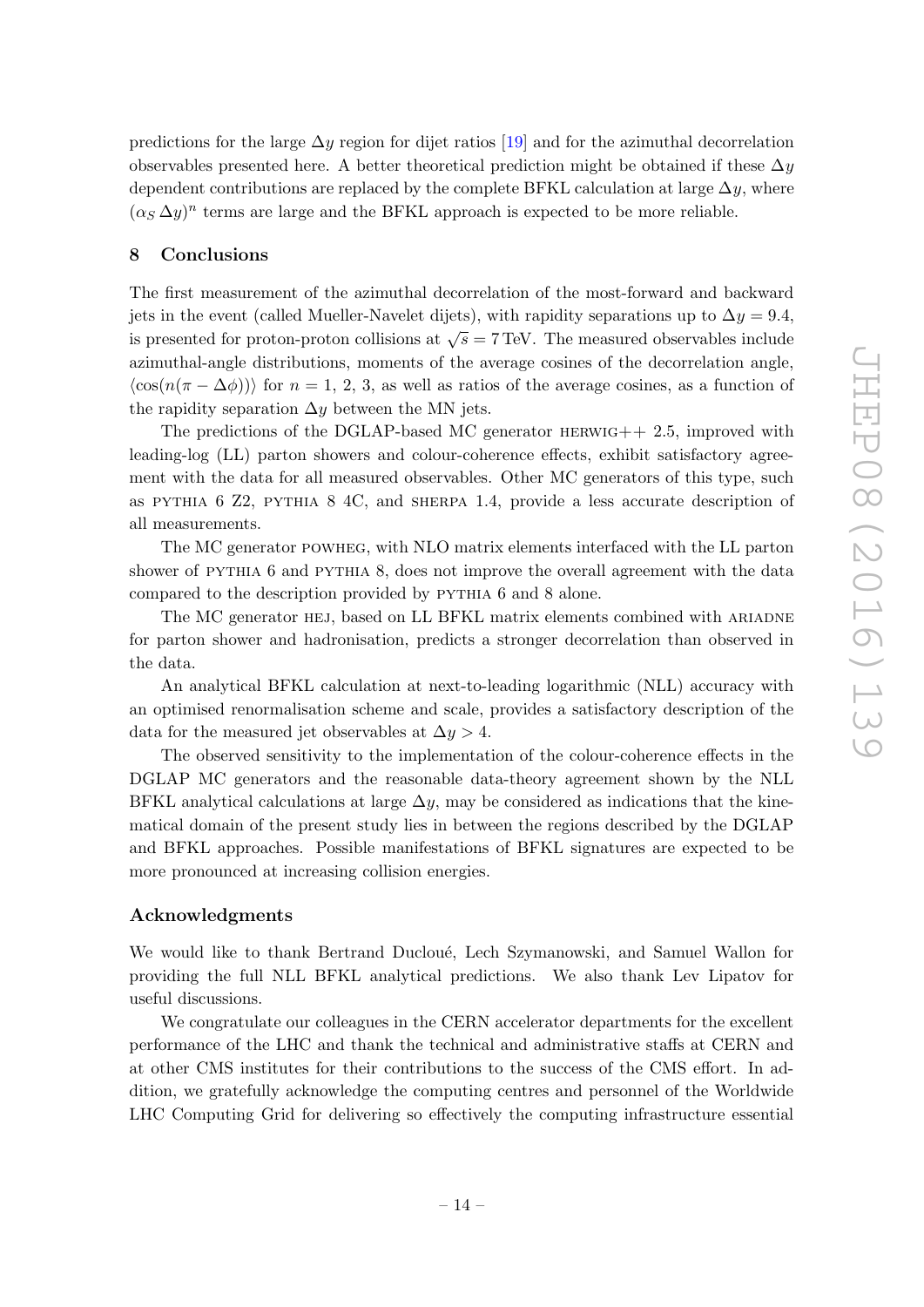to our analyses. Finally, we acknowledge the enduring support for the construction and operation of the LHC and the CMS detector provided by the following funding agencies: the Austrian Federal Ministry of Science, Research and Economy and the Austrian Science Fund; the Belgian Fonds de la Recherche Scientifique, and Fonds voor Wetenschappelijk Onderzoek; the Brazilian Funding Agencies (CNPq, CAPES, FAPERJ, and FAPESP); the Bulgarian Ministry of Education and Science; CERN; the Chinese Academy of Sciences, Ministry of Science and Technology, and National Natural Science Foundation of China; the Colombian Funding Agency (COLCIENCIAS); the Croatian Ministry of Science, Education and Sport, and the Croatian Science Foundation; the Research Promotion Foundation, Cyprus; the Ministry of Education and Research, Estonian Research Council via IUT23-4 and IUT23-6 and European Regional Development Fund, Estonia; the Academy of Finland, Finnish Ministry of Education and Culture, and Helsinki Institute of Physics; the Institut National de Physique Nucléaire et de Physique des Particules / CNRS, and Commissariat à l'Energie Atomique et aux Energies Alternatives / CEA, France; the Bundesministerium für Bildung und Forschung, Deutsche Forschungsgemeinschaft, and Helmholtz-Gemeinschaft Deutscher Forschungszentren, Germany; the General Secretariat for Research and Technology, Greece; the National Scientific Research Foundation, and National Innovation Office, Hungary; the Department of Atomic Energy and the Department of Science and Technology, India; the Institute for Studies in Theoretical Physics and Mathematics, Iran; the Science Foundation, Ireland; the Istituto Nazionale di Fisica Nucleare, Italy; the Ministry of Science, ICT and Future Planning, and National Research Foundation (NRF), Republic of Korea; the Lithuanian Academy of Sciences; the Ministry of Education, and University of Malaya (Malaysia); the Mexican Funding Agencies (CINVESTAV, CONACYT, SEP, and UASLP-FAI); the Ministry of Business, Innovation and Employment, New Zealand; the Pakistan Atomic Energy Commission; the Ministry of Science and Higher Education and the National Science Centre, Poland; the Fundação para a Ciência e a Tecnologia, Portugal; JINR, Dubna; the Ministry of Education and Science of the Russian Federation, the Federal Agency of Atomic Energy of the Russian Federation, Russian Academy of Sciences, and the Russian Foundation for Basic Research; the Ministry of Education, Science and Technological Development of Serbia; the Secretaría de Estado de Investigación, Desarrollo e Innovación and Programa Consolider-Ingenio 2010, Spain; the Swiss Funding Agencies (ETH Board, ETH Zurich, PSI, SNF, UniZH, Canton Zurich, and SER); the Ministry of Science and Technology, Taipei; the Thailand Center of Excellence in Physics, the Institute for the Promotion of Teaching Science and Technology of Thailand, Special Task Force for Activating Research and the National Science and Technology Development Agency of Thailand; the Scientific and Technical Research Council of Turkey, and Turkish Atomic Energy Authority; the National Academy of Sciences of Ukraine, and State Fund for Fundamental Researches, Ukraine; the Science and Technology Facilities Council, UK; the US Department of Energy, and the US National Science Foundation.

Individuals have received support from the Marie-Curie programme and the European Research Council and EPLANET (European Union); the Leventis Foundation; the A. P. Sloan Foundation; the Alexander von Humboldt Foundation; the Belgian Federal Science Policy Office; the Fonds pour la Formation à la Recherche dans l'Industrie et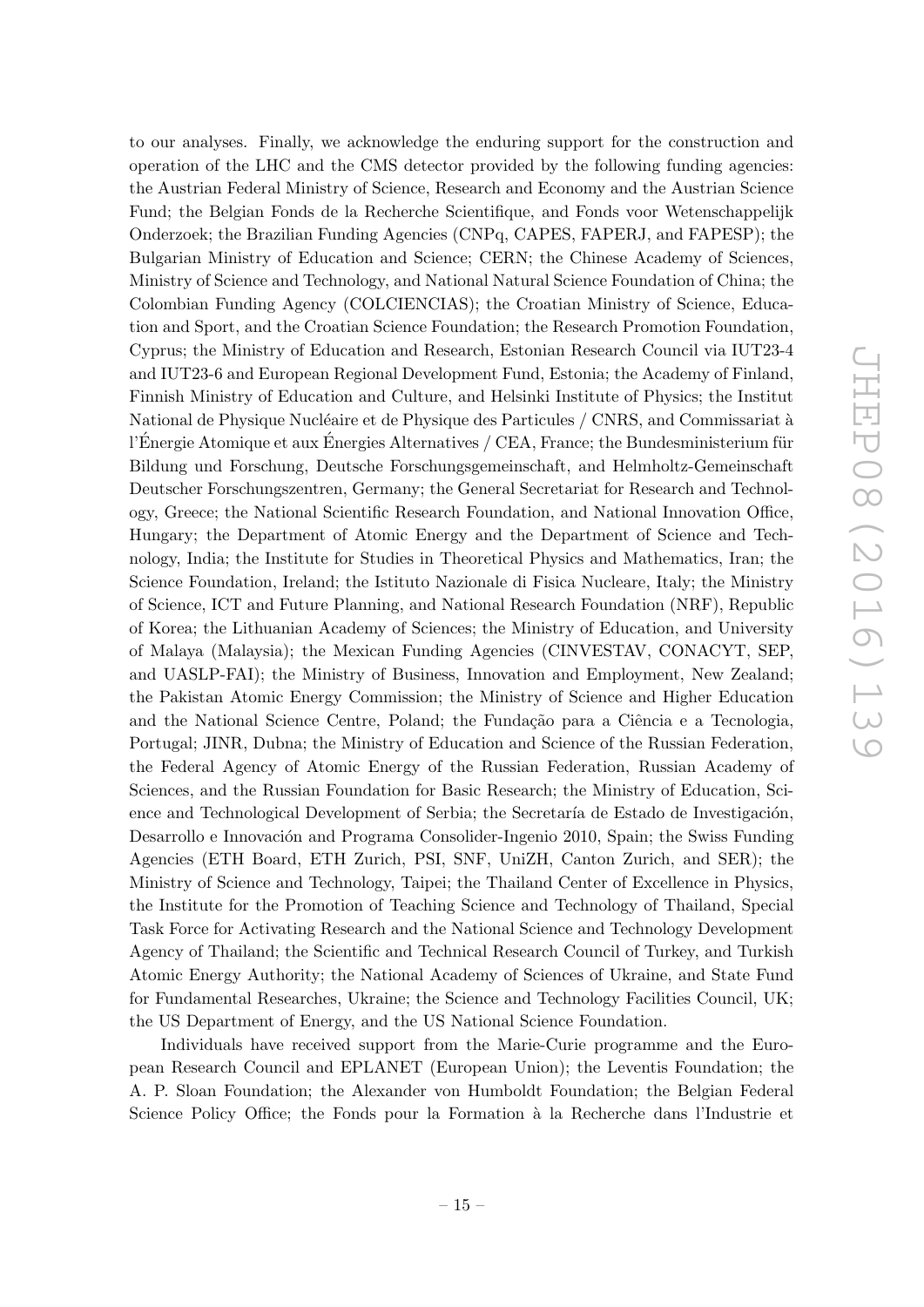dans l'Agriculture (FRIA-Belgium); the Agentschap voor Innovatie door Wetenschap en Technologie (IWT-Belgium); the Ministry of Education, Youth and Sports (MEYS) of the Czech Republic; the Council of Science and Industrial Research, India; the HOM-ING PLUS programme of the Foundation for Polish Science, cofinanced from European Union, Regional Development Fund; the OPUS programme of the National Science Center (Poland); the Compagnia di San Paolo (Torino); MIUR project 20108T4XTM (Italy); the Thalis and Aristeia programmes cofinanced by EU-ESF and the Greek NSRF; the National Priorities Research Program by Qatar National Research Fund; the Rachadapisek Sompot Fund for Postdoctoral Fellowship, Chulalongkorn University (Thailand); the Chulalongkorn Academic into Its 2nd Century Project Advancement Project (Thailand); and the Welch Foundation, contract C-1845.

Open Access. This article is distributed under the terms of the Creative Commons Attribution License [\(CC-BY 4.0\)](http://creativecommons.org/licenses/by/4.0/), which permits any use, distribution and reproduction in any medium, provided the original author(s) and source are credited.

## References

- <span id="page-16-0"></span>[1] V.N. Gribov and L.N. Lipatov, Deep inelastic ep scattering in perturbation theory, Sov. J. Nucl. Phys. **15** (1972) 438 [IN[SPIRE](http://inspirehep.net/search?p=find+J+%22Sov.J.Nucl.Phys.,15,438%22)].
- [2] V.N. Gribov and L.N. Lipatov,  $e^+e^-$  pair annihilation and deep inelastic ep scattering in perturbation theory, Sov. J. Nucl. Phys.  $15$  (1972) 675 [IN[SPIRE](http://inspirehep.net/search?p=find+J+%22Sov.J.Nucl.Phys.,15,675%22)].
- [3] L.N. Lipatov, The parton model and perturbation theory, Sov. J. Nucl. Phys. 20 (1975) 94 [IN[SPIRE](http://inspirehep.net/search?p=find+J+%22Sov.J.Nucl.Phys.,20,94%22)].
- [4] G. Altarelli and G. Parisi, Asymptotic freedom in parton language, [Nucl. Phys.](http://dx.doi.org/10.1016/0550-3213(77)90384-4) B 126 (1977) [298](http://dx.doi.org/10.1016/0550-3213(77)90384-4) [IN[SPIRE](http://inspirehep.net/search?p=find+J+%22Nucl.Phys.,B126,298%22)].
- <span id="page-16-1"></span>[5] Y.L. Dokshitzer, Calculation of the structure functions for deep inelastic scattering and  $e^+e^$ annihilation by perturbation theory in quantum chromodynamics, Sov. Phys. JETP  $46$  (1977) 641 [IN[SPIRE](http://inspirehep.net/search?p=find+J+%22Sov.Phys.JETP,46,641%22)].
- <span id="page-16-2"></span>[6] E.A. Kuraev, L.N. Lipatov and V.S. Fadin, Multi-reggeon processes in the Yang-Mills theory, Sov. Phys. JETP 44 (1976) 443 [IN[SPIRE](http://inspirehep.net/search?p=find+J+%22Sov.Phys.JETP,44,443%22)].
- [7] E.A. Kuraev, L.N. Lipatov and V.S. Fadin, The Pomeranchuk Singularity in nonabelian gauge theories, Sov. Phys. JETP 45 (1977) 199 [IN[SPIRE](http://inspirehep.net/search?p=find+J+%22Sov.Phys.JETP,45,199%22)].
- <span id="page-16-3"></span>[8] I.I. Balitsky and L.N. Lipatov, The Pomeranchuk singularity in quantum chromodynamics, Sov. J. Nucl. Phys. 28 (1978) 822 [IN[SPIRE](http://inspirehep.net/search?p=find+J+%22Sov.J.Nucl.Phys.,28,822%22)].
- <span id="page-16-4"></span>[9] A.H. Mueller and H. Navelet, An inclusive minijet cross-section and the bare pomeron in QCD, [Nucl. Phys.](http://dx.doi.org/10.1016/0550-3213(87)90705-X) B 282 (1987) 727 [IN[SPIRE](http://inspirehep.net/search?p=find+J+%22Nucl.Phys.,B282,727%22)].
- <span id="page-16-5"></span>[10] V. Del Duca and C.R. Schmidt, *Mini-jet corrections to Higgs production, [Phys. Rev.](http://dx.doi.org/10.1103/PhysRevD.49.177)* **D** 49 [\(1994\) 177](http://dx.doi.org/10.1103/PhysRevD.49.177) [[hep-ph/9305346](http://arxiv.org/abs/hep-ph/9305346)] [IN[SPIRE](http://inspirehep.net/search?p=find+EPRINT+hep-ph/9305346)].
- <span id="page-16-6"></span>[11] W.J. Stirling, Production of jet pairs at large relative rapidity in hadron hadron collisions as a probe of the perturbative pomeron, [Nucl. Phys.](http://dx.doi.org/10.1016/0550-3213(94)90565-7) **B** 423 (1994) 56 [[hep-ph/9401266](http://arxiv.org/abs/hep-ph/9401266)] [IN[SPIRE](http://inspirehep.net/search?p=find+EPRINT+hep-ph/9401266)].
- <span id="page-16-7"></span>[12] V.S. Fadin and L.N. Lipatov, *BFKL pomeron in the next-to-leading approximation, [Phys.](http://dx.doi.org/10.1016/S0370-2693(98)00473-0)* Lett. **B 429** [\(1998\) 127](http://dx.doi.org/10.1016/S0370-2693(98)00473-0) [[hep-ph/9802290](http://arxiv.org/abs/hep-ph/9802290)] [IN[SPIRE](http://inspirehep.net/search?p=find+EPRINT+hep-ph/9802290)].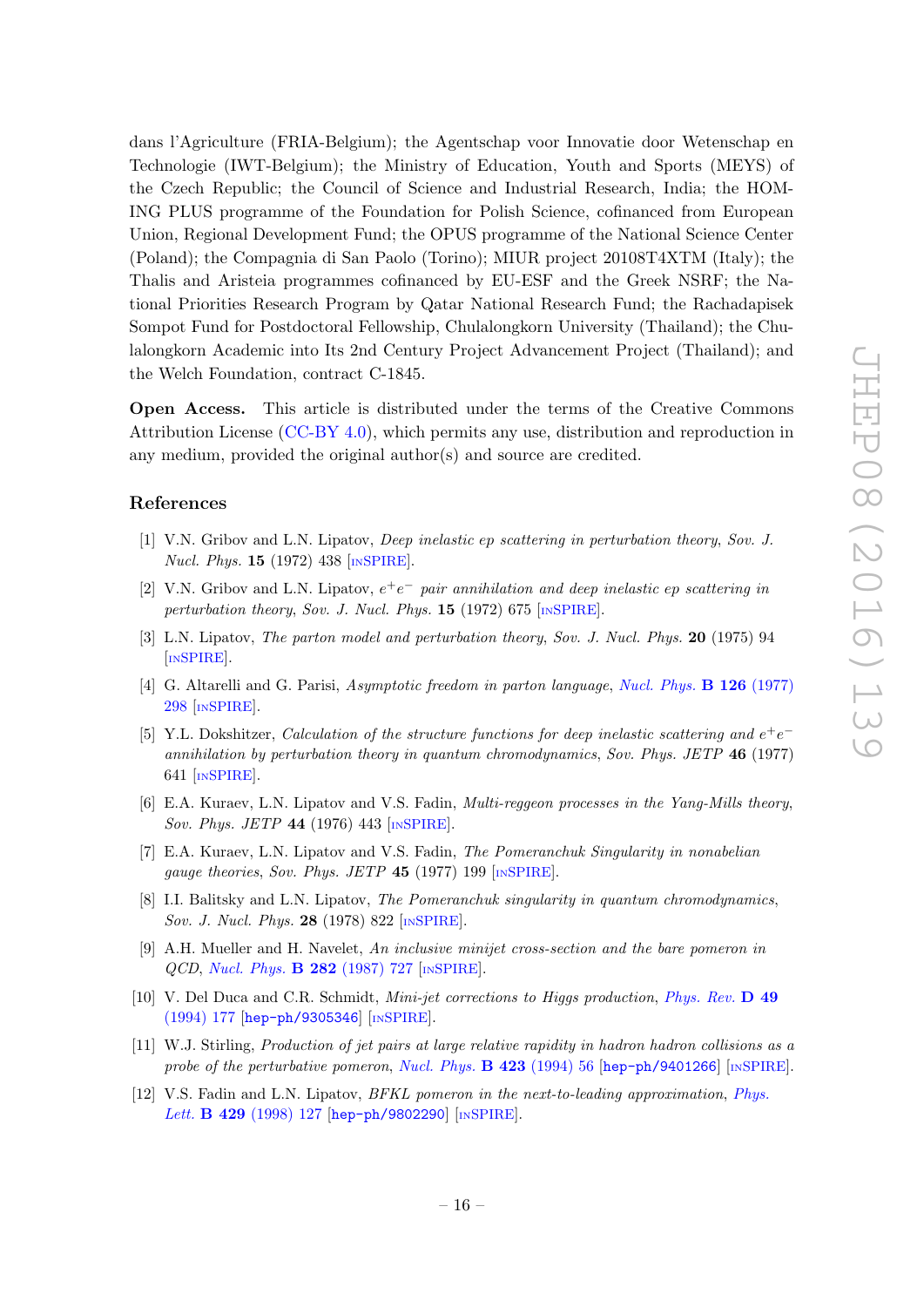- [13] M. Ciafaloni and G. Camici, *Energy scale(s) and next-to-leading BFKL equation, [Phys. Lett.](http://dx.doi.org/10.1016/S0370-2693(98)00551-6)* B 430 [\(1998\) 349](http://dx.doi.org/10.1016/S0370-2693(98)00551-6) [[hep-ph/9803389](http://arxiv.org/abs/hep-ph/9803389)] [IN[SPIRE](http://inspirehep.net/search?p=find+EPRINT+hep-ph/9803389)].
- <span id="page-17-10"></span>[14] S.J. Brodsky, V.S. Fadin, V.T. Kim, L.N. Lipatov and G.B. Pivovarov, The QCD pomeron with optimal renormalization, [JETP Lett.](http://dx.doi.org/10.1134/1.568145) 70 (1999) 155  $[hep-ph/9901229]$  $[hep-ph/9901229]$  $[hep-ph/9901229]$  [IN[SPIRE](http://inspirehep.net/search?p=find+EPRINT+hep-ph/9901229)].
- <span id="page-17-0"></span>[15] M. Ciafaloni, D. Colferai and G.P. Salam, Renormalization group improved small-x equation, Phys. Rev. **D 60** [\(1999\) 114036](http://dx.doi.org/10.1103/PhysRevD.60.114036) [[hep-ph/9905566](http://arxiv.org/abs/hep-ph/9905566)] [IN[SPIRE](http://inspirehep.net/search?p=find+EPRINT+hep-ph/9905566)].
- <span id="page-17-1"></span>[16] D0 collaboration, S. Abachi et al., The azimuthal decorrelation of jets widely separated in rapidity, [Phys. Rev. Lett.](http://dx.doi.org/10.1103/PhysRevLett.77.595) 77 (1996) 595 [[hep-ex/9603010](http://arxiv.org/abs/hep-ex/9603010)] [IN[SPIRE](http://inspirehep.net/search?p=find+EPRINT+hep-ex/9603010)].
- <span id="page-17-2"></span>[17] D0 collaboration, B. Abbott et al., Probing BFKL dynamics in the dijet cross section at Let condition, the respect of any *i* roomy in the agrammer in the arget cross section at large rapidity intervals in  $p\bar{p}$  collisions at  $\sqrt{s} = 1800 \text{ GeV}$  and  $630 \text{ GeV}$ , [Phys. Rev. Lett.](http://dx.doi.org/10.1103/PhysRevLett.84.5722) 84 [\(2000\) 5722](http://dx.doi.org/10.1103/PhysRevLett.84.5722) [[hep-ex/9912032](http://arxiv.org/abs/hep-ex/9912032)] [IN[SPIRE](http://inspirehep.net/search?p=find+EPRINT+hep-ex/9912032)].
- <span id="page-17-3"></span>[18] ATLAS collaboration, Measurement of dijet production with a veto on additional central jet activity in pp collisions at  $\sqrt{s} = 7$  TeV using the ATLAS detector, JHEP 09 [\(2011\) 053](http://dx.doi.org/10.1007/JHEP09(2011)053) [[arXiv:1107.1641](http://arxiv.org/abs/1107.1641)] [IN[SPIRE](http://inspirehep.net/search?p=find+EPRINT+arXiv:1107.1641)].
- <span id="page-17-4"></span>[19] CMS collaboration, Ratios of dijet production cross sections as a function of the absolute difference in rapidity between jets in proton-proton collisions at  $\sqrt{s} = 7 \text{ TeV}$ , [Eur. Phys. J.](http://dx.doi.org/10.1140/epjc/s10052-012-2216-6) C 72 [\(2012\) 2216](http://dx.doi.org/10.1140/epjc/s10052-012-2216-6) [[arXiv:1204.0696](http://arxiv.org/abs/1204.0696)] [IN[SPIRE](http://inspirehep.net/search?p=find+EPRINT+arXiv:1204.0696)].
- <span id="page-17-5"></span>[20] A. Sabio Vera and F. Schwennsen, The azimuthal decorrelation of jets widely separated in rapidity as a test of the BFKL kernel, [Nucl. Phys.](http://dx.doi.org/10.1016/j.nuclphysb.2007.03.050) B 776 (2007) 170 [[hep-ph/0702158](http://arxiv.org/abs/hep-ph/0702158)] [IN[SPIRE](http://inspirehep.net/search?p=find+EPRINT+hep-ph/0702158)].
- <span id="page-17-6"></span>[21] ATLAS collaboration, Measurements of jet vetoes and azimuthal decorrelations in dijet events produced in pp collisions at  $\sqrt{s} = 7$  TeV using the ATLAS detector, [Eur. Phys. J.](http://dx.doi.org/10.1140/epjc/s10052-014-3117-7) C 74 [\(2014\) 3117](http://dx.doi.org/10.1140/epjc/s10052-014-3117-7) [[arXiv:1407.5756](http://arxiv.org/abs/1407.5756)] [IN[SPIRE](http://inspirehep.net/search?p=find+EPRINT+arXiv:1407.5756)].
- <span id="page-17-7"></span>[22] V.T. Kim and G.B. Pivovarov, BFKL QCD pomeron in high-energy hadron collisions: Inclusive dijet production, [Phys. Rev.](http://dx.doi.org/10.1103/PhysRevD.53.6)  $D$  53 (1996) 6 [[hep-ph/9506381](http://arxiv.org/abs/hep-ph/9506381)] [IN[SPIRE](http://inspirehep.net/search?p=find+EPRINT+hep-ph/9506381)].
- <span id="page-17-9"></span>[23] M. Angioni, G. Chachamis, J.D. Madrigal and A. Sabio Vera, Dijet production at large rapidity separation in  $N = 4$  SYM, [Phys. Rev. Lett.](http://dx.doi.org/10.1103/PhysRevLett.107.191601) 107 (2011) 191601 [arXiv: 1106.6172] [IN[SPIRE](http://inspirehep.net/search?p=find+EPRINT+arXiv:1106.6172)].
- [24] D. Colferai, F. Schwennsen, L. Szymanowski and S. Wallon, Mueller-Navelet jets at LHC: complete NLL BFKL calculation, JHEP  $12$  [\(2010\) 026](http://dx.doi.org/10.1007/JHEP12(2010)026) [[arXiv:1002.1365](http://arxiv.org/abs/1002.1365)] [IN[SPIRE](http://inspirehep.net/search?p=find+EPRINT+arXiv:1002.1365)].
- <span id="page-17-8"></span>[25] B. Ducloue, L. Szymanowski and S. Wallon, *Mueller-Navelet jets at LHC: the first complete* NLL BFKL study, in Sixth International Conference on Quarks and Nuclear Physics, 2012, [PoS\(QNP2012\)165](http://pos.sissa.it/cgi-bin/reader/contribution.cgi?id=PoS(QNP2012)165) [[arXiv:1208.6111](http://arxiv.org/abs/1208.6111)] [IN[SPIRE](http://inspirehep.net/search?p=find+EPRINT+arXiv:1208.6111)].
- <span id="page-17-11"></span>[26] B. Ducloue, L. Szymanowski and S. Wallon, Confronting Mueller-Navelet jets in NLL BFKL with LHC experiments at  $\gamma \, TeV$ , JHEP 05 [\(2013\) 096](http://dx.doi.org/10.1007/JHEP05(2013)096) [[arXiv:1302.7012](http://arxiv.org/abs/1302.7012)] [IN[SPIRE](http://inspirehep.net/search?p=find+EPRINT+arXiv:1302.7012)].
- <span id="page-17-12"></span>[27] M. Cacciari, G.P. Salam and G. Soyez, The anti- $k_t$  jet clustering algorithm, JHEP 04 [\(2008\)](http://dx.doi.org/10.1088/1126-6708/2008/04/063) [063](http://dx.doi.org/10.1088/1126-6708/2008/04/063) [[arXiv:0802.1189](http://arxiv.org/abs/0802.1189)] [IN[SPIRE](http://inspirehep.net/search?p=find+EPRINT+arXiv:0802.1189)].
- <span id="page-17-13"></span>[28] M. Cacciari and G.P. Salam, *Dispelling the*  $N^3$  myth for the  $k_t$  jet-finder, [Phys. Lett.](http://dx.doi.org/10.1016/j.physletb.2006.08.037) **B 641** [\(2006\) 57](http://dx.doi.org/10.1016/j.physletb.2006.08.037) [[hep-ph/0512210](http://arxiv.org/abs/hep-ph/0512210)] [IN[SPIRE](http://inspirehep.net/search?p=find+EPRINT+hep-ph/0512210)].
- <span id="page-17-14"></span>[29] T. Sjöstrand, S. Mrenna and P.Z. Skands,  $PYTHIA$  6.4 physics and manual, [JHEP](http://dx.doi.org/10.1088/1126-6708/2006/05/026) 05 [\(2006\) 026](http://dx.doi.org/10.1088/1126-6708/2006/05/026) [[hep-ph/0603175](http://arxiv.org/abs/hep-ph/0603175)] [IN[SPIRE](http://inspirehep.net/search?p=find+EPRINT+hep-ph/0603175)].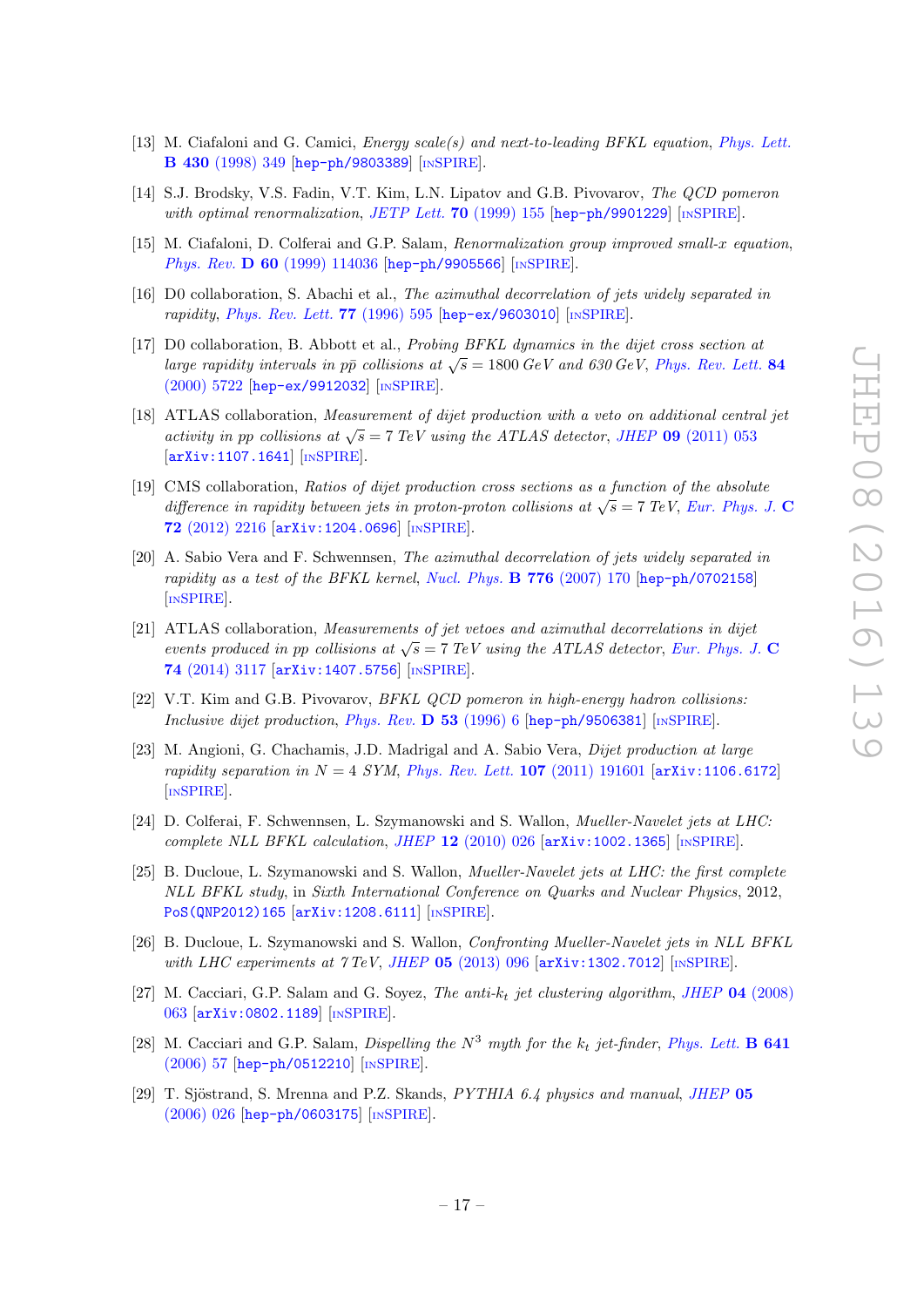- <span id="page-18-0"></span>[30] R. Field, Min-bias and the underlying event at the LHC, in  $51^{st}$  Cracow School of Theoretical Physics, 2011, [Acta Phys. Polon.](http://dx.doi.org/10.5506/APhysPolB.42.2631) B 42 (2011) 2631 [[arXiv:1110.5530](http://arxiv.org/abs/1110.5530)] [IN[SPIRE](http://inspirehep.net/search?p=find+EPRINT+arXiv:1110.5530)].
- <span id="page-18-1"></span>[31] M. Bähr et al.,  $Herviq++$  physics and manual, [Eur. Phys. J.](http://dx.doi.org/10.1140/epjc/s10052-008-0798-9) C 58 (2008) 639 [[arXiv:0803.0883](http://arxiv.org/abs/0803.0883)].
- <span id="page-18-2"></span>[32] T. Sjöstrand, S. Mrenna and P.Z. Skands, A brief introduction to PYTHIA 8.1, [Comput.](http://dx.doi.org/10.1016/j.cpc.2008.01.036) [Phys. Commun.](http://dx.doi.org/10.1016/j.cpc.2008.01.036) 178 (2008) 852 [[arXiv:0710.3820](http://arxiv.org/abs/0710.3820)] [IN[SPIRE](http://inspirehep.net/search?p=find+EPRINT+arXiv:0710.3820)].
- <span id="page-18-3"></span>[33] R. Corke and T. Sjöstrand, *Interleaved parton showers and tuning prospects*, *[JHEP](http://dx.doi.org/10.1007/JHEP03(2011)032)* 03 [\(2011\) 032](http://dx.doi.org/10.1007/JHEP03(2011)032) [[arXiv:1011.1759](http://arxiv.org/abs/1011.1759)] [IN[SPIRE](http://inspirehep.net/search?p=find+EPRINT+arXiv:1011.1759)].
- <span id="page-18-4"></span>[34] P. Nason, A new method for combining NLO QCD with shower Monte Carlo algorithms, JHEP 11 [\(2004\) 040](http://dx.doi.org/10.1088/1126-6708/2004/11/040) [[hep-ph/0409146](http://arxiv.org/abs/hep-ph/0409146)] [IN[SPIRE](http://inspirehep.net/search?p=find+EPRINT+hep-ph/0409146)].
- [35] S. Frixione, P. Nason and C. Oleari, Matching NLO QCD computations with Parton Shower simulations: the POWHEG method, JHEP 11 [\(2007\) 070](http://dx.doi.org/10.1088/1126-6708/2007/11/070)  $\ar{xiv:}$  0709.2092]  $\ln$ [SPIRE](http://inspirehep.net/search?p=find+EPRINT+arXiv:0709.2092).
- <span id="page-18-5"></span>[36] S. Alioli, P. Nason, C. Oleari and E. Re, A general framework for implementing NLO calculations in shower Monte Carlo programs: the POWHEG BOX, JHEP 06 [\(2010\) 043](http://dx.doi.org/10.1007/JHEP06(2010)043) [[arXiv:1002.2581](http://arxiv.org/abs/1002.2581)] [IN[SPIRE](http://inspirehep.net/search?p=find+EPRINT+arXiv:1002.2581)].
- <span id="page-18-6"></span>[37] J. Pumplin, D.R. Stump, J. Huston, H.L. Lai, P.M. Nadolsky and W.K. Tung, New generation of parton distributions with uncertainties from global QCD analysis, [JHEP](http://dx.doi.org/10.1088/1126-6708/2002/07/012) 07 [\(2002\) 012](http://dx.doi.org/10.1088/1126-6708/2002/07/012) [[hep-ph/0201195](http://arxiv.org/abs/hep-ph/0201195)] [IN[SPIRE](http://inspirehep.net/search?p=find+EPRINT+hep-ph/0201195)].
- <span id="page-18-7"></span>[38] T. Gleisberg et al., Event generation with SHERPA 1.1, JHEP 02 [\(2009\) 007](http://dx.doi.org/10.1088/1126-6708/2009/02/007) [[arXiv:0811.4622](http://arxiv.org/abs/0811.4622)] [IN[SPIRE](http://inspirehep.net/search?p=find+EPRINT+arXiv:0811.4622)].
- <span id="page-18-8"></span>[39] B. Ducloué, L. Szymanowski and S. Wallon, *Evidence for high-energy resummation effects in* Mueller-Navelet jets at the LHC, [Phys. Rev. Lett.](http://dx.doi.org/10.1103/PhysRevLett.112.082003) 112 (2014) 082003 [[arXiv:1309.3229](http://arxiv.org/abs/1309.3229)] [IN[SPIRE](http://inspirehep.net/search?p=find+EPRINT+arXiv:1309.3229)].
- <span id="page-18-9"></span>[40] J.R. Andersen, L. Lönnblad and J.M. Smillie, A parton shower for high energy jets, [JHEP](http://dx.doi.org/10.1007/JHEP07(2011)110) 07 [\(2011\) 110](http://dx.doi.org/10.1007/JHEP07(2011)110) [[arXiv:1104.1316](http://arxiv.org/abs/1104.1316)] [IN[SPIRE](http://inspirehep.net/search?p=find+EPRINT+arXiv:1104.1316)].
- <span id="page-18-10"></span>[41] J.R. Andersen and J.M. Smillie, *Multiple jets at the LHC with high energy jets, [JHEP](http://dx.doi.org/10.1007/JHEP06(2011)010)* 06 [\(2011\) 010](http://dx.doi.org/10.1007/JHEP06(2011)010) [[arXiv:1101.5394](http://arxiv.org/abs/1101.5394)] [IN[SPIRE](http://inspirehep.net/search?p=find+EPRINT+arXiv:1101.5394)].
- <span id="page-18-11"></span>[42] L. Lönnblad, ARIADNE version 4: A program for simulation of OCD cascades implementing the color dipole model, [Comput. Phys. Commun.](http://dx.doi.org/10.1016/0010-4655(92)90068-A)  $71$  (1992) 15  $\text{INSPIRE}$  $\text{INSPIRE}$  $\text{INSPIRE}$ .
- <span id="page-18-12"></span>[43] CMS collaboration, The CMS experiment at the CERN LHC, 2008 JINST 3 [S08004](http://dx.doi.org/10.1088/1748-0221/3/08/S08004) [IN[SPIRE](http://inspirehep.net/search?p=find+J+%22JINST,3,S08004%22)].
- <span id="page-18-13"></span>[44] CMS collaboration, Description and performance of track and primary-vertex reconstruction with the CMS tracker,  $2014$  JINST 9 [P10009](http://dx.doi.org/10.1088/1748-0221/9/10/P10009)  $arXiv:1405.6569$  [IN[SPIRE](http://inspirehep.net/search?p=find+EPRINT+arXiv:1405.6569)].
- <span id="page-18-14"></span>[45] CMS collaboration, Zero bias and HF-based minimum bias triggering for pp collisions at 14 TeV in CMS, [CMS-PAS-QCD-07-002](http://cds.cern.ch/record/1152558) (2007).
- <span id="page-18-15"></span>[46] CMS collaboration, Determination of jet energy calibration and transverse momentum resolution in CMS, 2011 JINST 6 [P11002](http://dx.doi.org/10.1088/1748-0221/6/11/P11002) [[arXiv:1107.4277](http://arxiv.org/abs/1107.4277)] [IN[SPIRE](http://inspirehep.net/search?p=find+EPRINT+arXiv:1107.4277)].
- <span id="page-18-16"></span>[47] CMS collaboration, *Jet performance in pp collisions at 7 TeV*, [CMS-PAS-JME-10-003](http://cds.cern.ch/record/1279362) (2010).
- <span id="page-18-17"></span>[48] CMS collaboration, Measurement of the inclusive production cross sections for forward jets and for dijet events with one forward and one central jet in pp collisions at  $\sqrt{s} = 7$  TeV, JHEP 06 [\(2012\) 036](http://dx.doi.org/10.1007/JHEP06(2012)036) [[arXiv:1202.0704](http://arxiv.org/abs/1202.0704)] [IN[SPIRE](http://inspirehep.net/search?p=find+EPRINT+arXiv:1202.0704)].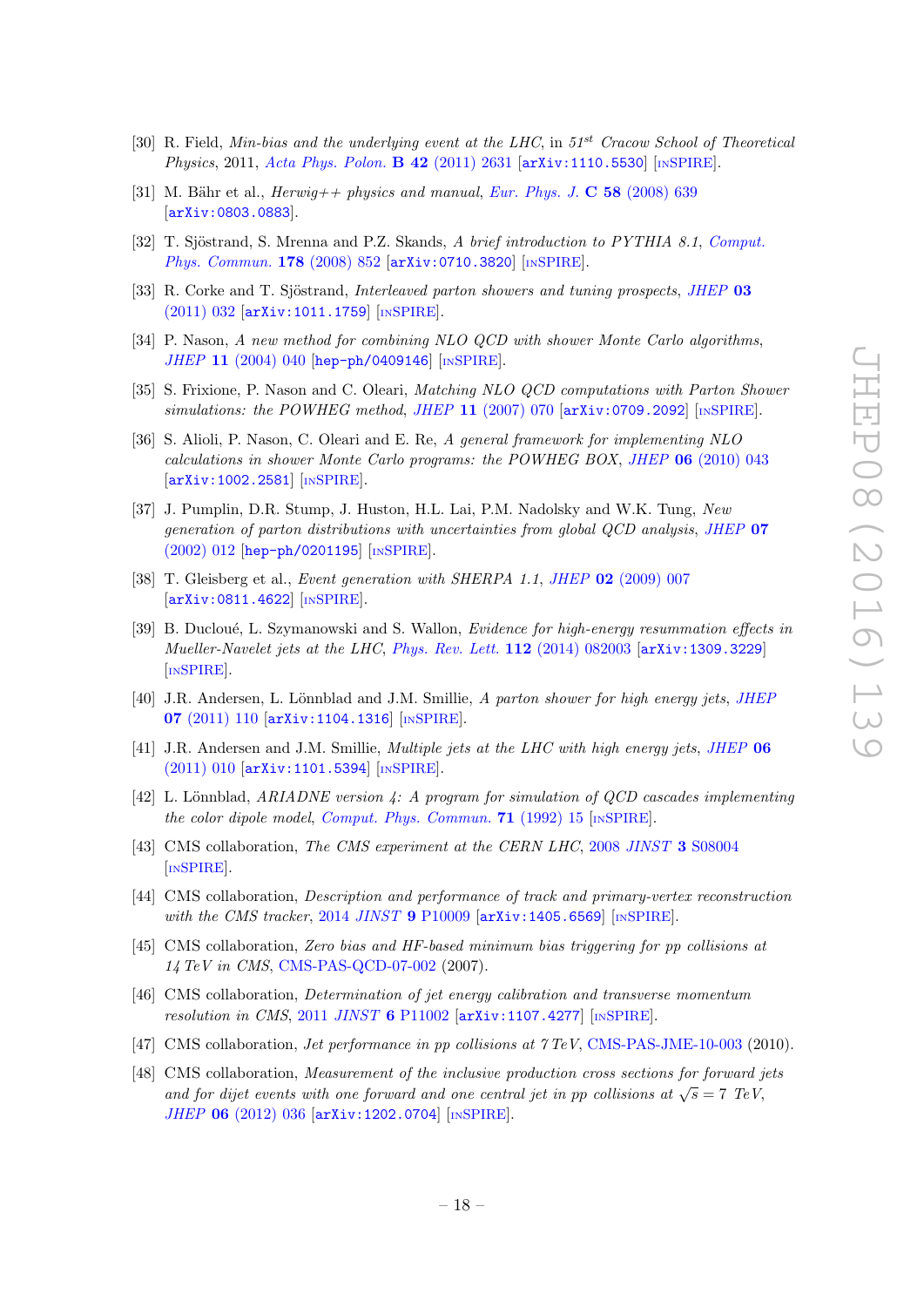- <span id="page-19-0"></span>[49] CMS collaboration, Alignment of the CMS tracker with LHC and cosmic ray data, [2014](http://dx.doi.org/10.1088/1748-0221/9/06/P06009) JINST 9 [P06009](http://dx.doi.org/10.1088/1748-0221/9/06/P06009) [[arXiv:1403.2286](http://arxiv.org/abs/1403.2286)] [IN[SPIRE](http://inspirehep.net/search?p=find+EPRINT+arXiv:1403.2286)].
- <span id="page-19-1"></span>[50] CMS collaboration, *Calorimeter jet quality criteria for the first CMS collision data*, [CMS-PAS-JME-09-008](http://cds.cern.ch/record/1259924) (2010).
- <span id="page-19-2"></span>[51] G. D'Agostini, A Multidimensional unfolding method based on Bayes' theorem, [Nucl.](http://dx.doi.org/10.1016/0168-9002(95)00274-X) [Instrum. Meth.](http://dx.doi.org/10.1016/0168-9002(95)00274-X) A 362 (1995) 487 [IN[SPIRE](http://inspirehep.net/search?p=find+J+%22Nucl.Instrum.Meth.,A362,487%22)].
- <span id="page-19-3"></span>[52] GEANT4 collaboration, S. Agostinelli et al., GEANT4: A simulation toolkit, [Nucl. Instrum.](http://dx.doi.org/10.1016/S0168-9002(03)01368-8) Meth. **A 506** [\(2003\) 250](http://dx.doi.org/10.1016/S0168-9002(03)01368-8) [IN[SPIRE](http://inspirehep.net/search?p=find+J+%22Nucl.Instrum.Meth.,A506,250%22)].
- <span id="page-19-4"></span>[53] F. Caporale, D. Yu. Ivanov, B. Murdaca and A. Papa, Mueller-Navelet small-cone jets at LHC in next-to-leading BFKL, [Nucl. Phys.](http://dx.doi.org/10.1016/j.nuclphysb.2013.09.013)  $B$  877 (2013) 73  $arXiv:1211.7225$  [IN[SPIRE](http://inspirehep.net/search?p=find+EPRINT+arXiv:1211.7225)].
- <span id="page-19-5"></span>[54] S.J. Brodsky, G.P. Lepage and P.B. Mackenzie, On the elimination of scale ambiguities in perturbative quantum chromodynamics, [Phys. Rev.](http://dx.doi.org/10.1103/PhysRevD.28.228)  $\bf{D}$  28 (1983) 228 [IN[SPIRE](http://inspirehep.net/search?p=find+J+%22Phys.Rev.,D28,228%22)].
- <span id="page-19-6"></span>[55] F. Caporale, D. Yu. Ivanov, B. Murdaca and A. Papa, Mueller-Navelet jets in next-to-leading order BFKL: theory versus experiment, [Eur. Phys. J.](http://dx.doi.org/10.1140/epjc/s10052-015-3754-5) C 74 (2014) 3084 [[arXiv:1407.8431](http://arxiv.org/abs/1407.8431)] [IN[SPIRE](http://inspirehep.net/search?p=find+EPRINT+arXiv:1407.8431)].
- <span id="page-19-7"></span>[56] H. Jung et al., The CCFM Monte Carlo generator CASCADE version 2.2.03, [Eur. Phys. J.](http://dx.doi.org/10.1140/epjc/s10052-010-1507-z) C 70 [\(2010\) 1237](http://dx.doi.org/10.1140/epjc/s10052-010-1507-z) [[arXiv:1008.0152](http://arxiv.org/abs/1008.0152)] [IN[SPIRE](http://inspirehep.net/search?p=find+EPRINT+arXiv:1008.0152)].
- <span id="page-19-8"></span>[57] H. Jung and G.P. Salam, Hadronic final state predictions from CCFM: The hadron level Monte Carlo generator CASCADE, [Eur. Phys. J.](http://dx.doi.org/10.1007/s100520100604) C 19 (2001) 351 [[hep-ph/0012143](http://arxiv.org/abs/hep-ph/0012143)] [IN[SPIRE](http://inspirehep.net/search?p=find+EPRINT+hep-ph/0012143)].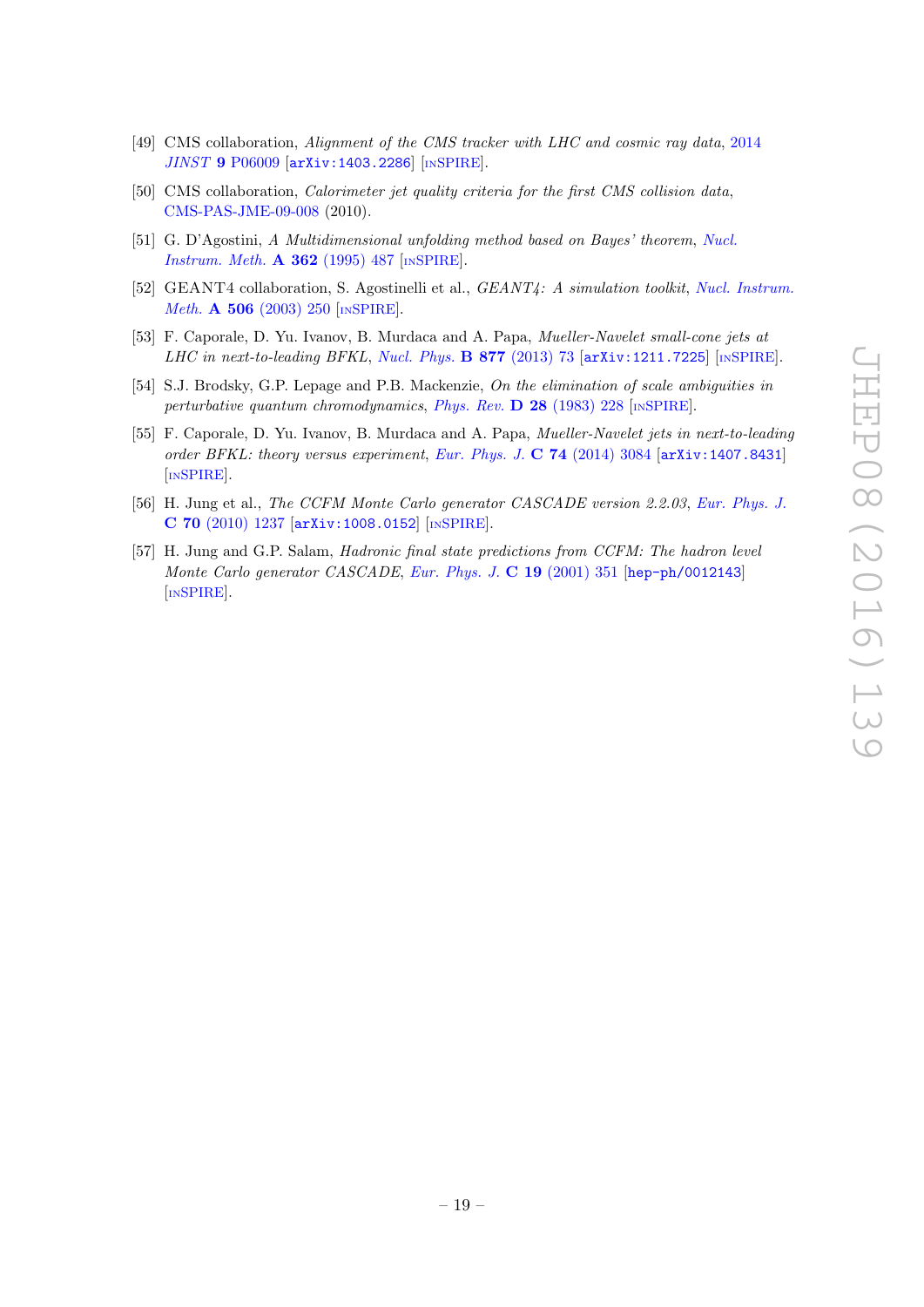## The CMS collaboration

### <span id="page-20-0"></span>Yerevan Physics Institute, Yerevan, Armenia

V. Khachatryan, A.M. Sirunyan, A. Tumasyan

#### Institut für Hochenergiephysik der OeAW, Wien, Austria

W. Adam, E. Asilar, T. Bergauer, J. Brandstetter, E. Brondolin, M. Dragicevic, J. Erö, M. Flechl, M. Friedl, R. Frühwirth<sup>1</sup>, V.M. Ghete, C. Hartl, N. Hörmann, J. Hrubec, M. Jeitler<sup>1</sup>, V. Knünz, A. König, M. Krammer<sup>1</sup>, I. Krätschmer, D. Liko, T. Matsushita, I. Mikulec, D. Rabady<sup>2</sup>, B. Rahbaran, H. Rohringer, J. Schieck<sup>1</sup>, R. Schöfbeck, J. Strauss, W. Treberer-Treberspurg, W. Waltenberger, C.-E. Wulz<sup>1</sup>

#### National Centre for Particle and High Energy Physics, Minsk, Belarus

V. Mossolov, N. Shumeiko, J. Suarez Gonzalez

### Universiteit Antwerpen, Antwerpen, Belgium

S. Alderweireldt, T. Cornelis, E.A. De Wolf, X. Janssen, A. Knutsson, J. Lauwers, S. Luyckx, S. Ochesanu, R. Rougny, M. Van De Klundert, H. Van Haevermaet, P. Van Mechelen, N. Van Remortel, A. Van Spilbeeck

### Vrije Universiteit Brussel, Brussel, Belgium

S. Abu Zeid, F. Blekman, J. D'Hondt, N. Daci, I. De Bruyn, K. Deroover, N. Heracleous, J. Keaveney, S. Lowette, L. Moreels, A. Olbrechts, Q. Python, D. Strom, S. Tavernier, W. Van Doninck, P. Van Mulders, G.P. Van Onsem, I. Van Parijs

## Université Libre de Bruxelles, Bruxelles, Belgium

P. Barria, C. Caillol, B. Clerbaux, G. De Lentdecker, H. Delannoy, G. Fasanella, L. Favart, A.P.R. Gay, A. Grebenyuk, G. Karapostoli, T. Lenzi, A. Léonard, T. Maerschalk, A. Marinov, L. Perniè, A. Randle-conde, T. Reis, T. Seva, C. Vander Velde, P. Vanlaer, R. Yonamine, F. Zenoni, F. Zhang<sup>3</sup>

### Ghent University, Ghent, Belgium

K. Beernaert, L. Benucci, A. Cimmino, S. Crucy, D. Dobur, A. Fagot, G. Garcia, M. Gul, J. Mccartin, A.A. Ocampo Rios, D. Poyraz, D. Ryckbosch, S. Salva, M. Sigamani, N. Strobbe, M. Tytgat, W. Van Driessche, E. Yazgan, N. Zaganidis

#### Université Catholique de Louvain, Louvain-la-Neuve, Belgium

S. Basegmez, C. Beluffi<sup>4</sup>, O. Bondu, S. Brochet, G. Bruno, R. Castello, A. Caudron, L. Ceard, G.G. Da Silveira, C. Delaere, D. Favart, L. Forthomme, A. Giammanco<sup>5</sup>, J. Hollar, A. Jafari, P. Jez, M. Komm, V. Lemaitre, A. Mertens, C. Nuttens, L. Perrini, A. Pin, K. Piotrzkowski, A. Popov<sup>6</sup>, L. Quertenmont, M. Selvaggi, M. Vidal Marono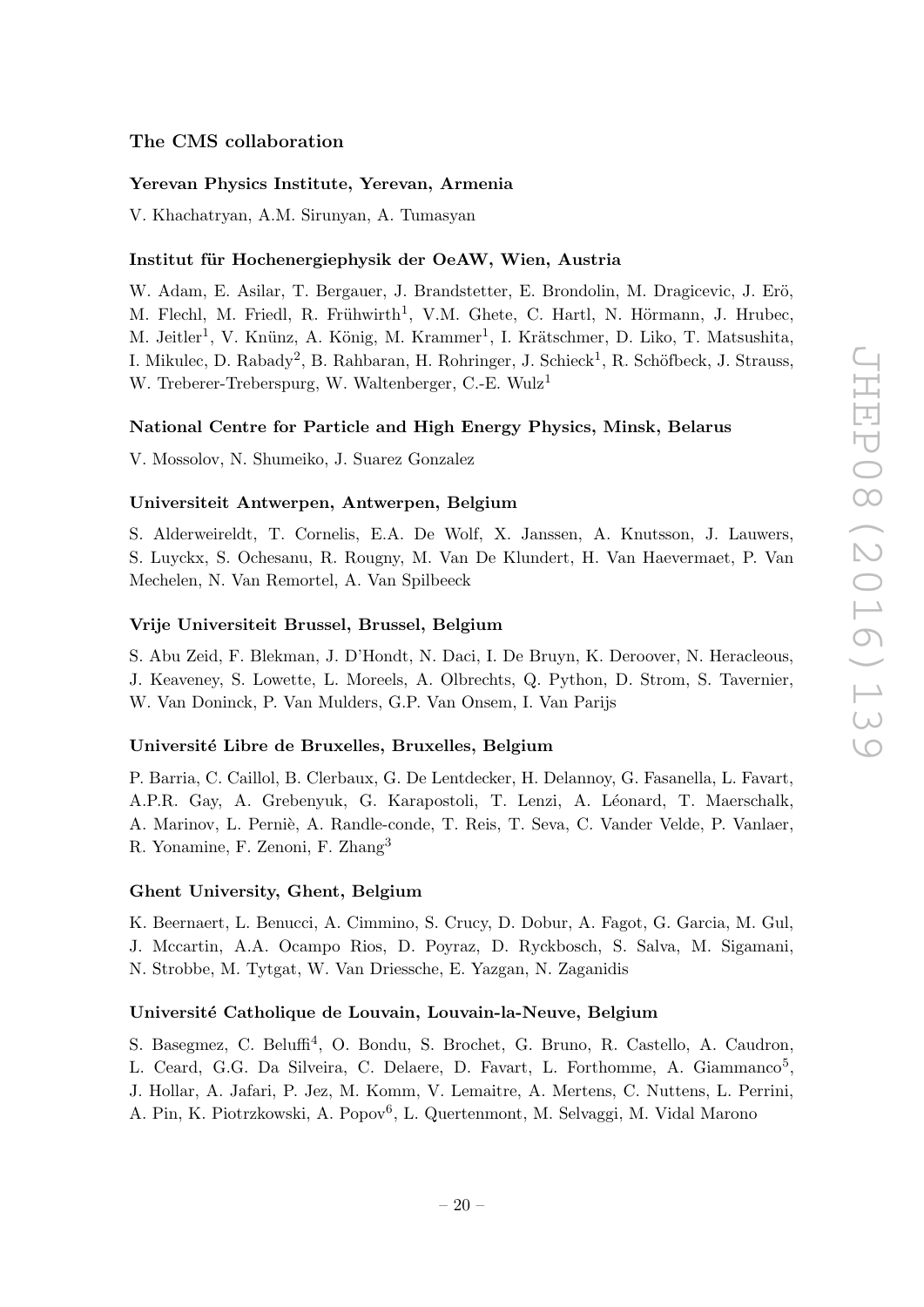### Université de Mons, Mons, Belgium

N. Beliy, G.H. Hammad

#### Centro Brasileiro de Pesquisas Fisicas, Rio de Janeiro, Brazil

W.L. Aldá Júnior, G.A. Alves, L. Brito, M. Correa Martins Junior, M. Hamer, C. Hensel, C. Mora Herrera, A. Moraes, M.E. Pol, P. Rebello Teles

### Universidade do Estado do Rio de Janeiro, Rio de Janeiro, Brazil

E. Belchior Batista Das Chagas, W. Carvalho, J. Chinellato<sup>7</sup>, A. Custódio, E.M. Da Costa, D. De Jesus Damiao, C. De Oliveira Martins, S. Fonseca De Souza, L.M. Huertas Guativa, H. Malbouisson, D. Matos Figueiredo, L. Mundim, H. Nogima, W.L. Prado Da Silva, A. Santoro, A. Sznajder, E.J. Tonelli Manganote<sup>7</sup>, A. Vilela Pereira

## Universidade Estadual Paulista  $^a,\,$  Universidade Federal do ABC  $^b,\,$  São Paulo, Brazil

S. Ahuja<sup>a</sup>, C.A. Bernardes<sup>b</sup>, A. De Souza Santos<sup>b</sup>, S. Dogra<sup>a</sup>, T.R. Fernandez Perez Tomei<sup>a</sup>, E.M. Gregores<sup>b</sup>, P.G. Mercadante<sup>b</sup>, C.S. Moon<sup>a, 8</sup>, S.F. Novaes<sup>a</sup>, Sandra S. Padula<sup>a</sup>, D. Romero Abad, J.C. Ruiz Vargas

#### Institute for Nuclear Research and Nuclear Energy, Sofia, Bulgaria

A. Aleksandrov, R. Hadjiiska, P. Iaydjiev, M. Rodozov, S. Stoykova, G. Sultanov, M. Vutova

#### University of Sofia, Sofia, Bulgaria

A. Dimitrov, I. Glushkov, L. Litov, B. Pavlov, P. Petkov

#### Institute of High Energy Physics, Beijing, China

M. Ahmad, J.G. Bian, G.M. Chen, H.S. Chen, M. Chen, T. Cheng, R. Du, C.H. Jiang, R. Plestina<sup>9</sup>, F. Romeo, S.M. Shaheen, J. Tao, C. Wang, Z. Wang, H. Zhang

## State Key Laboratory of Nuclear Physics and Technology, Peking University, Beijing, China

C. Asawatangtrakuldee, Y. Ban, Q. Li, S. Liu, Y. Mao, S.J. Qian, D. Wang, Z. Xu, W. Zou

## Universidad de Los Andes, Bogota, Colombia

C. Avila, A. Cabrera, L.F. Chaparro Sierra, C. Florez, J.P. Gomez, B. Gomez Moreno, J.C. Sanabria

## University of Split, Faculty of Electrical Engineering, Mechanical Engineering and Naval Architecture, Split, Croatia

N. Godinovic, D. Lelas, I. Puljak, P.M. Ribeiro Cipriano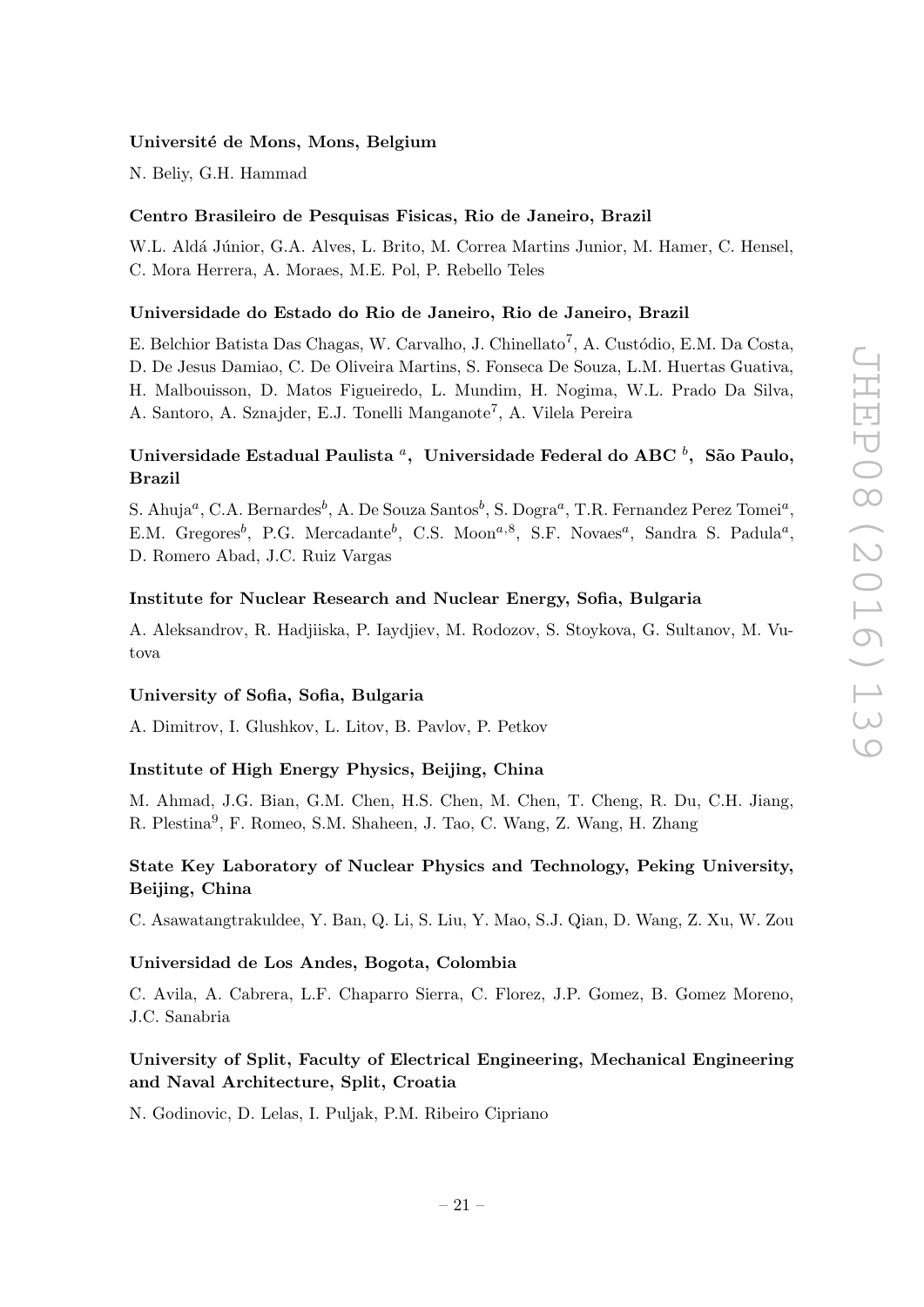### University of Split, Faculty of Science, Split, Croatia

Z. Antunovic, M. Kovac

#### Institute Rudjer Boskovic, Zagreb, Croatia

V. Brigljevic, K. Kadija, J. Luetic, S. Micanovic, L. Sudic

### University of Cyprus, Nicosia, Cyprus

A. Attikis, G. Mavromanolakis, J. Mousa, C. Nicolaou, F. Ptochos, P.A. Razis, H. Rykaczewski

### Charles University, Prague, Czech Republic

M. Bodlak, M. Finger<sup>10</sup>, M. Finger Jr.<sup>10</sup>

## Academy of Scientific Research and Technology of the Arab Republic of Egypt, Egyptian Network of High Energy Physics, Cairo, Egypt

E. El-khateeb<sup>11</sup>, T. Elkafrawy<sup>11</sup>, A. Mohamed<sup>12</sup>, A. Radi<sup>13,11</sup>, E. Salama<sup>11,13</sup>

## National Institute of Chemical Physics and Biophysics, Tallinn, Estonia

B. Calpas, M. Kadastik, M. Murumaa, M. Raidal, A. Tiko, C. Veelken

## Department of Physics, University of Helsinki, Helsinki, Finland

P. Eerola, J. Pekkanen, M. Voutilainen

### Helsinki Institute of Physics, Helsinki, Finland

J. Härkönen, V. Karimäki, R. Kinnunen, T. Lampén, K. Lassila-Perini, S. Lehti, T. Lindén, P. Luukka, T. Mäenpää, T. Peltola, E. Tuominen, J. Tuominiemi, E. Tuovinen, L. Wendland

### Lappeenranta University of Technology, Lappeenranta, Finland

J. Talvitie, T. Tuuva

### DSM/IRFU, CEA/Saclay, Gif-sur-Yvette, France

M. Besancon, F. Couderc, M. Dejardin, D. Denegri, B. Fabbro, J.L. Faure, C. Favaro, F. Ferri, S. Ganjour, A. Givernaud, P. Gras, G. Hamel de Monchenault, P. Jarry, E. Locci, M. Machet, J. Malcles, J. Rander, A. Rosowsky, M. Titov, A. Zghiche

## Laboratoire Leprince-Ringuet, Ecole Polytechnique, IN2P3-CNRS, Palaiseau, France

I. Antropov, S. Baffioni, F. Beaudette, P. Busson, L. Cadamuro, E. Chapon, C. Charlot, T. Dahms, O. Davignon, N. Filipovic, A. Florent, R. Granier de Cassagnac, S. Lisniak, L. Mastrolorenzo, P. Miné, I.N. Naranjo, M. Nguyen, C. Ochando, G. Ortona, P. Paganini, P. Pigard, S. Regnard, R. Salerno, J.B. Sauvan, Y. Sirois, T. Strebler, Y. Yilmaz, A. Zabi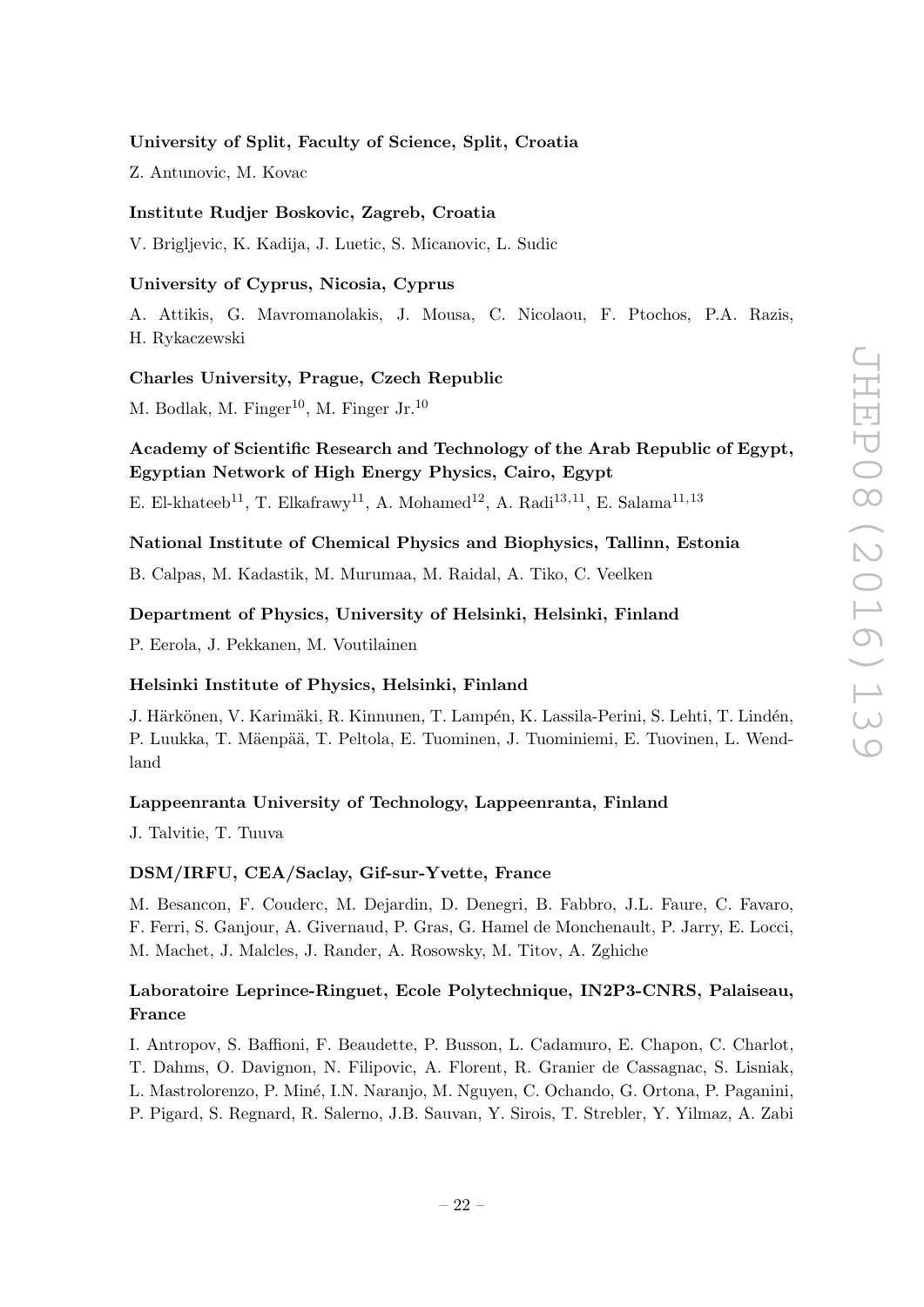## Institut Pluridisciplinaire Hubert Curien, Université de Strasbourg, Université de Haute Alsace Mulhouse, CNRS/IN2P3, Strasbourg, France

J.-L. Agram14, J. Andrea, A. Aubin, D. Bloch, J.-M. Brom, M. Buttignol, E.C. Chabert, N. Chanon, C. Collard, E. Conte<sup>14</sup>, X. Coubez, J.-C. Fontaine<sup>14</sup>, D. Gelé, U. Goerlach, C. Goetzmann, A.-C. Le Bihan, J.A. Merlin<sup>2</sup>, K. Skovpen, P. Van Hove

## Centre de Calcul de l'Institut National de Physique Nucleaire et de Physique des Particules, CNRS/IN2P3, Villeurbanne, France

S. Gadrat

## Université de Lyon, Université Claude Bernard Lyon 1, CNRS-IN2P3, Institut de Physique Nucléaire de Lyon, Villeurbanne, France

S. Beauceron, C. Bernet, G. Boudoul, E. Bouvier, C.A. Carrillo Montoya, R. Chierici, D. Contardo, B. Courbon, P. Depasse, H. El Mamouni, J. Fan, J. Fay, S. Gascon, M. Gouzevitch, B. Ille, F. Lagarde, I.B. Laktineh, M. Lethuillier, L. Mirabito, A.L. Pequegnot, S. Perries, J.D. Ruiz Alvarez, D. Sabes, L. Sgandurra, V. Sordini, M. Vander Donckt, P. Verdier, S. Viret, H. Xiao

## Georgian Technical University, Tbilisi, Georgia

T. Toriashvili $^{15}$ 

## Tbilisi State University, Tbilisi, Georgia

Z. Tsamalaidze<sup>10</sup>

### RWTH Aachen University, I. Physikalisches Institut, Aachen, Germany

C. Autermann, S. Beranek, M. Edelhoff, L. Feld, A. Heister, M.K. Kiesel, K. Klein, M. Lipinski, A. Ostapchuk, M. Preuten, F. Raupach, S. Schael, J.F. Schulte, T. Verlage, H. Weber, B. Wittmer, V. Zhukov<sup>6</sup>

### RWTH Aachen University, III. Physikalisches Institut A, Aachen, Germany

M. Ata, M. Brodski, E. Dietz-Laursonn, D. Duchardt, M. Endres, M. Erdmann, S. Erdweg, T. Esch, R. Fischer, A. Güth, T. Hebbeker, C. Heidemann, K. Hoepfner, D. Klingebiel, S. Knutzen, P. Kreuzer, M. Merschmeyer, A. Meyer, P. Millet, M. Olschewski, K. Padeken, P. Papacz, T. Pook, M. Radziej, H. Reithler, M. Rieger, F. Scheuch, L. Sonnenschein, D. Teyssier, S. Thüer

### RWTH Aachen University, III. Physikalisches Institut B, Aachen, Germany

V. Cherepanov, Y. Erdogan, G. Fl¨ugge, H. Geenen, M. Geisler, F. Hoehle, B. Kargoll, T. Kress, Y. Kuessel, A. Künsken, J. Lingemann<sup>2</sup>, A. Nehrkorn, A. Nowack, I.M. Nugent, C. Pistone, O. Pooth, A. Stahl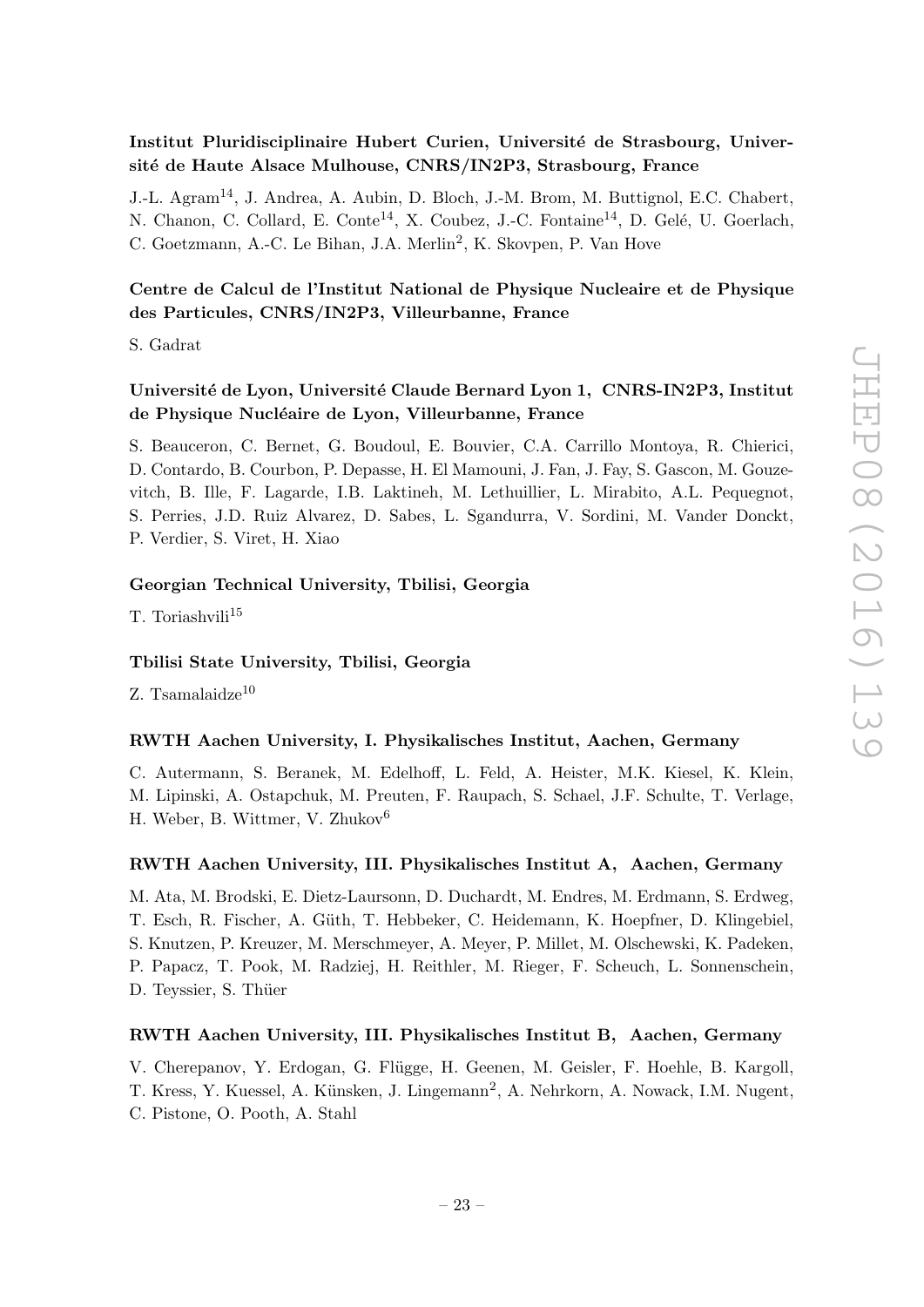### Deutsches Elektronen-Synchrotron, Hamburg, Germany

M. Aldaya Martin, I. Asin, N. Bartosik, O. Behnke, U. Behrens, A.J. Bell, K. Borras, A. Burgmeier, A. Cakir, L. Calligaris, A. Campbell, S. Choudhury, F. Costanza, C. Diez Pardos, G. Dolinska, S. Dooling, T. Dorland, G. Eckerlin, D. Eckstein, T. Eichhorn, G. Flucke, E. Gallo<sup>16</sup>, J. Garay Garcia, A. Geiser, A. Gizhko, P. Gunnellini, J. Hauk, M. Hempel<sup>17</sup>, H. Jung, A. Kalogeropoulos, O. Karacheban<sup>17</sup>, M. Kasemann, P. Katsas, J. Kieseler, C. Kleinwort, I. Korol, W. Lange, J. Leonard, K. Lipka, A. Lobanov, W. Lohmann<sup>17</sup>, R. Mankel, I. Marfin<sup>17</sup>, I.-A. Melzer-Pellmann, A.B. Meyer, G. Mittag, J. Mnich, A. Mussgiller, S. Naumann-Emme, A. Nayak, E. Ntomari, H. Perrey, D. Pitzl, R. Placakyte, A. Raspereza, B. Roland, M.O. Sahin, P. Saxena, T. Schoerner-Sadenius, M. Schröder, C. Seitz, S. Spannagel, K.D. Trippkewitz, R. Walsh, C. Wissing

## University of Hamburg, Hamburg, Germany

V. Blobel, M. Centis Vignali, A.R. Draeger, J. Erfle, E. Garutti, K. Goebel, D. Gonzalez, M. Görner, J. Haller, M. Hoffmann, R.S. Höing, A. Junkes, R. Klanner, R. Kogler, T. Lapsien, T. Lenz, I. Marchesini, D. Marconi, M. Meyer, D. Nowatschin, J. Ott, F. Pantaleo<sup>2</sup>, T. Peiffer, A. Perieanu, N. Pietsch, J. Poehlsen, D. Rathjens, C. Sander, H. Schettler, P. Schleper, E. Schlieckau, A. Schmidt, J. Schwandt, M. Seidel, V. Sola, H. Stadie, G. Steinbrück, H. Tholen, D. Troendle, E. Usai, L. Vanelderen, A. Vanhoefer, B. Vormwald

### Institut für Experimentelle Kernphysik, Karlsruhe, Germany

M. Akbiyik, C. Barth, C. Baus, J. Berger, C. Böser, E. Butz, T. Chwalek, F. Colombo, W. De Boer, A. Descroix, A. Dierlamm, S. Fink, F. Frensch, M. Giffels, A. Gilbert, F. Hartmann<sup>2</sup>, S.M. Heindl, U. Husemann, I. Katkov<sup>6</sup>, A. Kornmayer<sup>2</sup>, P. Lobelle Pardo, B. Maier, H. Mildner, M.U. Mozer, T. Müller, Th. Müller, M. Plagge, G. Quast, K. Rabbertz, S. Röcker, F. Roscher, H.J. Simonis, F.M. Stober, R. Ulrich, J. Wagner-Kuhr, S. Wayand, M. Weber, T. Weiler, C. Wöhrmann, R. Wolf

## Institute of Nuclear and Particle Physics (INPP), NCSR Demokritos, Aghia Paraskevi, Greece

G. Anagnostou, G. Daskalakis, T. Geralis, V.A. Giakoumopoulou, A. Kyriakis, D. Loukas, A. Psallidas, I. Topsis-Giotis

#### National and Kapodistrian University of Athens, Athens, Greece

A. Agapitos, S. Kesisoglou, A. Panagiotou, N. Saoulidou, E. Tziaferi

#### University of Ioánnina, Ioánnina, Greece

I. Evangelou, G. Flouris, C. Foudas, P. Kokkas, N. Loukas, N. Manthos, I. Papadopoulos, E. Paradas, J. Strologas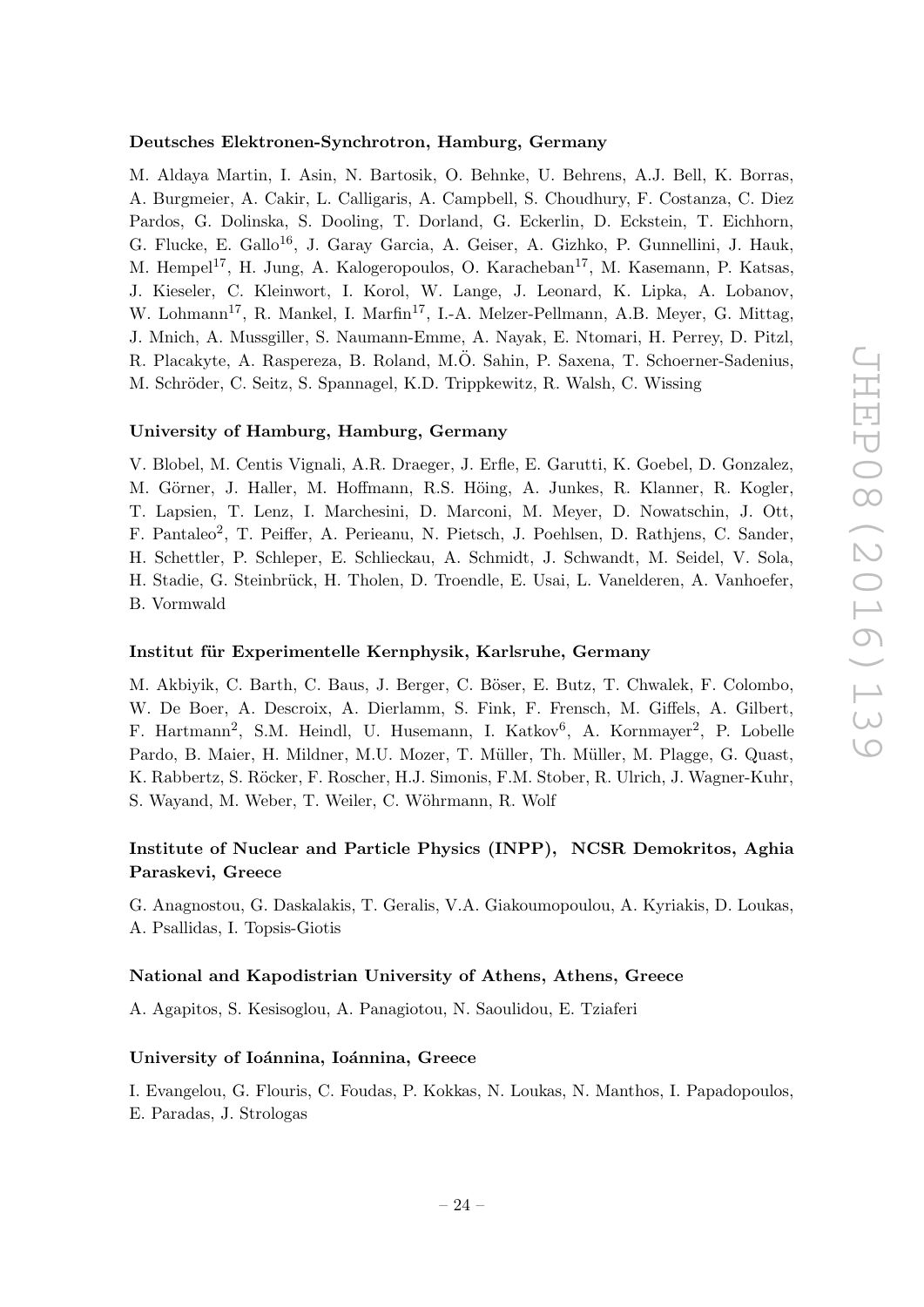#### Wigner Research Centre for Physics, Budapest, Hungary

G. Bencze, C. Hajdu, A. Hazi, P. Hidas, D. Horvath<sup>18</sup>, F. Sikler, V. Veszpremi, G. Vesztergombi $^{19}$ , A.J. Zsigmond

## Institute of Nuclear Research ATOMKI, Debrecen, Hungary

N. Beni, S. Czellar, J. Karancsi<sup>20</sup>, J. Molnar, Z. Szillasi

## University of Debrecen, Debrecen, Hungary

M. Bartók<sup>21</sup>, A. Makovec, P. Raics, Z.L. Trocsanyi, B. Ujvari

## National Institute of Science Education and Research, Bhubaneswar, India

P. Mal, K. Mandal, N. Sahoo, S.K. Swain

### Panjab University, Chandigarh, India

S. Bansal, S.B. Beri, V. Bhatnagar, R. Chawla, R. Gupta, U.Bhawandeep, A.K. Kalsi, A. Kaur, M. Kaur, R. Kumar, A. Mehta, M. Mittal, J.B. Singh, G. Walia

#### University of Delhi, Delhi, India

Ashok Kumar, A. Bhardwaj, B.C. Choudhary, R.B. Garg, A. Kumar, S. Malhotra, M. Naimuddin, N. Nishu, K. Ranjan, R. Sharma, V. Sharma

### Saha Institute of Nuclear Physics, Kolkata, India

S. Banerjee, S. Bhattacharya, K. Chatterjee, S. Dey, S. Dutta, Sa. Jain, N. Majumdar, A. Modak, K. Mondal, S. Mukherjee, S. Mukhopadhyay, A. Roy, D. Roy, S. Roy Chowdhury, S. Sarkar, M. Sharan

## Bhabha Atomic Research Centre, Mumbai, India

A. Abdulsalam, R. Chudasama, D. Dutta, V. Jha, V. Kumar, A.K. Mohanty<sup>2</sup>, L.M. Pant, P. Shukla, A. Topkar

### Tata Institute of Fundamental Research, Mumbai, India

T. Aziz, S. Banerjee, S. Bhowmik<sup>22</sup>, R.M. Chatterjee, R.K. Dewanjee, S. Dugad, S. Ganguly, S. Ghosh, M. Guchait, A. Gurtu<sup>23</sup>, G. Kole, S. Kumar, B. Mahakud, M. Maity<sup>22</sup>, G. Majumder, K. Mazumdar, S. Mitra, G.B. Mohanty, B. Parida, T. Sarkar22, K. Sudhakar, N. Sur, B. Sutar, N. Wickramage<sup>24</sup>

## Indian Institute of Science Education and Research (IISER), Pune, India

S. Chauhan, S. Dube, S. Sharma

## Institute for Research in Fundamental Sciences (IPM), Tehran, Iran

H. Bakhshiansohi, H. Behnamian, S.M. Etesami25, A. Fahim26, R. Goldouzian, M. Khakzad, M. Mohammadi Najafabadi, M. Naseri, S. Paktinat Mehdiabadi, F. Rezaei Hosseinabadi, B. Safarzadeh<sup>27</sup>, M. Zeinali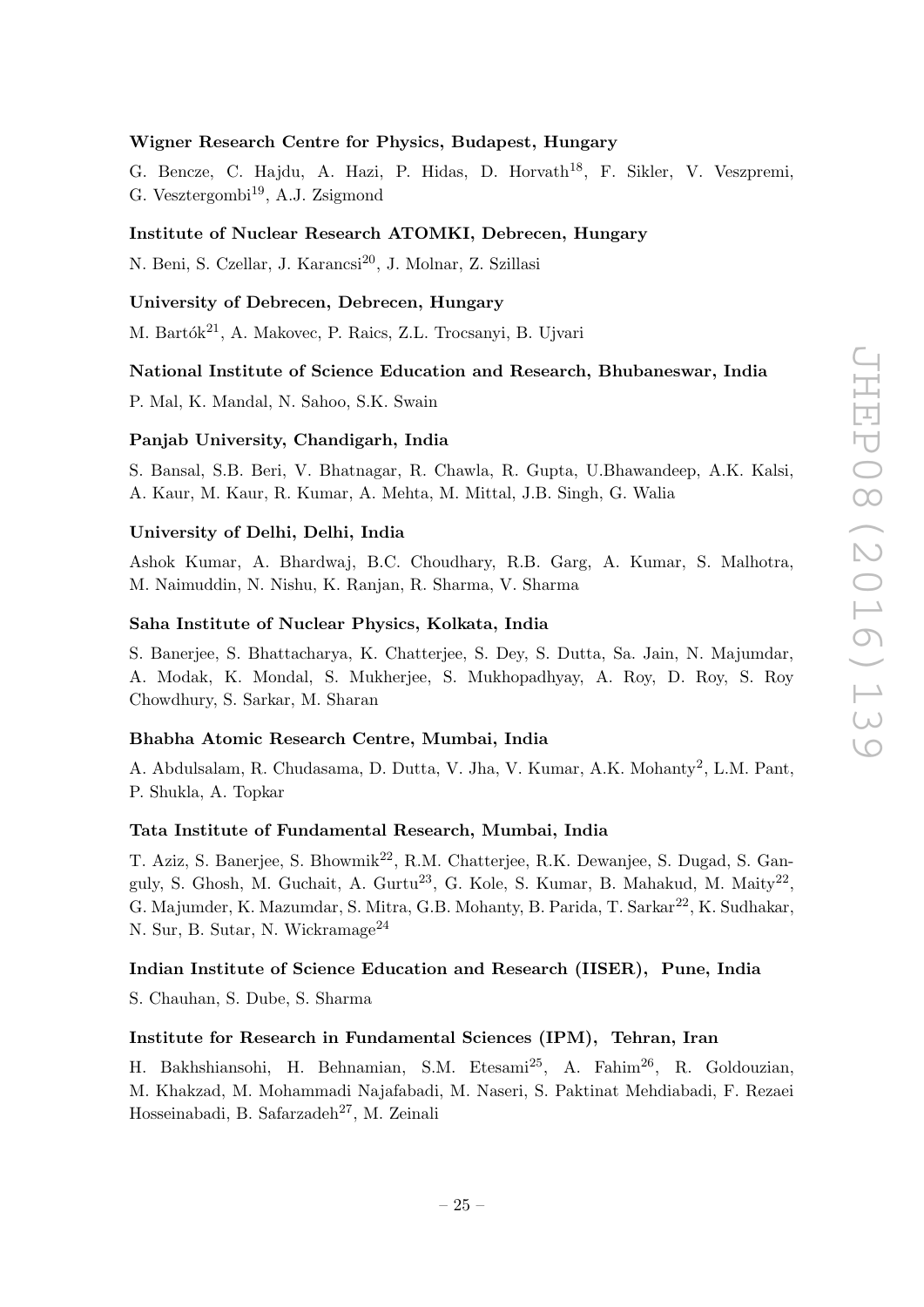### University College Dublin, Dublin, Ireland

M. Felcini, M. Grunewald

## INFN Sezione di Bari <sup>a</sup>, Università di Bari  $^b$ , Politecnico di Bari  $^c$ , Bari, Italy

M. Abbrescia<sup>a,b</sup>, C. Calabria<sup>a,b</sup>, C. Caputo<sup>a,b</sup>, A. Colaleo<sup>a</sup>, D. Creanza<sup>a,c</sup>, L. Cristella<sup>a,b</sup>, N. De Filippis<sup>a,c</sup>, M. De Palma<sup>a,b</sup>, L. Fiore<sup>a</sup>, G. Iaselli<sup>a,c</sup>, G. Maggi<sup>a,c</sup>, M. Maggi<sup>a</sup>, G. Miniello<sup>a,b</sup>, S. My<sup>a,c</sup>, S. Nuzzo<sup>a,b</sup>, A. Pompili<sup>a,b</sup>, G. Pugliese<sup>a,c</sup>, R. Radogna<sup>a,b</sup>, A. Ranieri<sup>a</sup>, G. Selvaggi<sup>a,b</sup>, L. Silvestris<sup>a,2</sup>, R. Venditti<sup>a,b</sup>, P. Verwilligen<sup>a</sup>

## INFN Sezione di Bologna <sup>a</sup>, Università di Bologna  $^b$ , Bologna, Italy

G. Abbiendi<sup>a</sup>, C. Battilana<sup>2</sup>, A.C. Benvenuti<sup>a</sup>, D. Bonacorsi<sup>a,b</sup>, S. Braibant-Giacomelli<sup>a,b</sup>, L. Brigliadori<sup>a,b</sup>, R. Campanini<sup>a,b</sup>, P. Capiluppi<sup>a,b</sup>, A. Castro<sup>a,b</sup>, F.R. Cavallo<sup>a</sup>, S.S. Chhibra<sup>a,b</sup>, G. Codispoti<sup>a,b</sup>, M. Cuffiani<sup>a,b</sup>, G.M. Dallavalle<sup>a</sup>, F. Fabbri<sup>a</sup>, A. Fanfani<sup>a,b</sup>, D. Fasanella<sup>a,b</sup>, P. Giacomelli<sup>a</sup>, C. Grandi<sup>a</sup>, L. Guiducci<sup>a,b</sup>, S. Marcellini<sup>a</sup>, G. Masetti<sup>a</sup>, A. Montanari<sup>a</sup>, F.L. Navarria<sup>a,b</sup>, A. Perrotta<sup>a</sup>, A.M. Rossi<sup>a,b</sup>, T. Rovelli<sup>a,b</sup>, G.P. Siroli<sup>a,b</sup>, N. Tosi<sup> $a,b$ </sup>, R. Travaglini<sup> $a,b$ </sup>

## INFN Sezione di Catania <sup>a</sup>, Università di Catania  $^b$ , Catania, Italy

G. Cappello<sup>a</sup>, M. Chiorboli<sup>a,b</sup>, S. Costa<sup>a,b</sup>, F. Giordano<sup>a,b</sup>, R. Potenza<sup>a,b</sup>, A. Tricomi<sup>a,b</sup>, C. Tuve<sup> $a,b$ </sup>

## INFN Sezione di Firenze  $^a,$  Università di Firenze  $^b, \,$  Firenze, Italy

G. Barbagli<sup>a</sup>, V. Ciulli<sup>a,b</sup>, C. Civinini<sup>a</sup>, R. D'Alessandro<sup>a,b</sup>, E. Focardi<sup>a,b</sup>, S. Gonzi<sup>a,b</sup>, V. Gori<sup>a,b</sup>, P. Lenzi<sup>a,b</sup>, M. Meschini<sup>a</sup>, S. Paoletti<sup>a</sup>, G. Sguazzoni<sup>a</sup>, A. Tropiano<sup>a,b</sup>, L. Viliani $a,b$ 

## INFN Laboratori Nazionali di Frascati, Frascati, Italy

L. Benussi, S. Bianco, F. Fabbri, D. Piccolo, F. Primavera

## INFN Sezione di Genova <sup>a</sup>, Università di Genova  $^b$ , Genova, Italy

V. Calvelli<sup>a, b</sup>, F. Ferro<sup>a</sup>, M. Lo Vetere<sup>a, b</sup>, M.R. Monge<sup>a, b</sup>, E. Robutti<sup>a</sup>, S. Tosi<sup>a, b</sup>

## INFN Sezione di Milano-Bicocca <sup>a</sup>, Università di Milano-Bicocca <sup>b</sup>, Milano, Italy

L. Brianza, M.E. Dinardo<sup>a,b</sup>, S. Fiorendi<sup>a,b</sup>, S. Gennai<sup>a</sup>, R. Gerosa<sup>a,b</sup>, A. Ghezzi<sup>a,b</sup>, P. Govoni<sup>a, b</sup>, S. Malvezzi<sup>a</sup>, R.A. Manzoni<sup>a, b</sup>, B. Marzocchi<sup>a, b, 2</sup>, D. Menasce<sup>a</sup>, L. Moroni<sup>a</sup>, M. Paganoni<sup>a,b</sup>, D. Pedrini<sup>a</sup>, S. Ragazzi<sup>a,b</sup>, N. Redaelli<sup>a</sup>, T. Tabarelli de Fatis<sup>a,b</sup>

## INFN Sezione di Napoli <sup>a</sup>, Università di Napoli 'Federico II'  $^b$ , Napoli, Italy, Università della Basilicata  $^c$ , Potenza, Italy, Università G. Marconi  $^d$ , Roma, Italy

S. Buontempo<sup>a</sup>, N. Cavallo<sup>a,c</sup>, S. Di Guida<sup>a,d,2</sup>, M. Esposito<sup>a,b</sup>, F. Fabozzi<sup>a,c</sup>, A.O.M. Iorio<sup>a,b</sup>, G. Lanza<sup>a</sup>, L. Lista<sup>a</sup>, S. Meola<sup>a,d,2</sup>, M. Merola<sup>a</sup>, P. Paolucci<sup>a,2</sup>, C. Sciacca<sup> $a,b$ </sup>, F. Thyssen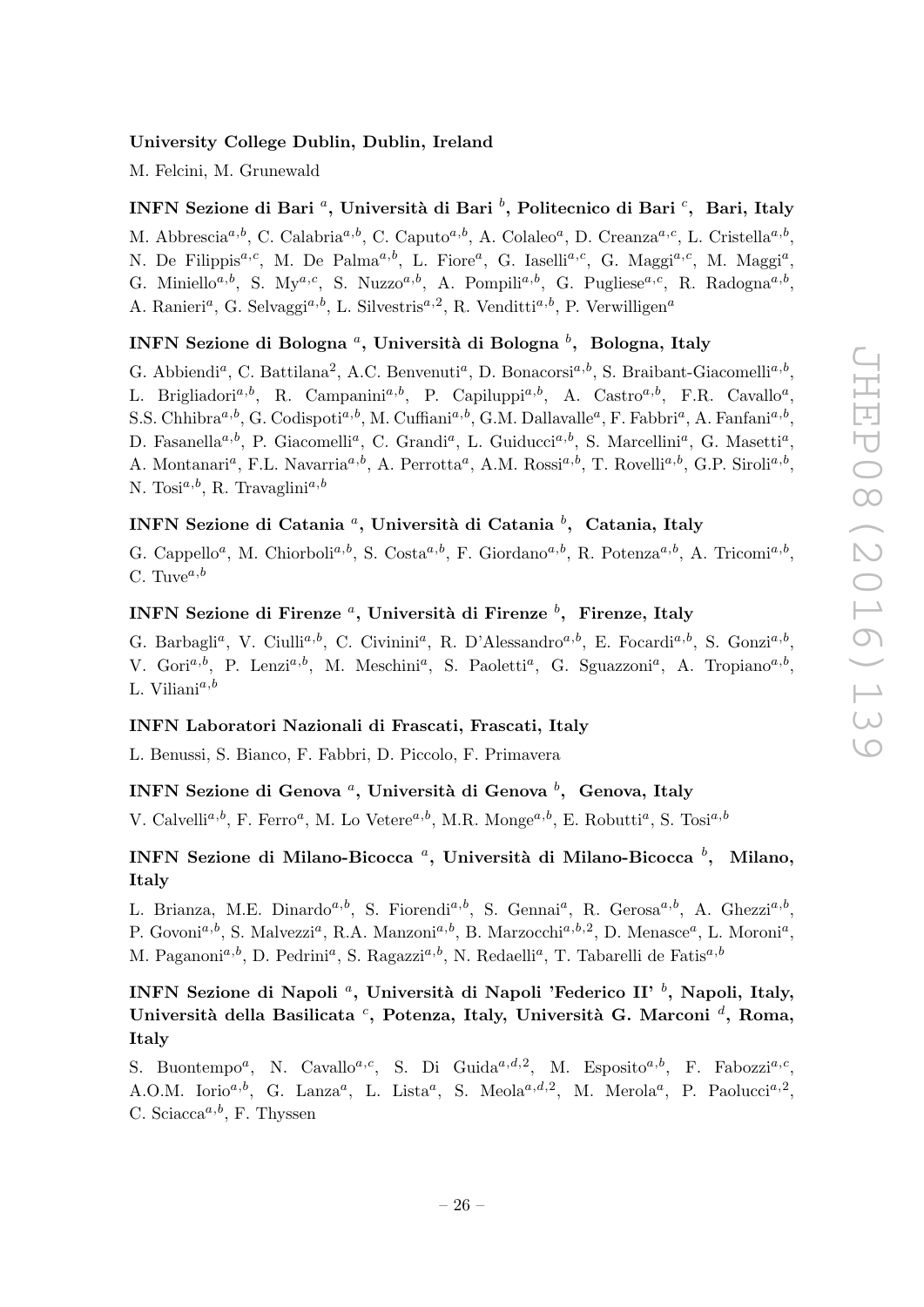## INFN Sezione di Padova <sup>a</sup>, Università di Padova  $^b$ , Padova, Italy, Università di  $Trento<sup>c</sup>$ , Trento, Italy

P. Azzi<sup>a,2</sup>, N. Bacchetta<sup>a</sup>, L. Benato<sup>a,b</sup>, D. Bisello<sup>a,b</sup>, A. Boletti<sup>a,b</sup>, R. Carlin<sup>a,b</sup>, P. Checchia<sup>a</sup>, M. Dall'Osso<sup>a,b,2</sup>, T. Dorigo<sup>a</sup>, F. Fanzago<sup>a</sup>, F. Gasparini<sup>a,b</sup>, U. Gasparini<sup>a,b</sup>, A. Gozzelino<sup>a</sup>, S. Lacaprara<sup>a</sup>, M. Margoni<sup>a,b</sup>, G. Maron<sup>a,28</sup>, A.T. Meneguzzo<sup>a,b</sup>, F. Montecassiano<sup>a</sup>, J. Pazzini<sup>a,b</sup>, N. Pozzobon<sup>a,b</sup>, P. Ronchese<sup>a,b</sup>, F. Simonetto<sup>a,b</sup>, E. Torassa<sup>a</sup>, M. Tosi<sup>a,b</sup>, S. Ventura<sup>a</sup>, M. Zanetti, P. Zotto<sup>a,b</sup>, A. Zucchetta<sup>a,b,2</sup>, G. Zumerle<sup>a,b</sup>

## INFN Sezione di Pavia <sup>a</sup>, Università di Pavia  $^b$ , Pavia, Italy

A. Braghieri<sup>a</sup>, A. Magnani<sup>a</sup>, P. Montagna<sup>a,b</sup>, S.P. Ratti<sup>a,b</sup>, V. Re<sup>a</sup>, C. Riccardi<sup>a,b</sup>, P. Salvini<sup>a</sup>, I. Vai<sup>a</sup>, P. Vitulo<sup>a,b</sup>

## INFN Sezione di Perugia  $^a,$  Università di Perugia  $^b, \,$  Perugia, Italy

L. Alunni Solestizi<sup>a,b</sup>, M. Biasini<sup>a,b</sup>, G.M. Bilei<sup>a</sup>, D. Ciangottini<sup>a,b,2</sup>, L. Fanò<sup>a,b</sup>, P. Lariccia<sup>a,b</sup>, G. Mantovani<sup>a,b</sup>, M. Menichelli<sup>a</sup>, A. Saha<sup>a</sup>, A. Santocchia<sup>a,b</sup>, A. Spiezia<sup>a,b</sup>

## INFN Sezione di Pisa <sup>a</sup>, Università di Pisa <sup>b</sup>, Scuola Normale Superiore di Pisa<sup>c</sup>, Pisa, Italy

K. Androsov<sup>a, 29</sup>, P. Azzurri<sup>a</sup>, G. Bagliesi<sup>a</sup>, J. Bernardini<sup>a</sup>, T. Boccali<sup>a</sup>, G. Broccolo<sup>a, c</sup>, R. Castaldi<sup>a</sup>, M.A. Ciocci<sup>a, 29</sup>, R. Dell'Orso<sup>a</sup>, S. Donato<sup>a, c, 2</sup>, G. Fedi, L. Foà<sup>a, c†</sup>, A. Giassi<sup>a</sup>, M.T. Grippo<sup>a, 29</sup>, F. Ligabue<sup>a, c</sup>, T. Lomtadze<sup>a</sup>, L. Martini<sup>a, b</sup>, A. Messineo<sup>a, b</sup>, F. Palla<sup>a</sup>, A. Rizzi<sup>a,b</sup>, A. Savoy-Navarro<sup>a, 30</sup>, A.T. Serban<sup>a</sup>, P. Spagnolo<sup>a</sup>, P. Squillacioti<sup>a, 29</sup>, R. Tenchini<sup>a</sup>, G. Tonelli<sup>a,b</sup>, A. Venturi<sup>a</sup>, P.G. Verdini<sup>a</sup>

## INFN Sezione di Roma  $^a,$  Università di Roma  $^b, \, \,$  Roma, Italy

L. Barone<sup>a,b</sup>, F. Cavallari<sup>a</sup>, G. D'imperio<sup>a,b,2</sup>, D. Del Re<sup>a,b</sup>, M. Diemoz<sup>a</sup>, S. Gelli<sup>a,b</sup>, C. Jorda<sup>a</sup>, E. Longo<sup>a,b</sup>, F. Margaroli<sup>a,b</sup>, P. Meridiani<sup>a</sup>, G. Organtini<sup>a,b</sup>, R. Paramatti<sup>a</sup>, F. Preiato<sup>a,b</sup>, S. Rahatlou<sup>a,b</sup>, C. Rovelli<sup>a</sup>, F. Santanastasio<sup>a,b</sup>, P. Traczyk<sup>a,b,2</sup>

## INFN Sezione di Torino <sup>a</sup>, Università di Torino  $^b,$  Torino, Italy, Università del Piemonte Orientale  $^c$ , Novara, Italy

N. Amapane<sup>a,b</sup>, R. Arcidiacono<sup>a,c,2</sup>, S. Argiro<sup>a,b</sup>, M. Arneodo<sup>a,c</sup>, R. Bellan<sup>a,b</sup>, C. Biino<sup>a</sup>, N. Cartiglia<sup>a</sup>, M. Costa<sup>a,b</sup>, R. Covarelli<sup>a,b</sup>, A. Degano<sup>a,b</sup>, N. Demaria<sup>a</sup>, L. Finco<sup>a,b,2</sup>, C. Mariotti<sup>a</sup>, S. Maselli<sup>a</sup>, G. Mazza<sup>a</sup>, E. Migliore<sup>a,b</sup>, V. Monaco<sup>a,b</sup>, E. Monteil<sup>a,b</sup>, M. Musich<sup>a</sup>, M.M. Obertino<sup>a,b</sup>, L. Pacher<sup>a,b</sup>, N. Pastrone<sup>a</sup>, M. Pelliccioni<sup>a</sup>, G.L. Pinna Angioni<sup>a,b</sup>, F. Ravera<sup>a,b</sup>, A. Romero<sup>a,b</sup>, M. Ruspa<sup>a,c</sup>, R. Sacchi<sup>a,b</sup>, A. Solano<sup>a,b</sup>, A. Staiano<sup>a</sup>, U. Tamponi<sup>a</sup>

## INFN Sezione di Trieste <sup>a</sup>, Università di Trieste  $^b$ , Trieste, Italy

S. Belforte<sup>a</sup>, V. Candelise<sup>a,b,2</sup>, M. Casarsa<sup>a</sup>, F. Cossutti<sup>a</sup>, G. Della Ricca<sup>a,b</sup>, B. Gobbo<sup>a</sup>, C. La Licata<sup>*a*,b</sup>, M. Marone<sup>*a*,b</sup>, A. Schizzi<sup>*a*,b</sup>, A. Zanetti<sup>*a*</sup>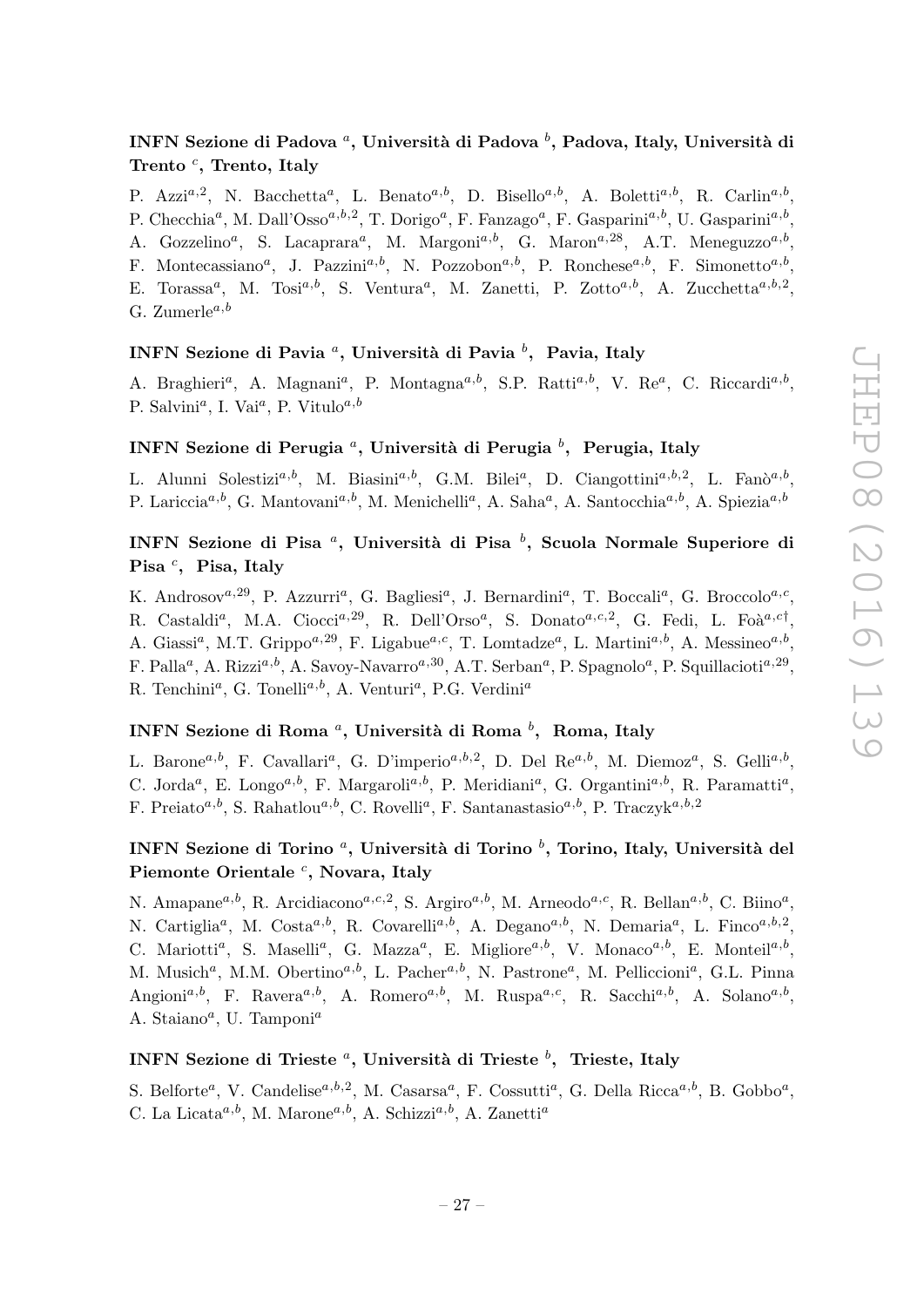### Kangwon National University, Chunchon, Korea

A. Kropivnitskaya, S.K. Nam

#### Kyungpook National University, Daegu, Korea

D.H. Kim, G.N. Kim, M.S. Kim, D.J. Kong, S. Lee, Y.D. Oh, A. Sakharov, D.C. Son

#### Chonbuk National University, Jeonju, Korea

J.A. Brochero Cifuentes, H. Kim, T.J. Kim, M.S. Ryu

## Chonnam National University, Institute for Universe and Elementary Particles, Kwangju, Korea

S. Song

### Korea University, Seoul, Korea

S. Choi, Y. Go, D. Gyun, B. Hong, M. Jo, H. Kim, Y. Kim, B. Lee, K. Lee, K.S. Lee, S. Lee, S.K. Park, Y. Roh

#### Seoul National University, Seoul, Korea

H.D. Yoo

## University of Seoul, Seoul, Korea

M. Choi, H. Kim, J.H. Kim, J.S.H. Lee, I.C. Park, G. Ryu

## Sungkyunkwan University, Suwon, Korea

Y. Choi, Y.K. Choi, J. Goh, D. Kim, E. Kwon, J. Lee, I. Yu

## Vilnius University, Vilnius, Lithuania

A. Juodagalvis, J. Vaitkus

## National Centre for Particle Physics, Universiti Malaya, Kuala Lumpur, Malaysia

I. Ahmed, Z.A. Ibrahim, J.R. Komaragiri, M.A.B. Md Ali<sup>31</sup>, F. Mohamad Idris<sup>32</sup>, W.A.T. Wan Abdullah, M.N. Yusli

### Centro de Investigacion y de Estudios Avanzados del IPN, Mexico City, Mexico

E. Casimiro Linares, H. Castilla-Valdez, E. De La Cruz-Burelo, I. Heredia-de La Cruz<sup>33</sup>, A. Hernandez-Almada, R. Lopez-Fernandez, A. Sanchez-Hernandez

### Universidad Iberoamericana, Mexico City, Mexico

S. Carrillo Moreno, F. Vazquez Valencia

#### Benemerita Universidad Autonoma de Puebla, Puebla, Mexico

I. Pedraza, H.A. Salazar Ibarguen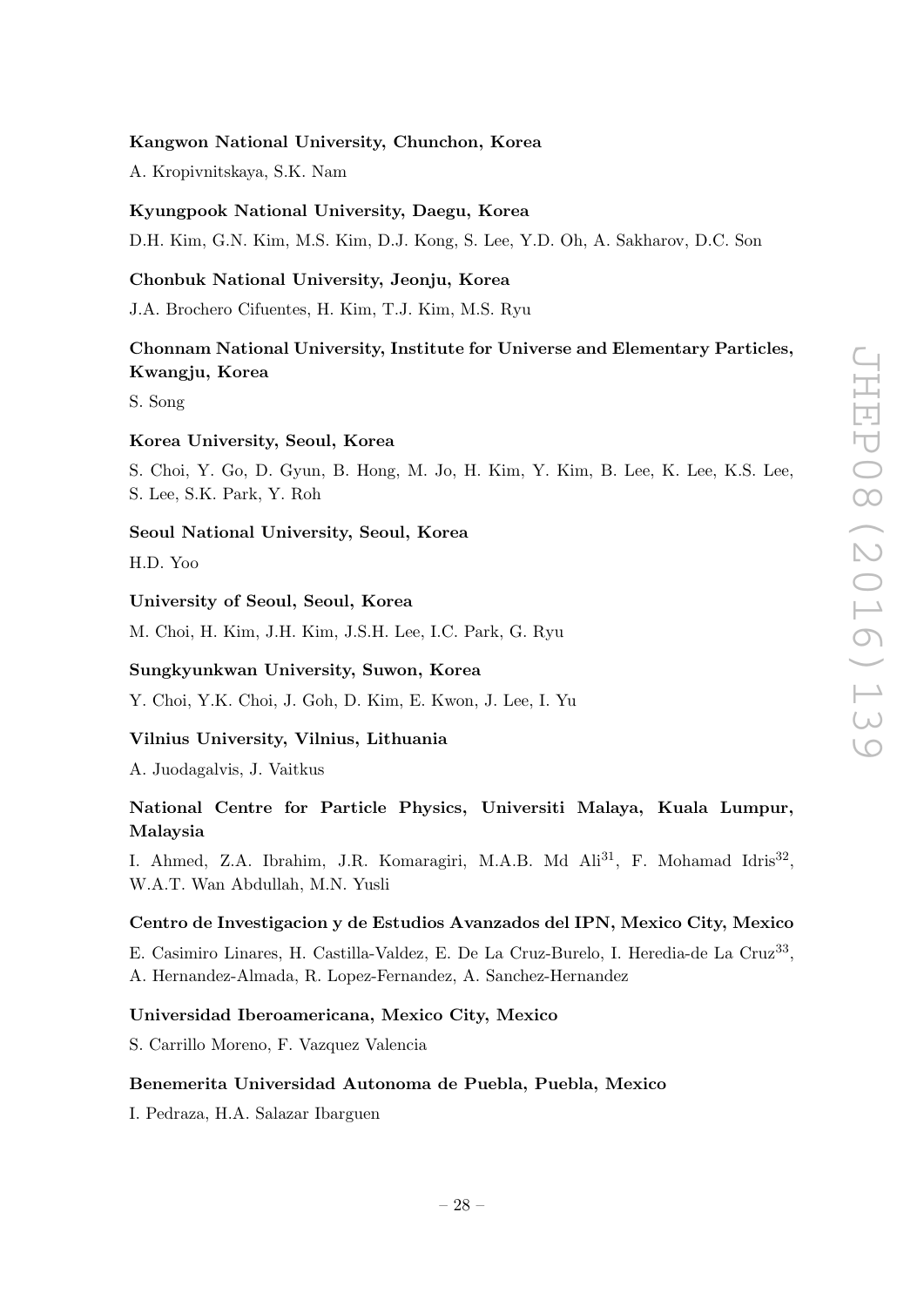### Universidad Autónoma de San Luis Potosí, San Luis Potosí, Mexico

A. Morelos Pineda

## University of Auckland, Auckland, New Zealand

D. Krofcheck

## University of Canterbury, Christchurch, New Zealand

P.H. Butler

### National Centre for Physics, Quaid-I-Azam University, Islamabad, Pakistan

A. Ahmad, M. Ahmad, Q. Hassan, H.R. Hoorani, W.A. Khan, T. Khurshid, M. Shoaib

#### National Centre for Nuclear Research, Swierk, Poland

H. Bialkowska, M. Bluj, B. Boimska, T. Frueboes, M. G´orski, M. Kazana, K. Nawrocki, K. Romanowska-Rybinska, M. Szleper, P. Zalewski

## Institute of Experimental Physics, Faculty of Physics, University of Warsaw, Warsaw, Poland

G. Brona, K. Bunkowski, K. Doroba, A. Kalinowski, M. Konecki, J. Krolikowski, M. Misiura, M. Olszewski, M. Walczak

## Laboratório de Instrumentação e Física Experimental de Partículas, Lisboa, Portugal

P. Bargassa, C. Beirão Da Cruz E Silva, A. Di Francesco, P. Faccioli, P.G. Ferreira Parracho, M. Gallinaro, N. Leonardo, L. Lloret Iglesias, F. Nguyen, J. Rodrigues Antunes, J. Seixas, O. Toldaiev, D. Vadruccio, J. Varela, P. Vischia

## Joint Institute for Nuclear Research, Dubna, Russia

S. Afanasiev, P. Bunin, M. Gavrilenko, I. Golutvin, I. Gorbunov, A. Kamenev, V. Karjavin, V. Konoplyanikov, A. Lanev, A. Malakhov, V. Matveev<sup>34</sup>, P. Moisenz, V. Palichik, V. Perelygin, S. Shmatov, S. Shulha, N. Skatchkov, V. Smirnov, A. Zarubin

## Petersburg Nuclear Physics Institute, Gatchina (St. Petersburg), Russia

V. Golovtsov, Y. Ivanov, V. Kim35, E. Kuznetsova, P. Levchenko, V. Murzin, V. Oreshkin, I. Smirnov, V. Sulimov, L. Uvarov, S. Vavilov, A. Vorobyev

### Institute for Nuclear Research, Moscow, Russia

Yu. Andreev, A. Dermenev, S. Gninenko, N. Golubev, A. Karneyeu, M. Kirsanov, N. Krasnikov, A. Pashenkov, D. Tlisov, A. Toropin

### Institute for Theoretical and Experimental Physics, Moscow, Russia

V. Epshteyn, V. Gavrilov, N. Lychkovskaya, V. Popov, I. Pozdnyakov, G. Safronov, A. Spiridonov, E. Vlasov, A. Zhokin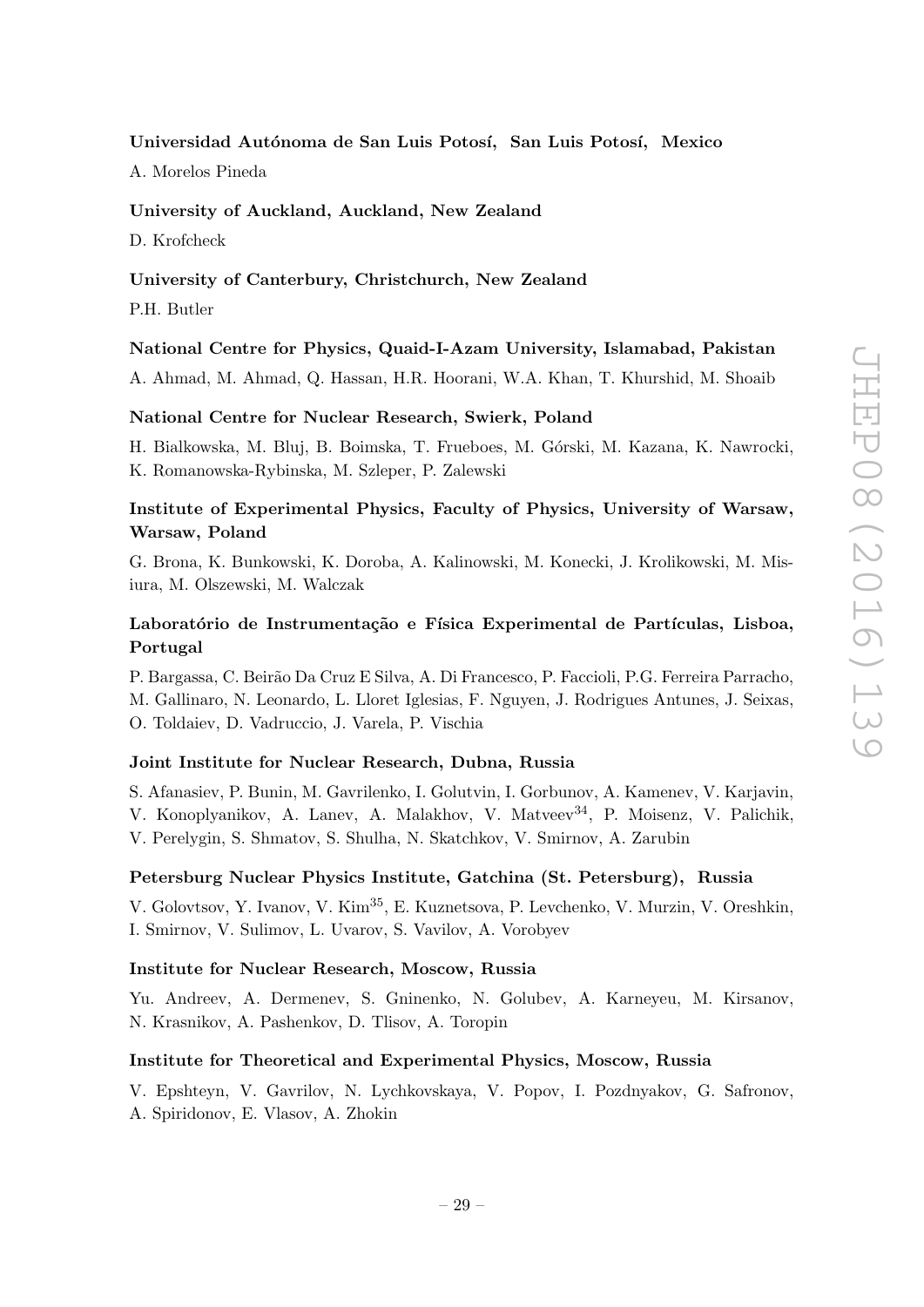National Research Nuclear University 'Moscow Engineering Physics Institute' (MEPhI), Moscow, Russia

A. Bylinkin

## P.N. Lebedev Physical Institute, Moscow, Russia

V. Andreev, M. Azarkin<sup>36</sup>, I. Dremin<sup>36</sup>, M. Kirakosyan, A. Leonidov<sup>36</sup>, G. Mesyats, S.V. Rusakov, A. Vinogradov

## Skobeltsyn Institute of Nuclear Physics, Lomonosov Moscow State University, Moscow, Russia

A. Baskakov, A. Belyaev, E. Boos, A. Ershov, A. Gribushin, L. Khein, V. Klyukhin, O. Kodolova, I. Lokhtin, O. Lukina, I. Myagkov, S. Obraztsov, S. Petrushanko, V. Savrin, A. Snigirev

## State Research Center of Russian Federation, Institute for High Energy Physics, Protvino, Russia

I. Azhgirey, I. Bayshev, S. Bitioukov, V. Kachanov, A. Kalinin, D. Konstantinov, V. Krychkine, V. Petrov, R. Ryutin, A. Sobol, L. Tourtchanovitch, S. Troshin, N. Tyurin, A. Uzunian, A. Volkov

## University of Belgrade, Faculty of Physics and Vinca Institute of Nuclear Sciences, Belgrade, Serbia

P. Adzic37, M. Ekmedzic, J. Milosevic, V. Rekovic

## Centro de Investigaciones Energéticas Medioambientales y Tecnológicas (CIEMAT), Madrid, Spain

J. Alcaraz Maestre, E. Calvo, M. Cerrada, M. Chamizo Llatas, N. Colino, B. De La Cruz, A. Delgado Peris, D. Domínguez Vázquez, A. Escalante Del Valle, C. Fernandez Bedoya, J.P. Fern´andez Ramos, J. Flix, M.C. Fouz, P. Garcia-Abia, O. Gonzalez Lopez, S. Goy Lopez, J.M. Hernandez, M.I. Josa, E. Navarro De Martino, A. Pérez-Calero Yzquierdo, J. Puerta Pelayo, A. Quintario Olmeda, I. Redondo, L. Romero, M.S. Soares

#### Universidad Autónoma de Madrid, Madrid, Spain

C. Albajar, J.F. de Trocóniz, M. Missiroli, D. Moran

#### Universidad de Oviedo, Oviedo, Spain

H. Brun, J. Cuevas, J. Fernandez Menendez, S. Folgueras, I. Gonzalez Caballero, E. Palencia Cortezon, J.M. Vizan Garcia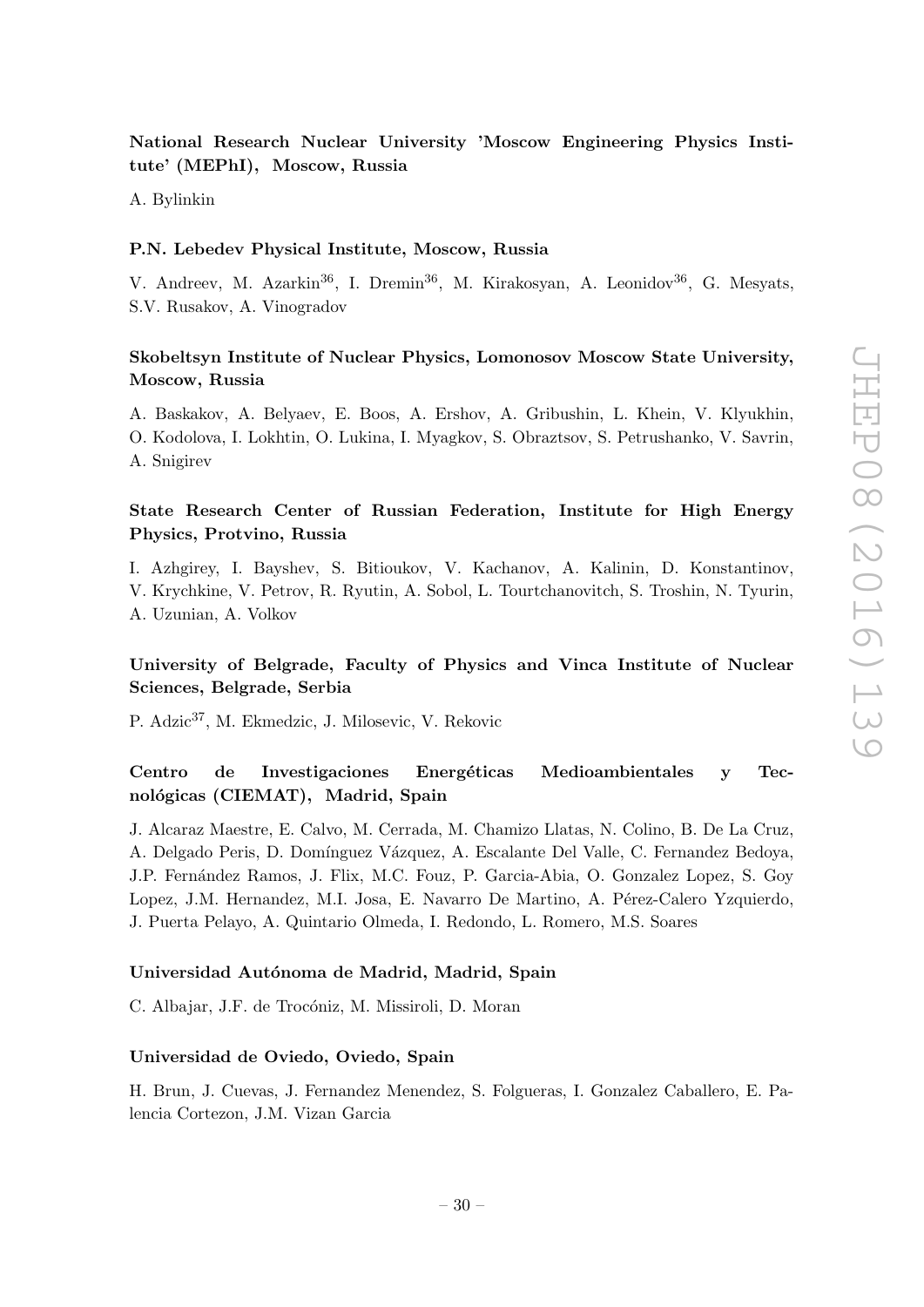## Instituto de Física de Cantabria (IFCA), CSIC-Universidad de Cantabria, Santander, Spain

I.J. Cabrillo, A. Calderon, J.R. Castiñeiras De Saa, P. De Castro Manzano, J. Duarte Campderros, M. Fernandez, J. Garcia-Ferrero, G. Gomez, A. Lopez Virto, J. Marco, R. Marco, C. Martinez Rivero, F. Matorras, F.J. Munoz Sanchez, J. Piedra Gomez, T. Rodrigo, A.Y. Rodríguez-Marrero, A. Ruiz-Jimeno, L. Scodellaro, I. Vila, R. Vilar Cortabitarte

### CERN, European Organization for Nuclear Research, Geneva, Switzerland

D. Abbaneo, E. Auffray, G. Auzinger, M. Bachtis, P. Baillon, A.H. Ball, D. Barney, A. Benaglia, J. Bendavid, L. Benhabib, J.F. Benitez, G.M. Berruti, P. Bloch, A. Bocci, A. Bonato, C. Botta, H. Breuker, T. Camporesi, G. Cerminara, S. Colafranceschi<sup>38</sup>, M. D'Alfonso, D. d'Enterria, A. Dabrowski, V. Daponte, A. David, M. De Gruttola, F. De Guio, A. De Roeck, S. De Visscher, E. Di Marco, M. Dobson, M. Dordevic, B. Dorney, T. du Pree, M. Dünser, N. Dupont, A. Elliott-Peisert, G. Franzoni, W. Funk, D. Gigi, K. Gill, D. Giordano, M. Girone, F. Glege, R. Guida, S. Gundacker, M. Guthoff, J. Hammer, P. Harris, J. Hegeman, V. Innocente, P. Janot, H. Kirschenmann, M.J. Kortelainen, K. Kousouris, K. Krajczar, P. Lecoq, C. Lourenço, M.T. Lucchini, N. Magini, L. Malgeri, M. Mannelli, A. Martelli, L. Masetti, F. Meijers, S. Mersi, E. Meschi, F. Moortgat, S. Morovic, M. Mulders, M.V. Nemallapudi, H. Neugebauer, S. Orfanelli39, L. Orsini, L. Pape, E. Perez, M. Peruzzi, A. Petrilli, G. Petrucciani, A. Pfeiffer, D. Piparo, A. Racz, G. Rolandi<sup>40</sup>, M. Rovere, M. Ruan, H. Sakulin, C. Schäfer, C. Schwick, A. Sharma, P. Silva, M. Simon, P. Sphicas<sup>41</sup>, D. Spiga, J. Steggemann, B. Stieger, M. Stoye, Y. Takahashi, D. Treille, A. Triossi, A. Tsirou, G.I. Veres<sup>19</sup>, N. Wardle, H.K. Wöhri, A. Zagozdzinska<sup>42</sup>, W.D. Zeuner

### Paul Scherrer Institut, Villigen, Switzerland

W. Bertl, K. Deiters, W. Erdmann, R. Horisberger, Q. Ingram, H.C. Kaestli, D. Kotlinski, U. Langenegger, D. Renker, T. Rohe

#### Institute for Particle Physics, ETH Zurich, Zurich, Switzerland

F. Bachmair, L. Bäni, L. Bianchini, M.A. Buchmann, B. Casal, G. Dissertori, M. Dittmar, M. Doneg`a, P. Eller, C. Grab, C. Heidegger, D. Hits, J. Hoss, G. Kasieczka, W. Lustermann, B. Mangano, M. Marionneau, P. Martinez Ruiz del Arbol, M. Masciovecchio, D. Meister, F. Micheli, P. Musella, F. Nessi-Tedaldi, F. Pandolfi, J. Pata, F. Pauss, L. Perrozzi, M. Quittnat, M. Rossini, A. Starodumov<sup>43</sup>, M. Takahashi, V.R. Tavolaro, K. Theofilatos, R. Wallny

### Universität Zürich, Zurich, Switzerland

T.K. Aarrestad, C. Amsler<sup>44</sup>, L. Caminada, M.F. Canelli, V. Chiochia, A. De Cosa, C. Galloni, A. Hinzmann, T. Hreus, B. Kilminster, C. Lange, J. Ngadiuba, D. Pinna, P. Robmann, F.J. Ronga, D. Salerno, Y. Yang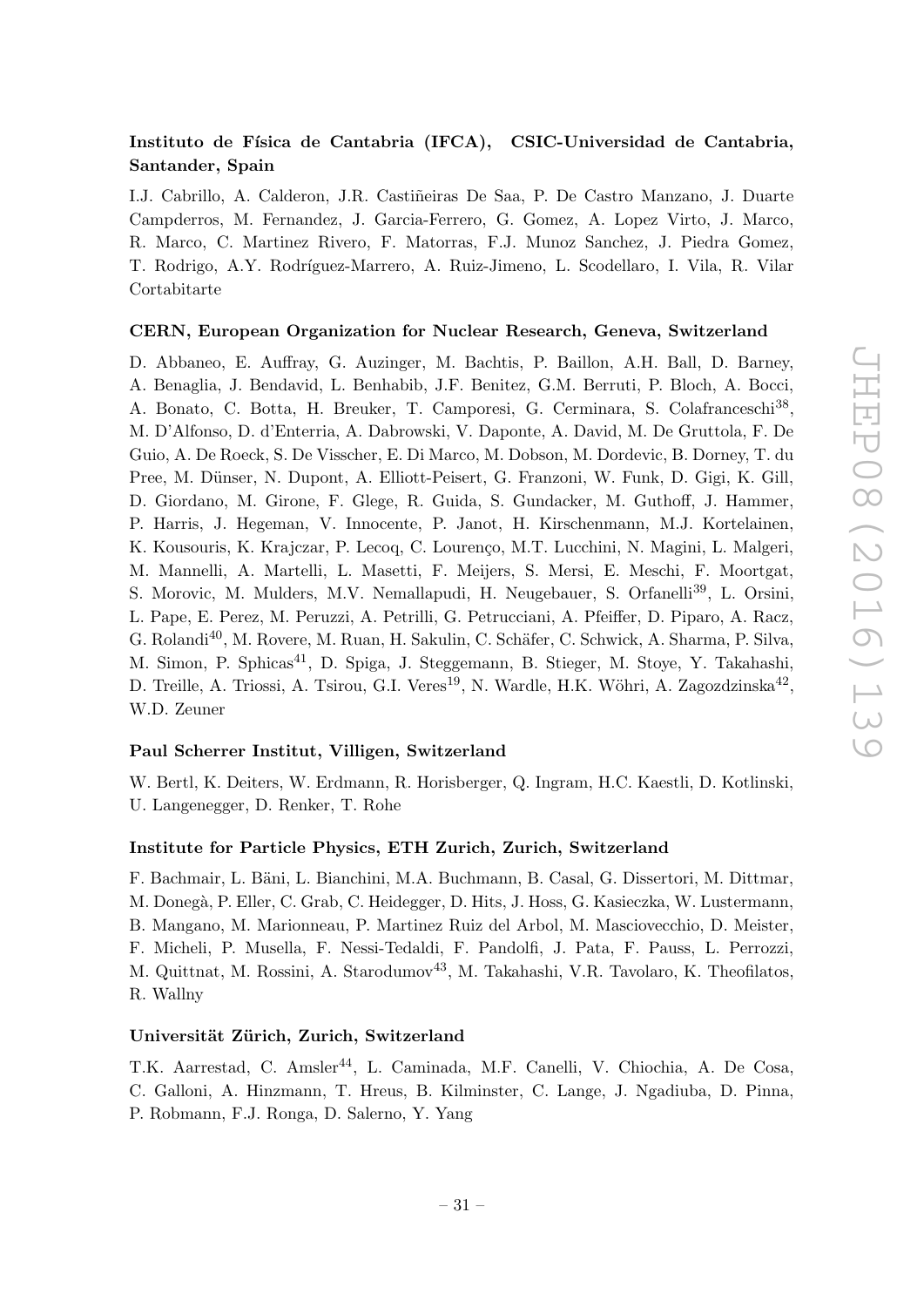### National Central University, Chung-Li, Taiwan

M. Cardaci, K.H. Chen, T.H. Doan, Sh. Jain, R. Khurana, M. Konyushikhin, C.M. Kuo, W. Lin, Y.J. Lu, S.S. Yu

#### National Taiwan University (NTU), Taipei, Taiwan

Arun Kumar, R. Bartek, P. Chang, Y.H. Chang, Y.W. Chang, Y. Chao, K.F. Chen, P.H. Chen, C. Dietz, F. Fiori, U. Grundler, W.-S. Hou, Y. Hsiung, Y.F. Liu, R.-S. Lu, M. Mi˜nano Moya, E. Petrakou, J.F. Tsai, Y.M. Tzeng

## Chulalongkorn University, Faculty of Science, Department of Physics, Bangkok, Thailand

B. Asavapibhop, K. Kovitanggoon, G. Singh, N. Srimanobhas, N. Suwonjandee

#### Cukurova University, Adana, Turkey

A. Adiguzel, S. Cerci45, Z.S. Demiroglu, C. Dozen, I. Dumanoglu, S. Girgis, G. Gokbulut, Y. Guler, E. Gurpinar, I. Hos, E.E. Kangal<sup>46</sup>, A. Kayis Topaksu, G. Onengut<sup>47</sup>, K. Ozdemir<sup>48</sup>, S. Ozturk<sup>49</sup>, D. Sunar Cerci<sup>45</sup>, H. Topakli<sup>49</sup>, M. Vergili, C. Zorbilmez

## Middle East Technical University, Physics Department, Ankara, Turkey

I.V. Akin, B. Bilin, S. Bilmis, B. Isildak<sup>50</sup>, G. Karapinar<sup>51</sup>, M. Yalvac, M. Zeyrek

### Bogazici University, Istanbul, Turkey

E.A. Albayrak<sup>52</sup>, E. Gülmez, M. Kaya<sup>53</sup>, O. Kaya<sup>54</sup>, T. Yetkin<sup>55</sup>

## Istanbul Technical University, Istanbul, Turkey

K. Cankocak, S. Sen<sup>56</sup>, F.I. Vardarlı

## Institute for Scintillation Materials of National Academy of Science of Ukraine, Kharkov, Ukraine

B. Grynyov

## National Scientific Center, Kharkov Institute of Physics and Technology, Kharkov, Ukraine

L. Levchuk, P. Sorokin

### University of Bristol, Bristol, United Kingdom

R. Aggleton, F. Ball, L. Beck, J.J. Brooke, E. Clement, D. Cussans, H. Flacher, J. Goldstein, M. Grimes, G.P. Heath, H.F. Heath, J. Jacob, L. Kreczko, C. Lucas, Z. Meng, D.M. Newbold<sup>57</sup>, S. Paramesvaran, A. Poll, T. Sakuma, S. Seif El Nasr-storey, S. Senkin, D. Smith, V.J. Smith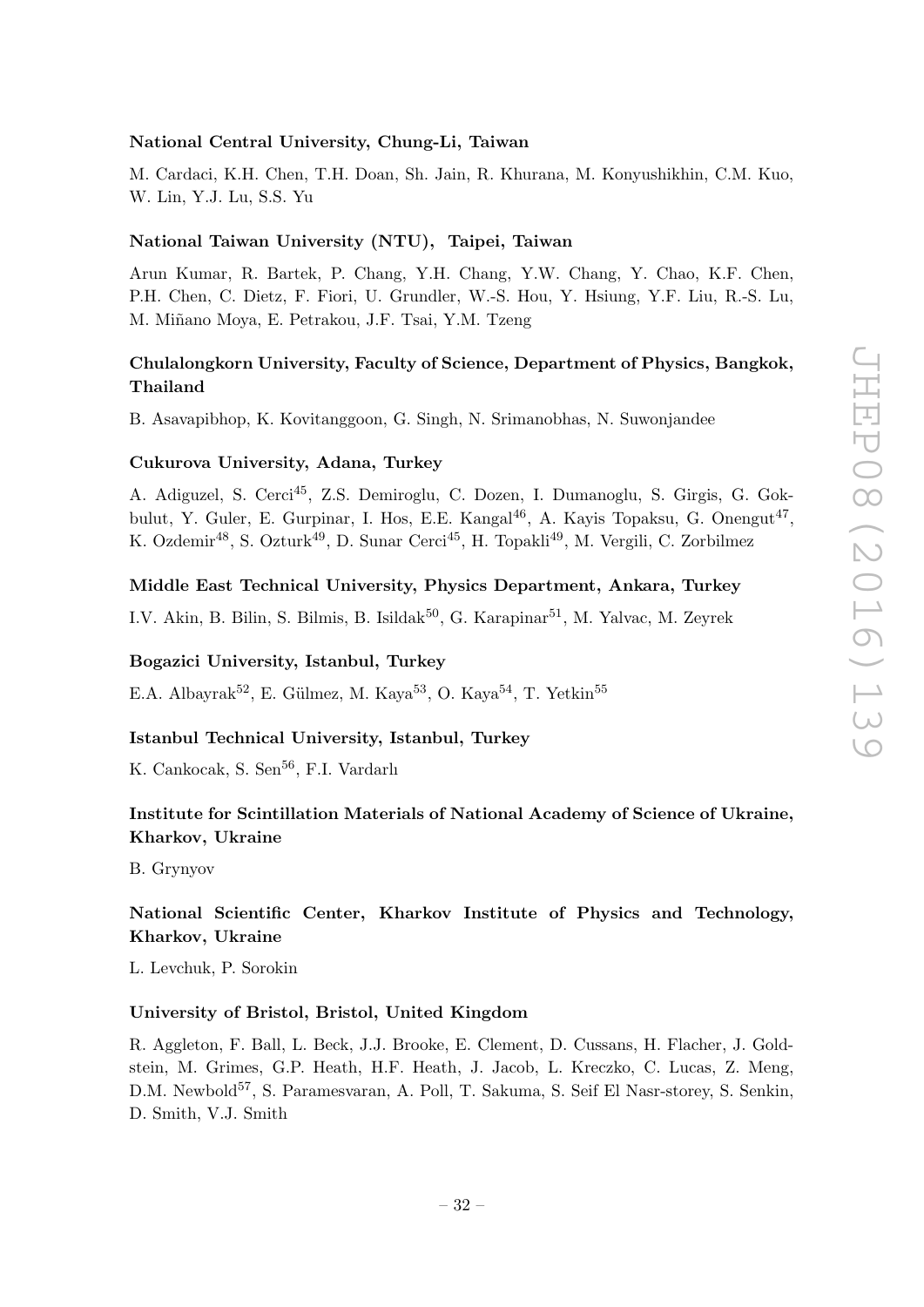### Rutherford Appleton Laboratory, Didcot, United Kingdom

K.W. Bell, A. Belyaev<sup>58</sup>, C. Brew, R.M. Brown, D. Cieri, D.J.A. Cockerill, J.A. Coughlan, K. Harder, S. Harper, E. Olaiya, D. Petyt, C.H. Shepherd-Themistocleous, A. Thea, L. Thomas, I.R. Tomalin, T. Williams, W.J. Womersley, S.D. Worm

### Imperial College, London, United Kingdom

M. Baber, R. Bainbridge, O. Buchmuller, A. Bundock, D. Burton, S. Casasso, M. Citron, D. Colling, L. Corpe, N. Cripps, P. Dauncey, G. Davies, A. De Wit, M. Della Negra, P. Dunne, A. Elwood, W. Ferguson, J. Fulcher, D. Futyan, G. Hall, G. Iles, M. Kenzie, R. Lane, R. Lucas<sup>57</sup>, L. Lyons, A.-M. Magnan, S. Malik, J. Nash, A. Nikitenko<sup>43</sup>, J. Pela, M. Pesaresi, K. Petridis, D.M. Raymond, A. Richards, A. Rose, C. Seez, A. Tapper, K. Uchida, M. Vazquez Acosta<sup>59</sup>, T. Virdee, S.C. Zenz

## Brunel University, Uxbridge, United Kingdom

J.E. Cole, P.R. Hobson, A. Khan, P. Kyberd, D. Leggat, D. Leslie, I.D. Reid, P. Symonds, L. Teodorescu, M. Turner

### Baylor University, Waco, USA

A. Borzou, K. Call, J. Dittmann, K. Hatakeyama, A. Kasmi, H. Liu, N. Pastika

### The University of Alabama, Tuscaloosa, USA

O. Charaf, S.I. Cooper, C. Henderson, P. Rumerio

## Boston University, Boston, USA

A. Avetisyan, T. Bose, C. Fantasia, D. Gastler, P. Lawson, D. Rankin, C. Richardson, J. Rohlf, J. St. John, L. Sulak, D. Zou

## Brown University, Providence, USA

J. Alimena, E. Berry, S. Bhattacharya, D. Cutts, N. Dhingra, A. Ferapontov, A. Garabedian, J. Hakala, U. Heintz, E. Laird, G. Landsberg, Z. Mao, M. Narain, S. Piperov, S. Sagir, T. Sinthuprasith, R. Syarif

## University of California, Davis, Davis, USA

R. Breedon, G. Breto, M. Calderon De La Barca Sanchez, S. Chauhan, M. Chertok, J. Conway, R. Conway, P.T. Cox, R. Erbacher, M. Gardner, W. Ko, R. Lander, M. Mulhearn, D. Pellett, J. Pilot, F. Ricci-Tam, S. Shalhout, J. Smith, M. Squires, D. Stolp, M. Tripathi, S. Wilbur, R. Yohay

## University of California, Los Angeles, USA

R. Cousins, P. Everaerts, C. Farrell, J. Hauser, M. Ignatenko, D. Saltzberg, E. Takasugi, V. Valuev, M. Weber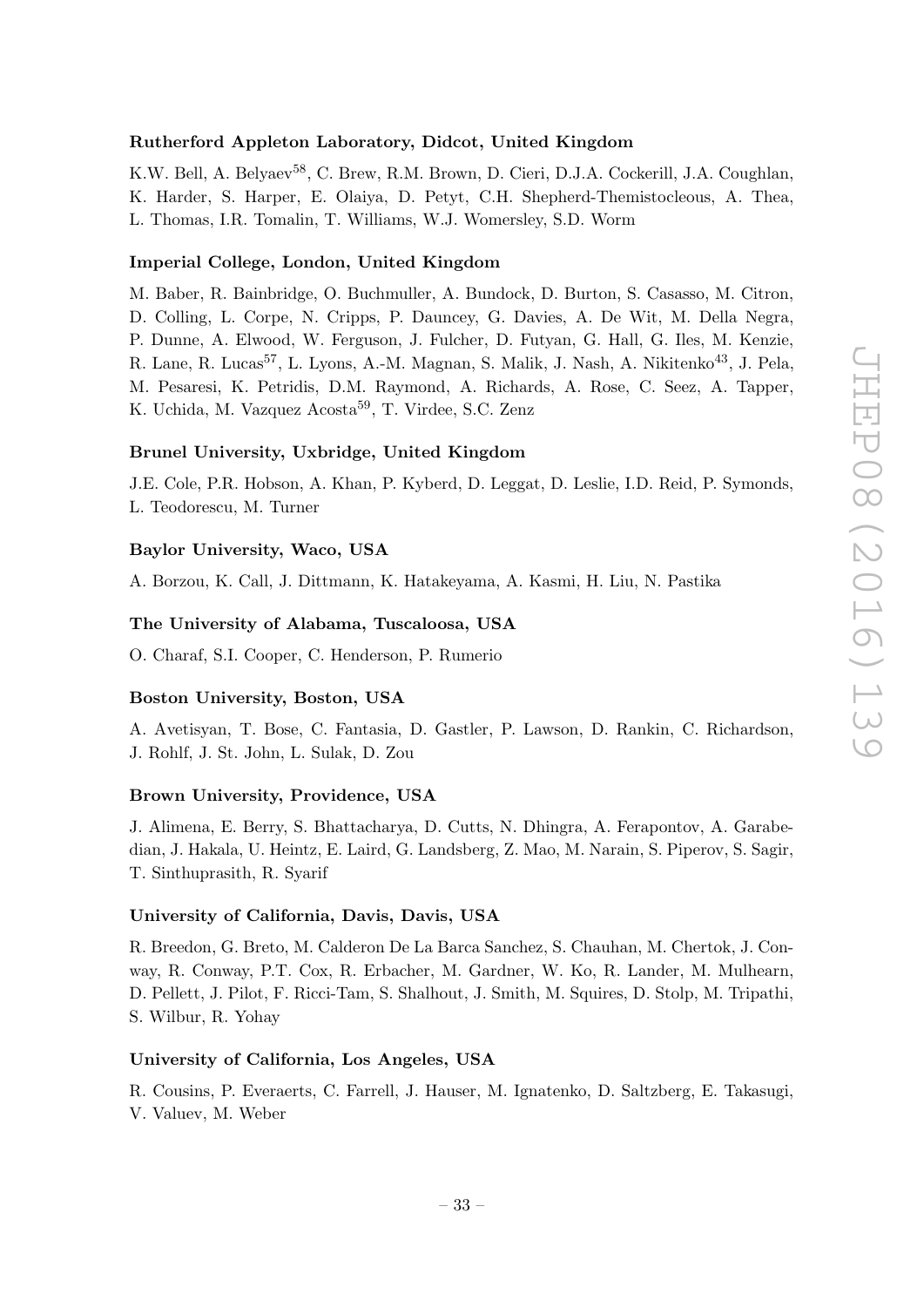#### University of California, Riverside, Riverside, USA

K. Burt, R. Clare, J. Ellison, J.W. Gary, G. Hanson, J. Heilman, M. Ivova PANEVA, P. Jandir, E. Kennedy, F. Lacroix, O.R. Long, A. Luthra, M. Malberti, M. Olmedo Negrete, A. Shrinivas, H. Wei, S. Wimpenny

## University of California, San Diego, La Jolla, USA

J.G. Branson, G.B. Cerati, S. Cittolin, R.T. D'Agnolo, A. Holzner, R. Kelley, D. Klein, J. Letts, I. Macneill, D. Olivito, S. Padhi, M. Pieri, M. Sani, V. Sharma, S. Simon, M. Tadel, A. Vartak, S. Wasserbaech<sup>60</sup>, C. Welke, F. Würthwein, A. Yagil, G. Zevi Della Porta

### University of California, Santa Barbara, Santa Barbara, USA

D. Barge, J. Bradmiller-Feld, C. Campagnari, A. Dishaw, V. Dutta, K. Flowers, M. Franco Sevilla, P. Geffert, C. George, F. Golf, L. Gouskos, J. Gran, J. Incandela, C. Justus, N. Mccoll, S.D. Mullin, J. Richman, D. Stuart, I. Suarez, W. To, C. West, J. Yoo

#### California Institute of Technology, Pasadena, USA

D. Anderson, A. Apresyan, A. Bornheim, J. Bunn, Y. Chen, J. Duarte, A. Mott, H.B. Newman, C. Pena, M. Pierini, M. Spiropulu, J.R. Vlimant, S. Xie, R.Y. Zhu

#### Carnegie Mellon University, Pittsburgh, USA

V. Azzolini, A. Calamba, B. Carlson, T. Ferguson, M. Paulini, J. Russ, M. Sun, H. Vogel, I. Vorobiev

## University of Colorado Boulder, Boulder, USA

J.P. Cumalat, W.T. Ford, A. Gaz, F. Jensen, A. Johnson, M. Krohn, T. Mulholland, U. Nauenberg, K. Stenson, S.R. Wagner

#### Cornell University, Ithaca, USA

J. Alexander, A. Chatterjee, J. Chaves, J. Chu, S. Dittmer, N. Eggert, N. Mirman, G. Nicolas Kaufman, J.R. Patterson, A. Rinkevicius, A. Ryd, L. Skinnari, L. Soffi, W. Sun, S.M. Tan, W.D. Teo, J. Thom, J. Thompson, J. Tucker, Y. Weng, P. Wittich

## Fermi National Accelerator Laboratory, Batavia, USA

S. Abdullin, M. Albrow, J. Anderson, G. Apollinari, L.A.T. Bauerdick, A. Beretvas, J. Berryhill, P.C. Bhat, G. Bolla, K. Burkett, J.N. Butler, H.W.K. Cheung, F. Chlebana, S. Cihangir, V.D. Elvira, I. Fisk, J. Freeman, E. Gottschalk, L. Gray, D. Green, S. Grünendahl, O. Gutsche, J. Hanlon, D. Hare, R.M. Harris, J. Hirschauer, B. Hooberman, Z. Hu, S. Jindariani, M. Johnson, U. Joshi, A.W. Jung, B. Klima, B. Kreis, S. Kwan† , S. Lammel, J. Linacre, D. Lincoln, R. Lipton, T. Liu, R. Lopes De Sá, J. Lykken, K. Maeshima, J.M. Marraffino, V.I. Martinez Outschoorn, S. Maruyama, D. Mason, P. McBride, P. Merkel, K. Mishra, S. Mrenna, S. Nahn, C. Newman-Holmes, V. O'Dell, K. Pedro, O. Prokofyev, G. Rakness, E. Sexton-Kennedy, A. Soha, W.J. Spalding, L. Spiegel, L. Taylor, S. Tkaczyk, N.V. Tran, L. Uplegger, E.W. Vaandering, C. Vernieri, M. Verzocchi, R. Vidal, H.A. Weber, A. Whitbeck, F. Yang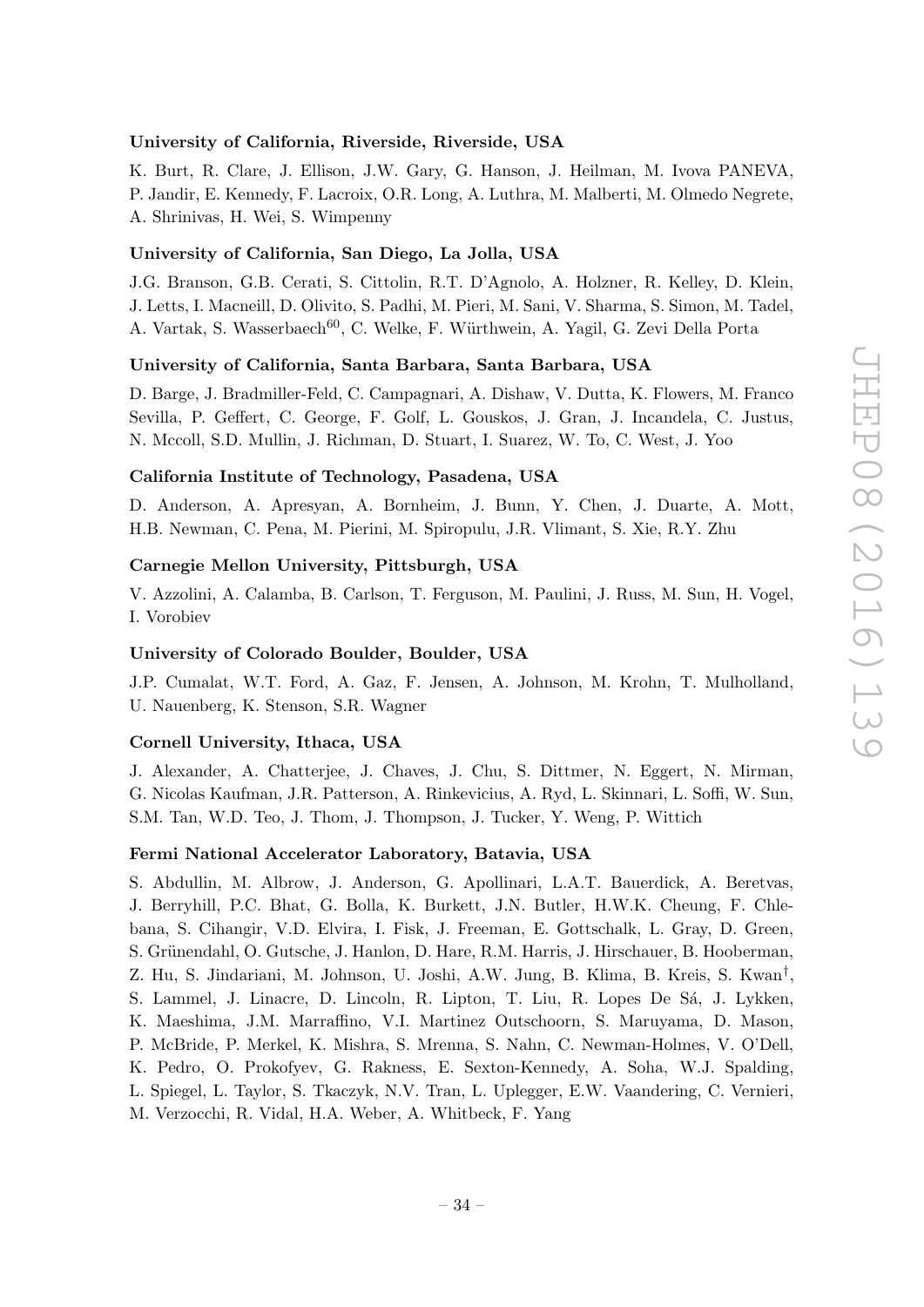## University of Florida, Gainesville, USA

D. Acosta, P. Avery, P. Bortignon, D. Bourilkov, A. Carnes, M. Carver, D. Curry, S. Das, G.P. Di Giovanni, R.D. Field, I.K. Furic, J. Hugon, J. Konigsberg, A. Korytov, J.F. Low, P. Ma, K. Matchev, H. Mei, P. Milenovic<sup>61</sup>, G. Mitselmakher, D. Rank, R. Rossin, L. Shchutska, M. Snowball, D. Sperka, J. Wang, S. Wang, J. Yelton

#### Florida International University, Miami, USA

S. Hewamanage, S. Linn, P. Markowitz, G. Martinez, J.L. Rodriguez

### Florida State University, Tallahassee, USA

A. Ackert, J.R. Adams, T. Adams, A. Askew, J. Bochenek, B. Diamond, J. Haas, S. Hagopian, V. Hagopian, K.F. Johnson, A. Khatiwada, H. Prosper, V. Veeraraghavan, M. Weinberg

## Florida Institute of Technology, Melbourne, USA

M.M. Baarmand, V. Bhopatkar, M. Hohlmann, H. Kalakhety, D. Noonan, T. Roy, F. Yumiceva

#### University of Illinois at Chicago (UIC), Chicago, USA

M.R. Adams, L. Apanasevich, D. Berry, R.R. Betts, I. Bucinskaite, R. Cavanaugh, O. Evdokimov, L. Gauthier, C.E. Gerber, D.J. Hofman, P. Kurt, C. O'Brien, I.D. Sandoval Gonzalez, C. Silkworth, P. Turner, N. Varelas, Z. Wu, M. Zakaria

## The University of Iowa, Iowa City, USA

B. Bilki<sup>62</sup>, W. Clarida, K. Dilsiz, S. Durgut, R.P. Gandrajula, M. Haytmyradov, V. Khristenko, J.-P. Merlo, H. Mermerkaya<sup>63</sup>, A. Mestvirishvili, A. Moeller, J. Nachtman, H. Ogul, Y. Onel, F. Ozok<sup>52</sup>, A. Penzo, C. Snyder, P. Tan, E. Tiras, J. Wetzel, K. Yi

### Johns Hopkins University, Baltimore, USA

I. Anderson, B.A. Barnett, B. Blumenfeld, D. Fehling, L. Feng, A.V. Gritsan, P. Maksimovic, C. Martin, M. Osherson, M. Swartz, M. Xiao, Y. Xin, C. You

### The University of Kansas, Lawrence, USA

P. Baringer, A. Bean, G. Benelli, C. Bruner, R.P. Kenny III, D. Majumder, M. Malek, M. Murray, S. Sanders, R. Stringer, Q. Wang, J.S. Wood

#### Kansas State University, Manhattan, USA

A. Ivanov, K. Kaadze, S. Khalil, M. Makouski, Y. Maravin, A. Mohammadi, L.K. Saini, N. Skhirtladze, S. Toda

#### Lawrence Livermore National Laboratory, Livermore, USA

D. Lange, F. Rebassoo, D. Wright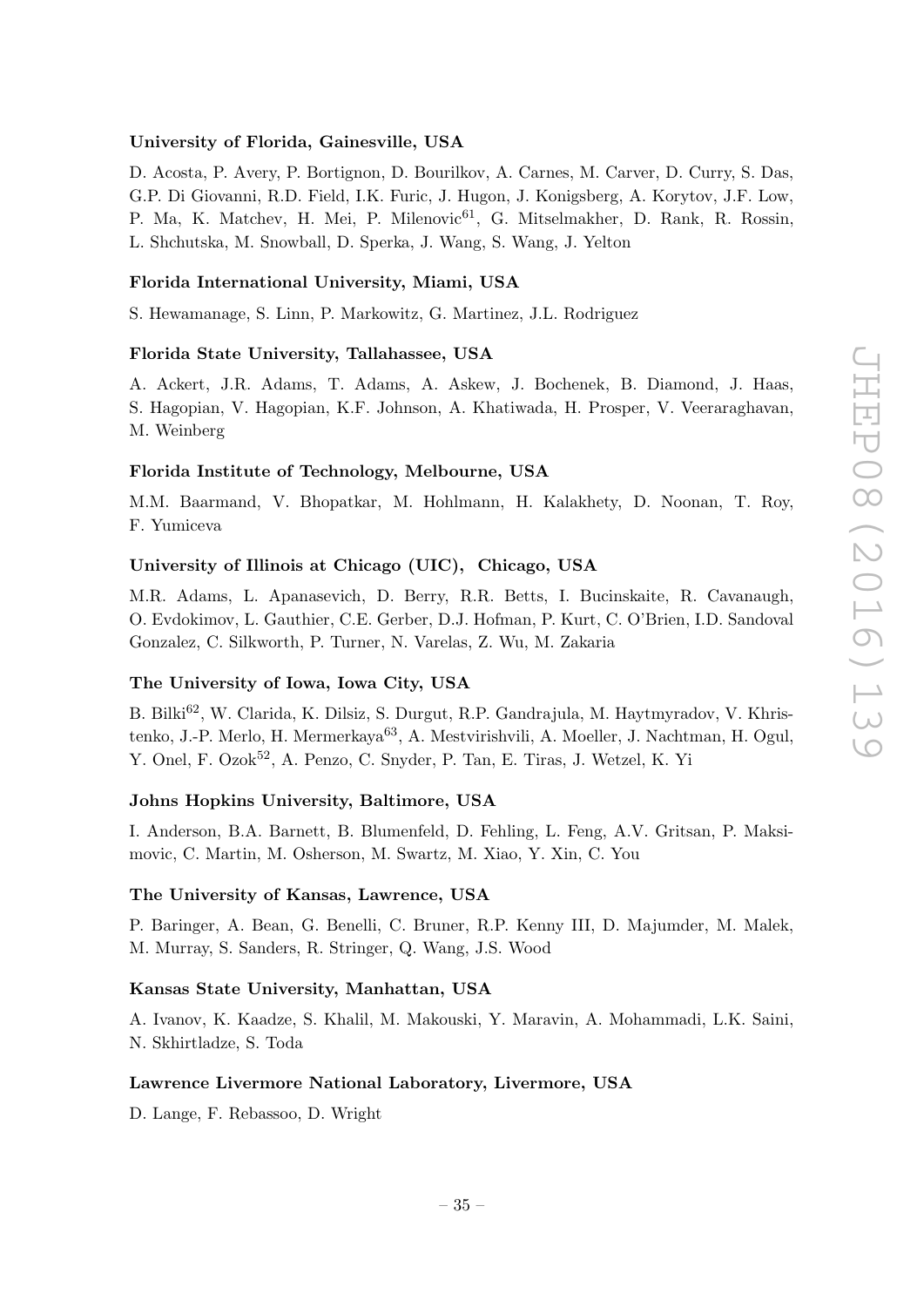## University of Maryland, College Park, USA

C. Anelli, A. Baden, O. Baron, A. Belloni, B. Calvert, S.C. Eno, C. Ferraioli, J.A. Gomez, N.J. Hadley, S. Jabeen, R.G. Kellogg, T. Kolberg, J. Kunkle, Y. Lu, A.C. Mignerey, Y.H. Shin, A. Skuja, M.B. Tonjes, S.C. Tonwar

#### Massachusetts Institute of Technology, Cambridge, USA

A. Apyan, R. Barbieri, A. Baty, K. Bierwagen, S. Brandt, W. Busza, I.A. Cali, Z. Demiragli, L. Di Matteo, G. Gomez Ceballos, M. Goncharov, D. Gulhan, Y. Iiyama, G.M. Innocenti, M. Klute, D. Kovalskyi, Y.S. Lai, Y.-J. Lee, A. Levin, P.D. Luckey, A.C. Marini, C. Mcginn, C. Mironov, X. Niu, C. Paus, D. Ralph, C. Roland, G. Roland, J. Salfeld-Nebgen, G.S.F. Stephans, K. Sumorok, M. Varma, D. Velicanu, J. Veverka, J. Wang, T.W. Wang, B. Wyslouch, M. Yang, V. Zhukova

#### University of Minnesota, Minneapolis, USA

B. Dahmes, A. Finkel, A. Gude, P. Hansen, S. Kalafut, S.C. Kao, K. Klapoetke, Y. Kubota, Z. Lesko, J. Mans, S. Nourbakhsh, N. Ruckstuhl, R. Rusack, N. Tambe, J. Turkewitz

## University of Mississippi, Oxford, USA

J.G. Acosta, S. Oliveros

#### University of Nebraska-Lincoln, Lincoln, USA

E. Avdeeva, K. Bloom, S. Bose, D.R. Claes, A. Dominguez, C. Fangmeier, R. Gonzalez Suarez, R. Kamalieddin, J. Keller, D. Knowlton, I. Kravchenko, J. Lazo-Flores, F. Meier, J. Monroy, F. Ratnikov, J.E. Siado, G.R. Snow

#### State University of New York at Buffalo, Buffalo, USA

M. Alyari, J. Dolen, J. George, A. Godshalk, C. Harrington, I. Iashvili, J. Kaisen, A. Kharchilava, A. Kumar, S. Rappoccio

### Northeastern University, Boston, USA

G. Alverson, E. Barberis, D. Baumgartel, M. Chasco, A. Hortiangtham, A. Massironi, D.M. Morse, D. Nash, T. Orimoto, R. Teixeira De Lima, D. Trocino, R.-J. Wang, D. Wood, J. Zhang

#### Northwestern University, Evanston, USA

K.A. Hahn, A. Kubik, N. Mucia, N. Odell, B. Pollack, A. Pozdnyakov, M. Schmitt, S. Stoynev, K. Sung, M. Trovato, M. Velasco

#### University of Notre Dame, Notre Dame, USA

A. Brinkerhoff, N. Dev, M. Hildreth, C. Jessop, D.J. Karmgard, N. Kellams, K. Lannon, S. Lynch, N. Marinelli, F. Meng, C. Mueller, Y. Musienko<sup>34</sup>, T. Pearson, M. Planer, A. Reinsvold, R. Ruchti, G. Smith, S. Taroni, N. Valls, M. Wayne, M. Wolf, A. Woodard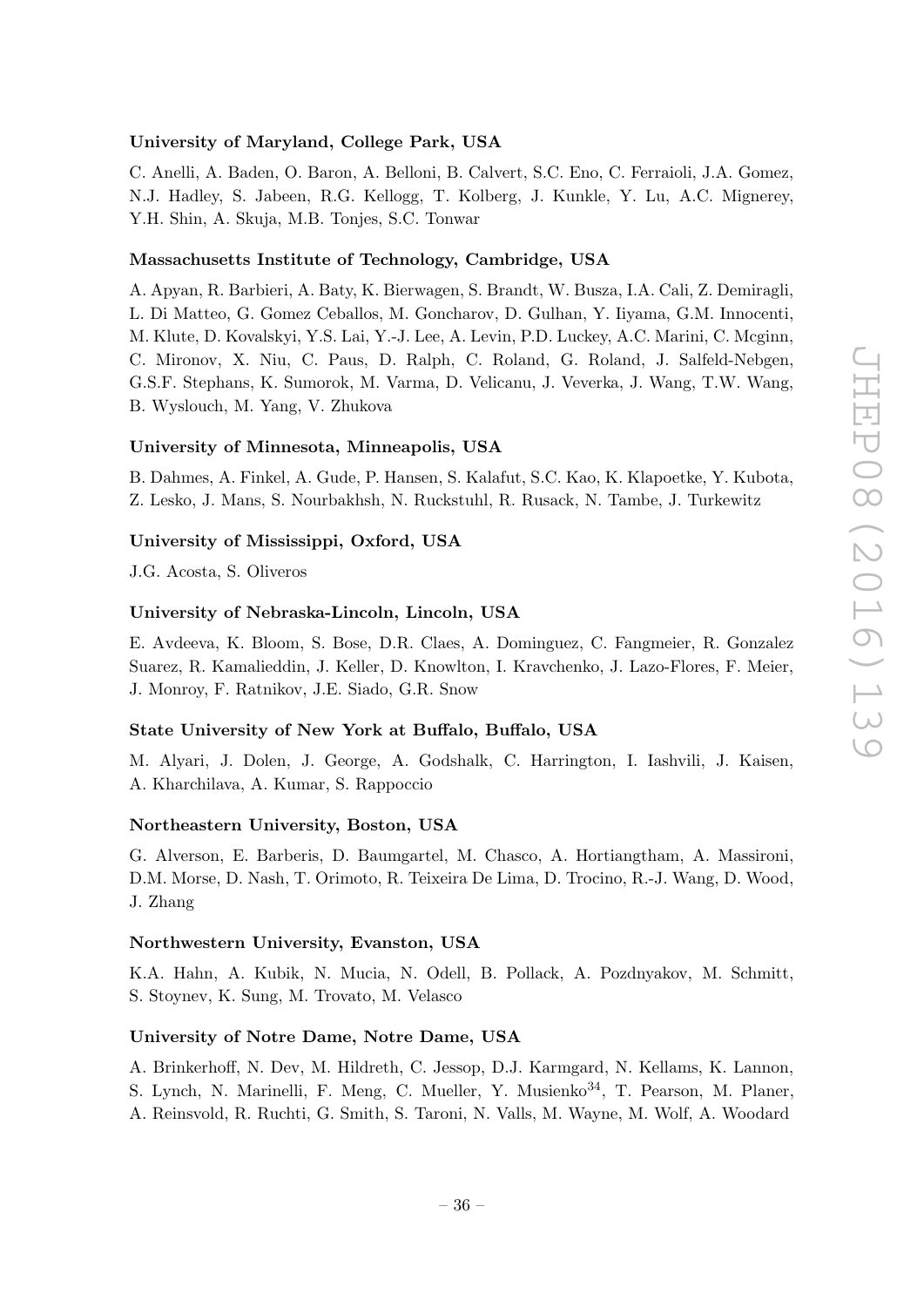### The Ohio State University, Columbus, USA

L. Antonelli, J. Brinson, B. Bylsma, L.S. Durkin, S. Flowers, A. Hart, C. Hill, R. Hughes, W. Ji, K. Kotov, T.Y. Ling, B. Liu, W. Luo, D. Puigh, M. Rodenburg, B.L. Winer, H.W. Wulsin

### Princeton University, Princeton, USA

O. Driga, P. Elmer, J. Hardenbrook, P. Hebda, S.A. Koay, P. Lujan, D. Marlow, T. Medvedeva, M. Mooney, J. Olsen, C. Palmer, P. Piroué, X. Quan, H. Saka, D. Stickland, C. Tully, J.S. Werner, A. Zuranski

#### University of Puerto Rico, Mayaguez, USA

S. Malik

#### Purdue University, West Lafayette, USA

V.E. Barnes, D. Benedetti, D. Bortoletto, L. Gutay, M.K. Jha, M. Jones, K. Jung, M. Kress, D.H. Miller, N. Neumeister, B.C. Radburn-Smith, X. Shi, I. Shipsey, D. Silvers, J. Sun, A. Svyatkovskiy, F. Wang, W. Xie, L. Xu

### Purdue University Calumet, Hammond, USA

N. Parashar, J. Stupak

#### Rice University, Houston, USA

A. Adair, B. Akgun, Z. Chen, K.M. Ecklund, F.J.M. Geurts, M. Guilbaud, W. Li, B. Michlin, M. Northup, B.P. Padley, R. Redjimi, J. Roberts, J. Rorie, Z. Tu, J. Zabel

## University of Rochester, Rochester, USA

B. Betchart, A. Bodek, P. de Barbaro, R. Demina, Y. Eshaq, T. Ferbel, M. Galanti, A. Garcia-Bellido, P. Goldenzweig, J. Han, A. Harel, O. Hindrichs, A. Khukhunaishvili, G. Petrillo, M. Verzetti

#### The Rockefeller University, New York, USA

L. Demortier

#### Rutgers, The State University of New Jersey, Piscataway, USA

S. Arora, A. Barker, J.P. Chou, C. Contreras-Campana, E. Contreras-Campana, D. Duggan, D. Ferencek, Y. Gershtein, R. Gray, E. Halkiadakis, D. Hidas, E. Hughes, S. Kaplan, R. Kunnawalkam Elayavalli, A. Lath, K. Nash, S. Panwalkar, M. Park, S. Salur, S. Schnetzer, D. Sheffield, S. Somalwar, R. Stone, S. Thomas, P. Thomassen, M. Walker

#### University of Tennessee, Knoxville, USA

M. Foerster, G. Riley, K. Rose, S. Spanier, A. York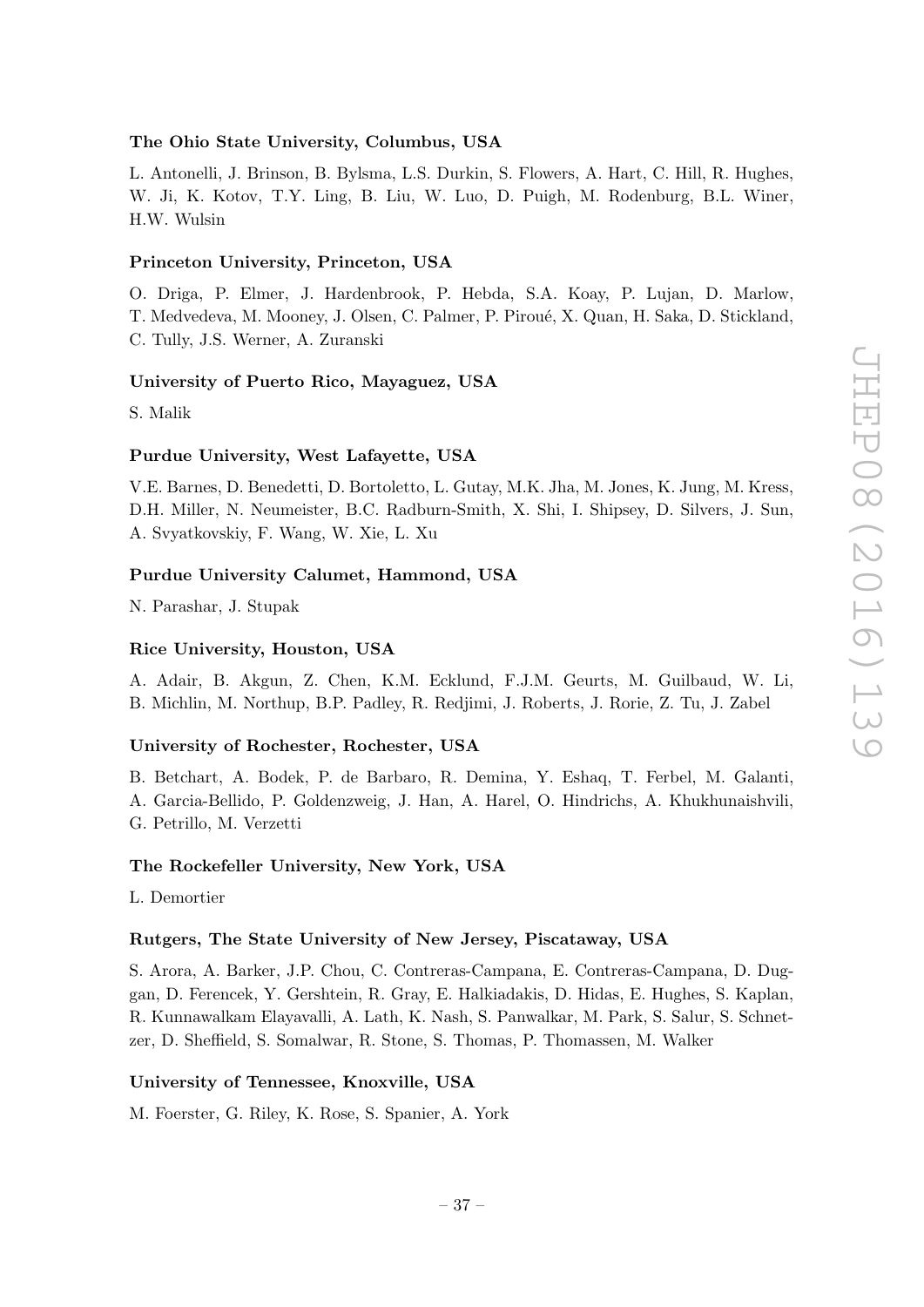### Texas A&M University, College Station, USA

O. Bouhali64, A. Castaneda Hernandez, M. Dalchenko, M. De Mattia, A. Delgado, S. Dildick, R. Eusebi, W. Flanagan, J. Gilmore, T. Kamon<sup>65</sup>, V. Krutelyov, R. Montalvo, R. Mueller, I. Osipenkov, Y. Pakhotin, R. Patel, A. Perloff, J. Roe, A. Rose, A. Safonov, A. Tatarinov, K.A. Ulmer<sup>2</sup>

#### Texas Tech University, Lubbock, USA

N. Akchurin, C. Cowden, J. Damgov, C. Dragoiu, P.R. Dudero, J. Faulkner, S. Kunori, K. Lamichhane, S.W. Lee, T. Libeiro, S. Undleeb, I. Volobouev

#### Vanderbilt University, Nashville, USA

E. Appelt, A.G. Delannoy, S. Greene, A. Gurrola, R. Janjam, W. Johns, C. Maguire, Y. Mao, A. Melo, H. Ni, P. Sheldon, B. Snook, S. Tuo, J. Velkovska, Q. Xu

#### University of Virginia, Charlottesville, USA

M.W. Arenton, S. Boutle, B. Cox, B. Francis, J. Goodell, R. Hirosky, A. Ledovskoy, H. Li, C. Lin, C. Neu, E. Wolfe, J. Wood, F. Xia

### Wayne State University, Detroit, USA

C. Clarke, R. Harr, P.E. Karchin, C. Kottachchi Kankanamge Don, P. Lamichhane, J. Sturdy

#### University of Wisconsin - Madison, Madison, WI, USA

D.A. Belknap, D. Carlsmith, M. Cepeda, A. Christian, S. Dasu, L. Dodd, S. Duric, E. Friis, B. Gomber, M. Grothe, R. Hall-Wilton, M. Herndon, A. Hervé, P. Klabbers, A. Lanaro, A. Levine, K. Long, R. Loveless, A. Mohapatra, I. Ojalvo, T. Perry, G.A. Pierro, G. Polese, I. Ross, T. Ruggles, T. Sarangi, A. Savin, A. Sharma, N. Smith, W.H. Smith, D. Taylor, N. Woods

- †: Deceased
- 1: Also at Vienna University of Technology, Vienna, Austria
- 2: Also at CERN, European Organization for Nuclear Research, Geneva, Switzerland
- 3: Also at State Key Laboratory of Nuclear Physics and Technology, Peking University, Beijing, China
- 4: Also at Institut Pluridisciplinaire Hubert Curien, Université de Strasbourg, Université de Haute Alsace Mulhouse, CNRS/IN2P3, Strasbourg, France
- 5: Also at National Institute of Chemical Physics and Biophysics, Tallinn, Estonia
- 6: Also at Skobeltsyn Institute of Nuclear Physics, Lomonosov Moscow State University, Moscow, Russia
- 7: Also at Universidade Estadual de Campinas, Campinas, Brazil
- 8: Also at Centre National de la Recherche Scientifique (CNRS) IN2P3, Paris, France
- 9: Also at Laboratoire Leprince-Ringuet, Ecole Polytechnique, IN2P3-CNRS, Palaiseau, France
- 10: Also at Joint Institute for Nuclear Research, Dubna, Russia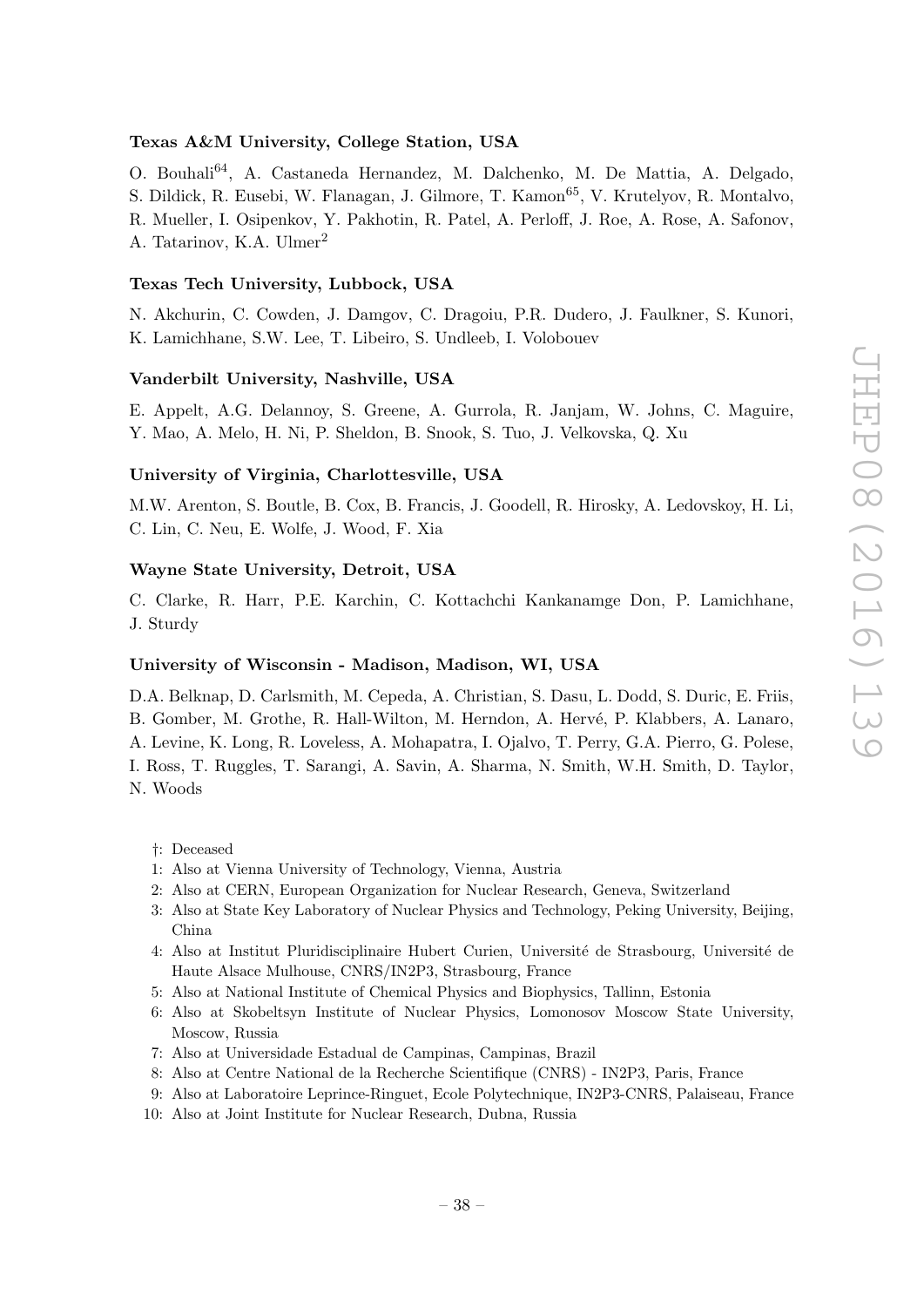- 11: Now at Ain Shams University, Cairo, Egypt
- 12: Also at Zewail City of Science and Technology, Zewail, Egypt
- 13: Also at British University in Egypt, Cairo, Egypt
- 14: Also at Université de Haute Alsace, Mulhouse, France
- 15: Also at Tbilisi State University, Tbilisi, Georgia
- 16: Also at University of Hamburg, Hamburg, Germany
- 17: Also at Brandenburg University of Technology, Cottbus, Germany
- 18: Also at Institute of Nuclear Research ATOMKI, Debrecen, Hungary
- 19: Also at Eötvös Loránd University, Budapest, Hungary
- 20: Also at University of Debrecen, Debrecen, Hungary
- 21: Also at Wigner Research Centre for Physics, Budapest, Hungary
- 22: Also at University of Visva-Bharati, Santiniketan, India
- 23: Now at King Abdulaziz University, Jeddah, Saudi Arabia
- 24: Also at University of Ruhuna, Matara, Sri Lanka
- 25: Also at Isfahan University of Technology, Isfahan, Iran
- 26: Also at University of Tehran, Department of Engineering Science, Tehran, Iran
- 27: Also at Plasma Physics Research Center, Science and Research Branch, Islamic Azad University, Tehran, Iran
- 28: Also at Laboratori Nazionali di Legnaro dell'INFN, Legnaro, Italy
- 29: Also at Universit`a degli Studi di Siena, Siena, Italy
- 30: Also at Purdue University, West Lafayette, USA
- 31: Also at International Islamic University of Malaysia, Kuala Lumpur, Malaysia
- 32: Also at Malaysian Nuclear Agency, MOSTI, Kajang, Malaysia
- 33: Also at Consejo Nacional de Ciencia y Tecnología, Mexico city, Mexico
- 34: Also at Institute for Nuclear Research, Moscow, Russia
- 35: Also at St. Petersburg State Polytechnical University, St. Petersburg, Russia
- 36: Also at National Research Nuclear University 'Moscow Engineering Physics Institute' (MEPhI), Moscow, Russia
- 37: Also at Faculty of Physics, University of Belgrade, Belgrade, Serbia
- 38: Also at Facoltà Ingegneria, Università di Roma, Roma, Italy
- 39: Also at National Technical University of Athens, Athens, Greece
- 40: Also at Scuola Normale e Sezione dell'INFN, Pisa, Italy
- 41: Also at National and Kapodistrian University of Athens, Athens, Greece
- 42: Also at Warsaw University of Technology, Institute of Electronic Systems, Warsaw, Poland
- 43: Also at Institute for Theoretical and Experimental Physics, Moscow, Russia
- 44: Also at Albert Einstein Center for Fundamental Physics, Bern, Switzerland
- 45: Also at Adiyaman University, Adiyaman, Turkey
- 46: Also at Mersin University, Mersin, Turkey
- 47: Also at Cag University, Mersin, Turkey
- 48: Also at Piri Reis University, Istanbul, Turkey
- 49: Also at Gaziosmanpasa University, Tokat, Turkey
- 50: Also at Ozyegin University, Istanbul, Turkey
- 51: Also at Izmir Institute of Technology, Izmir, Turkey
- 52: Also at Mimar Sinan University, Istanbul, Istanbul, Turkey
- 53: Also at Marmara University, Istanbul, Turkey
- 54: Also at Kafkas University, Kars, Turkey
- 55: Also at Yildiz Technical University, Istanbul, Turkey
- 56: Also at Hacettepe University, Ankara, Turkey